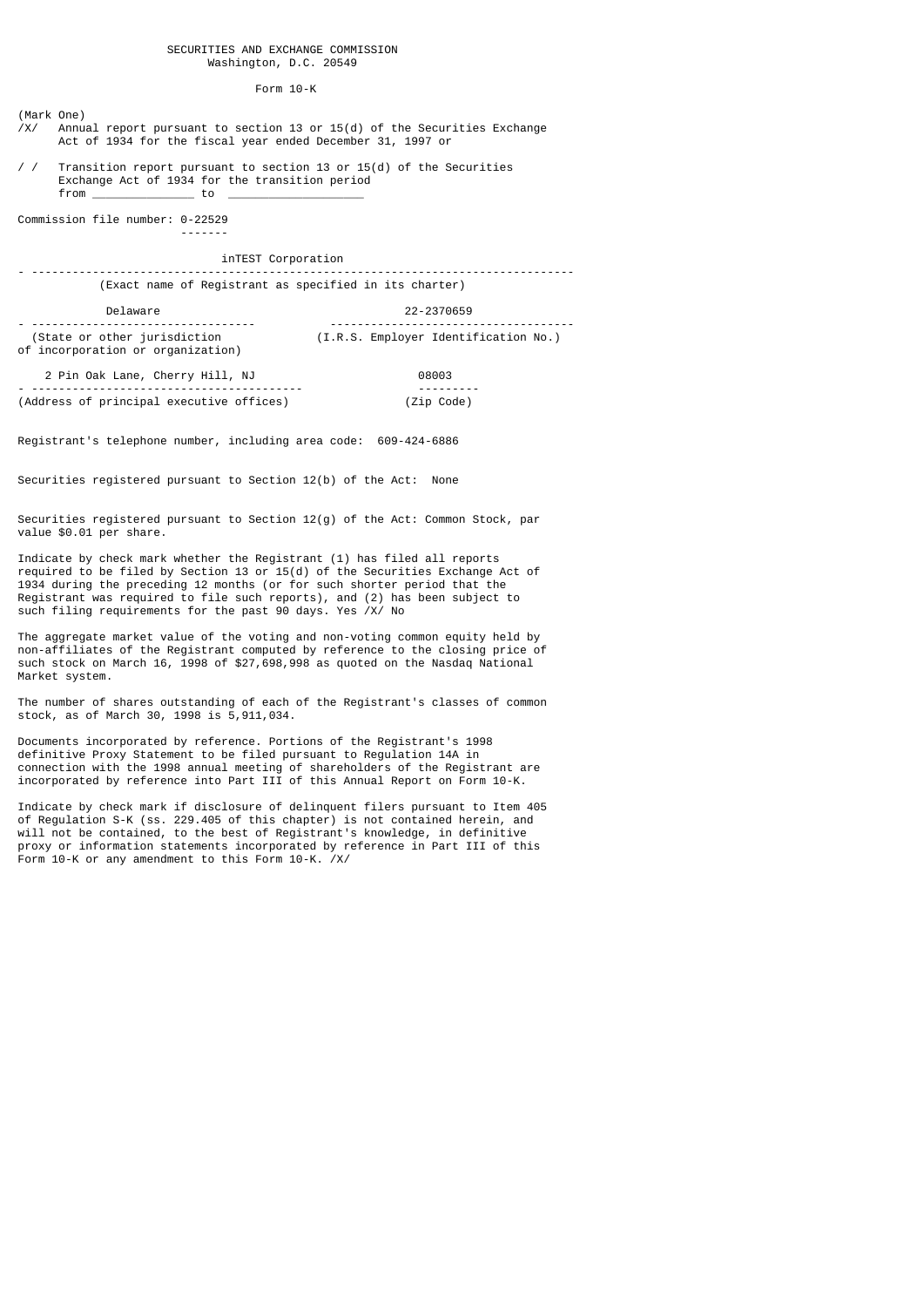# INDEX

| Part I:<br>- -------   |                                                                                          | Page |
|------------------------|------------------------------------------------------------------------------------------|------|
| Item 1:                | <b>Business</b>                                                                          |      |
| Item 2:                | Properties                                                                               |      |
| Item 3:                | Legal Proceedings                                                                        |      |
| Item 4:                | Submission of Matters to a Vote of Security Holders                                      |      |
| Part II:<br>--------   |                                                                                          |      |
| Item 5:                | Market for Registrant's Common Equity and Related<br>Stockholder Matters                 |      |
| Item 6:                | Selected Financial Data                                                                  |      |
| Item 7:                | Management's Discussion and Analysis of Financial Condition<br>and Results of Operations |      |
| Item 7A:               | Quantitative and Qualitative Disclosures About Market Risk                               |      |
| Item 8:                | Financial Statements and Supplementary Data                                              |      |
| Item 9:                | Changes in and Disagreements with Accountants on Accounting<br>and Financial Disclosure  |      |
| Part III:<br>--------- | [Incorporated by reference to Proxy Statement]                                           |      |
| Item 10:               | Directors and Executive Officers                                                         |      |
| Item 11:               | Executive Compensation                                                                   |      |
| Item 12:               | Security Ownership of Certain Beneficial Owners and Management                           |      |
| Item 13:               | Certain Relationships and Related Transactions                                           |      |
| Part IV:               |                                                                                          |      |
| Item 14:               | Exhibits, Financial Statement Schedules, and Reports on Form 8-K                         |      |
| Signatures             |                                                                                          |      |
|                        |                                                                                          |      |

Index to Exhibits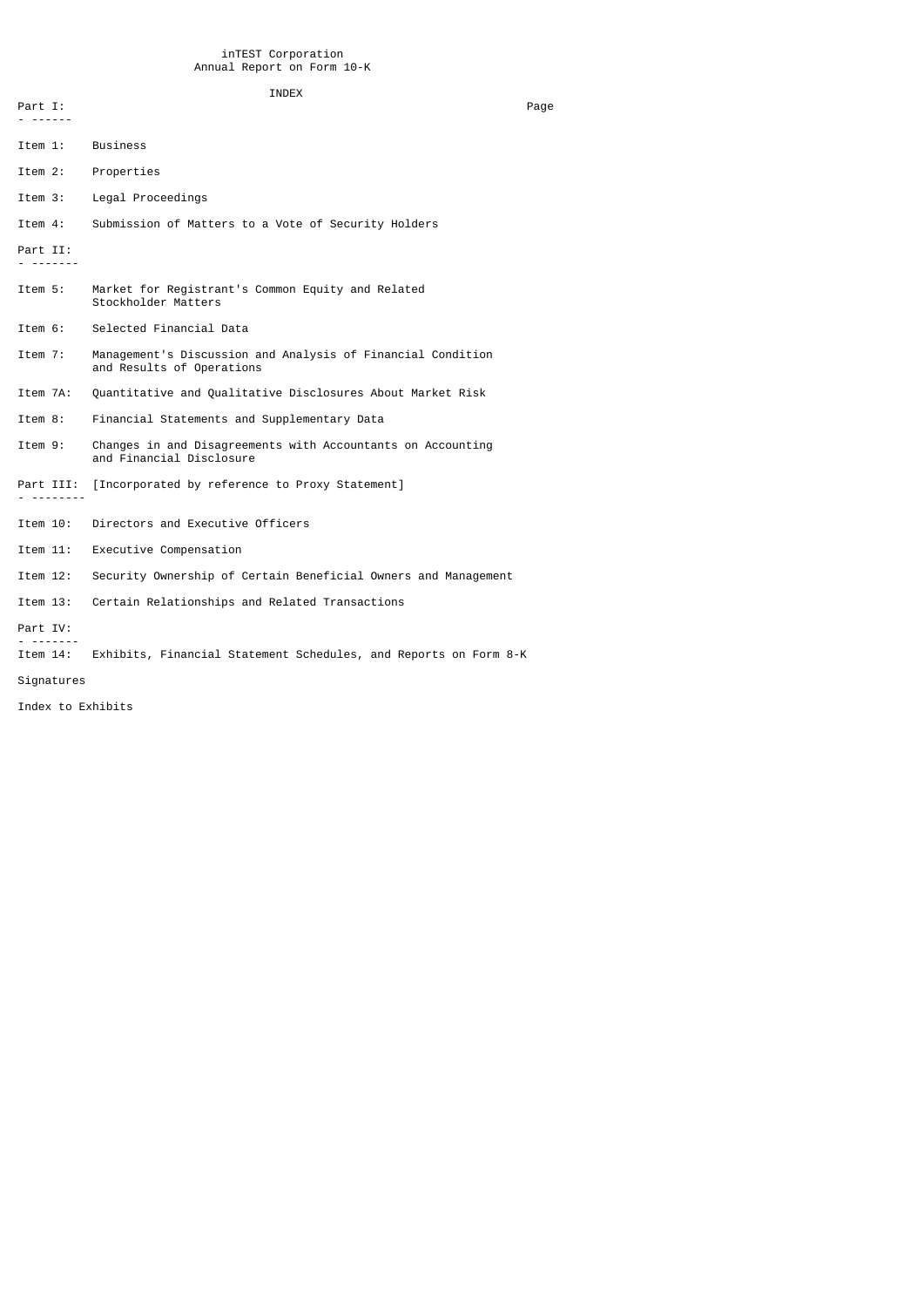Part I: - -------

#### Item 1: Business

#### GENERAL

 The Company designs, manufactures and markets docking hardware and test head manipulators, which are used with automatic test equipment ("ATE") by semiconductor manufacturers during the testing of wafers and packaged devices. In addition, the Company designs and markets related ATE interface products including high performance test sockets, interface boards and probing assemblies. The Company's products are designed to improve the utilization and cost-effectiveness of ATE (including testers, wafer probers and device handlers) during the testing of linear, digital and mixed signal integrated circuits. Since the Company's organization in 1981, it has developed and continues to support over 4,600 products and has been granted 13 U.S. patents for its technology.

### INDUSTRY BACKGROUND

 Testing is an integral and necessary step during the design and manufacture of wafers and packaged devices. Each integrated circuit is tested at least twice during the manufacturing process to ensure the functional and electrical performance of the circuits prior to shipment to the device user. First, after wafer fabrication, each circuit on a wafer is automatically positioned under a probing assembly by a prober where the individual circuits on the wafer are tested (the "front-end test"). Later, after device packaging, devices are individually fed by the handler to an environmentally controlled test socket where the device is again tested (the "back-end test"). Manipulators facilitate the movement of a test head to a prober or handler, and "docking" describes the function of connecting a test head to a prober or handler with mechanically engineered hardware.

 Until the early 1970s, testers were designed with the interface circuits (also referred to as the pin electronics) mounted inside the tester's mainframe cabinet. The pin electronics were connected to the prober's probing assembly or to the handler's test socket via an electrical cable, typically five to ten feet long. As devices became faster, more complex and more precise, signal distortion inherent with the use of such cables resulted in degraded test results. Although certain devices are still tested in this manner, such devices tend to be used in older, less technologically advanced applications.

 During the 1970s, tester manufacturers responded by moving the pin electronics from the tester's mainframe cabinet to an independent test head, which could be directly mated with a prober or handler, thereby eliminating the problems associated with using cables as the connection between the tester's pin electronics and the prober or handler. Direct mating of the test head pin electronics to the prober's probing assembly or to the handler's test socket was accomplished by mounting the test head directly to the prober or handler with a pivot-mechanism manipulator resembling a waffle iron. Such a combination resulted in the test head being "dedicated" to only one prober or one handler.

 Dedicated manipulators are of greatest value in ATE systems in which the test head is infrequently disconnected and re-connected to and from one prober or handler to another prober or handler. Consequently, dedicated manipulators are used (i) primarily at front-end test, where large, homogeneous lots of wafers are tested for long, uninterrupted periods of time, and (ii) at back-end test, where high volume, commodity devices such as DRAMs

 $\sim$  3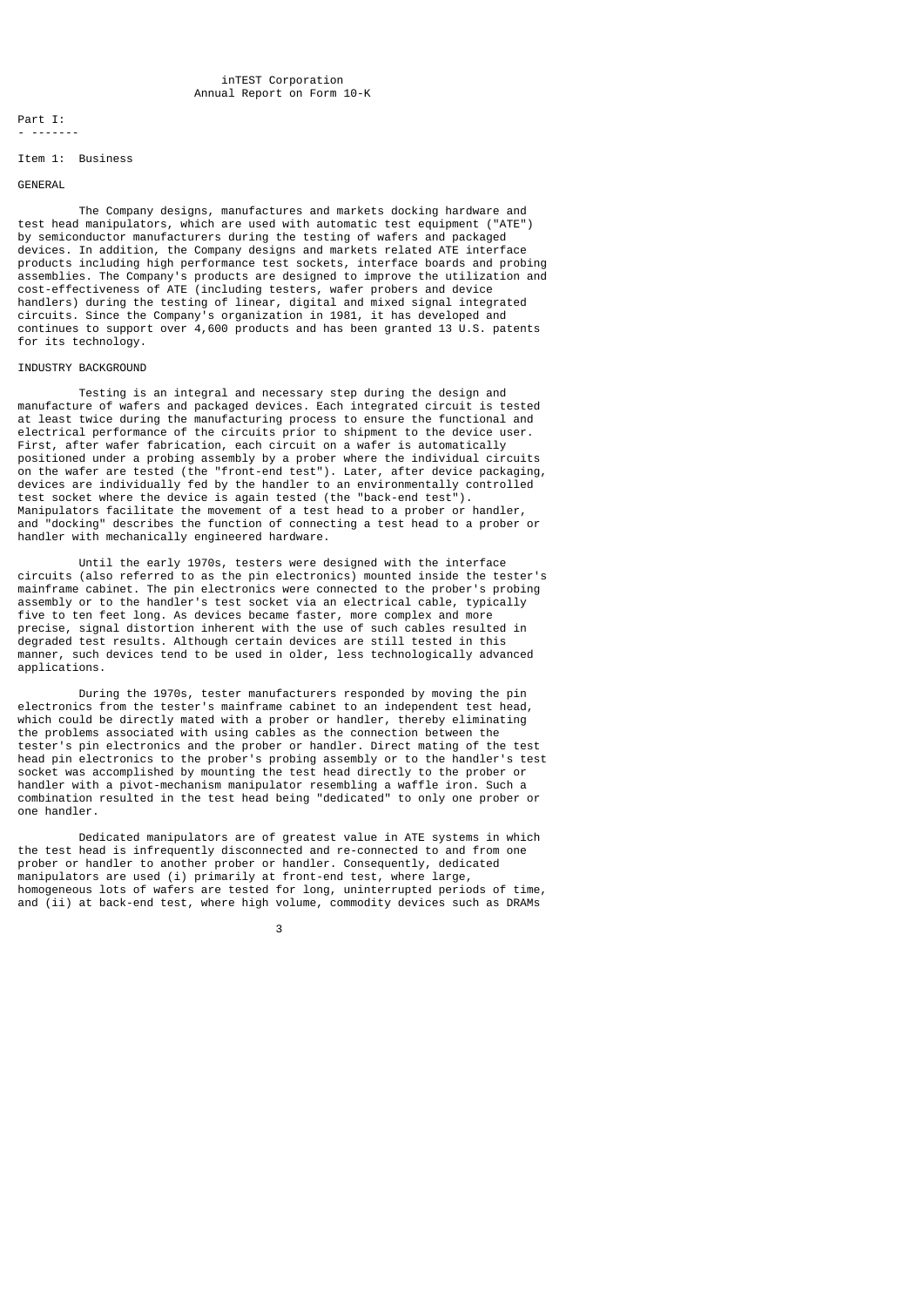are tested in large lots. However, back-end non-commodity devices, such as micro controllers and telecommunications devices, generally are tested in smaller lots due to varying package types and test specifications, thereby requiring frequent handler changes.

 In 1980, free-standing manipulators were introduced to minimize ATE downtime and increase device testing throughput. Such manipulators used hand-cranked lead screws to position a test head to a prober or handler. These early manipulators were only marginally better than the waffle-iron design and did not significantly improve ATE utilization due to the lack of motion freedom necessary for successful docking.

 Users of these early manipulators attempted to precisely align fragile pin electronics to test sockets and probing assemblies without docking hardware. Lack of proper docking hardware often can cause deterioration and damage to the interface boards, test sockets or probing assemblies. Such damage can lead to compromised or inaccurate test results and the rejection of good wafers or devices (yield loss), or, more costly, the acceptance of unsatisfactory wafers or devices (quality error). In addition, successfully connecting a test head held by a free-standing manipulator to a prober or handler without docking hardware is difficult and time-consuming. The Company's docking hardware and free-standing universal manipulators are designed to improve the utilization of ATE, particularly ATE employed in back-end non-commodity flexible testing environments, by facilitating the quick, easy and safe changeover of test heads to probers and handlers.

 The Company's docking hardware products mechanically control the intimate interface between the test head's interface board and the prober's probing assembly or handler's test socket. As a result, fragile interface boards, test sockets or probing assemblies are protected from damage during docking. The Company's docking hardware allows semiconductor manufacturers to achieve cost savings by (i) improving ATE utilization, (ii) improving the accuracy and integrity of test results and (iii) reducing the need to repair or replace expensive ATE interface products. The Company's docking hardware can be designed for use with substantially all makes and models of test heads, probers and handlers, and can usually be designed to allow all the ATE on a test floor to be mechanically plug-compatible. Plug-compatibility simplifies the docking procedures, allowing for increased flexibility and utilization of test heads, probers and handlers on a test floor.

 The Company's free-standing universal manipulators are designed to be used in either a dedicated or a flexible test environment. In addition, the Company's manipulators have been engineered to hold test heads in what seeks to replicate a "zero gravity" free space. As a result, an operator using no more than 22 pounds of force can reposition the test head by grasping it in his or her hands and gently moving the test head into position to dock with a prober or handler. Test heads currently in use weigh up to approximately 900 pounds and measure up to a cubic yard in volume. A test head held in the Company's free-standing universal manipulator and equipped with the Company's docking hardware can be easily, quickly and safely docked to any handler. After testing a particular production lot of devices, the test head can quickly and easily be disconnected and docked to another handler for testing either a subsequent lot of the same packaged device or to test a different device.

### PRODUCTS

4

 Substantially all of the Company's products are customized for use with particular ATE and, in the case of docking hardware, also to achieve plug-compatibility among particular combinations of ATE. The Company's docking hardware, manipulators and related ATE interface products are designed for use with more than 175 test heads, 30 probers and 300 handlers, all of which are mechanically unique makes and models. The Company has designed and continues to support more than 4,600 products, any of which can be manufactured upon request.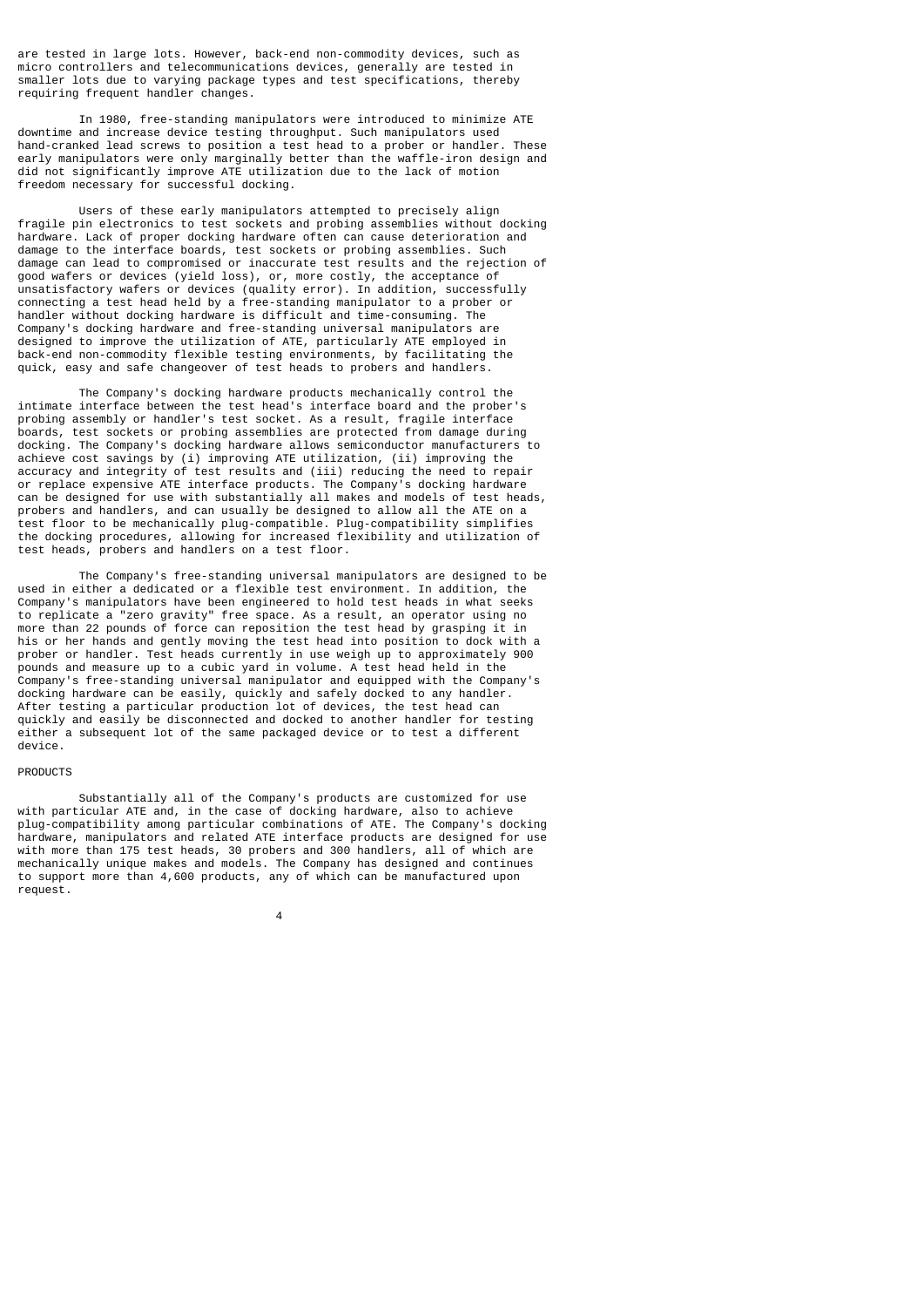#### Docking Hardware and ATE Interface Products

 The Company's docking hardware is designed for use with floating-head universal manipulators, which are used when maximum mobility and inter-changeability of handlers between test heads is required. The Company's docking hardware provides the mechanical control to safely connect, with near zero electrical length, the test interface board with either the probing assembly on a prober or the test socket on a handler. A simple cam action docks and locks the test head to the prober or handler so that the two become a single mechanism which prohibits motion of the test head relative to the prober or handler. This minimizes deterioration of the interface boards, test sockets and probing assemblies caused by the constant vibration characteristic of the operation of all probers and handlers. The Company's docking hardware allows an operator to manually align the probing assembly or test socket to within .005" with respect to the interface board on the test head.

 The Company offers six standard four-cam families and three standard three-cam families with load ratings of 200, 400 and 600 pounds. The Company's docking families are primarily distinguished from one another by the number of docking cams and guide pins, the load rating and the size of test head interface boards that can be used with each particular family of docking hardware. The Company's docking hardware products range in price from approximately \$2,000 to \$12,000.

 The Company's docking hardware products are distinguished from those offered by ATE manufacturer competitors by the ability of the Company's products to make multiple competing brands of test heads plug-compatible with multiple brands of probers and handlers used by a semiconductor manufacturer by only changing interface boards. Creating such plug- compatibility requires detailed information about competing ATE that would generally not be available to a competing ATE manufacturer. Plug-compatibility permits non-commodity semiconductor manufacturers to reduce the changeover time required to un-dock a test head from one handler and dock it to another handler between production lots or when changing the device type being tested.

 In addition, the Company designs and sells a variety of related ATE interface products including high performance test sockets, interface boards, probing assemblies and other products. The Company custom designs all docking hardware and related ATE interface products for the specific combinations of test heads and probers or handlers used by its customers.

## Manipulator Products

 in2 Test Head Positioner: The in2 Test Head Positioner ("in2") is a universal manipulator which can be designed to hold any test head. A universal manipulator enables the test head to be repositioned for alternate use with any one of several probers or handlers on a test floor. The in2 is distinguished from universal manipulators manufactured by competitors by its innovative, floating-head design. The design of the in2 allows a test head to be held in an effectively weightless state, moved up or down, right or left, forward or backward and rotated around each axis (six degrees of motion freedom) by an operator using no more than 22 pounds of force. Consequently, an operator can manually reposition the test head by grasping it in his or her hands and gently moving the test head into position to dock with the prober or handler. This same design feature allows the operator to dock the test interface board (which is used to connect the test head's pin electronics to the probing assembly on a prober or to the test socket on a handler) with near zero electrical length between the pin electronics and the probing assembly or the test socket, while protecting the fragile electrical contacts from inadvertent damage during the docking action.

the contract of the contract of the contract of the contract of the contract of the contract of the contract o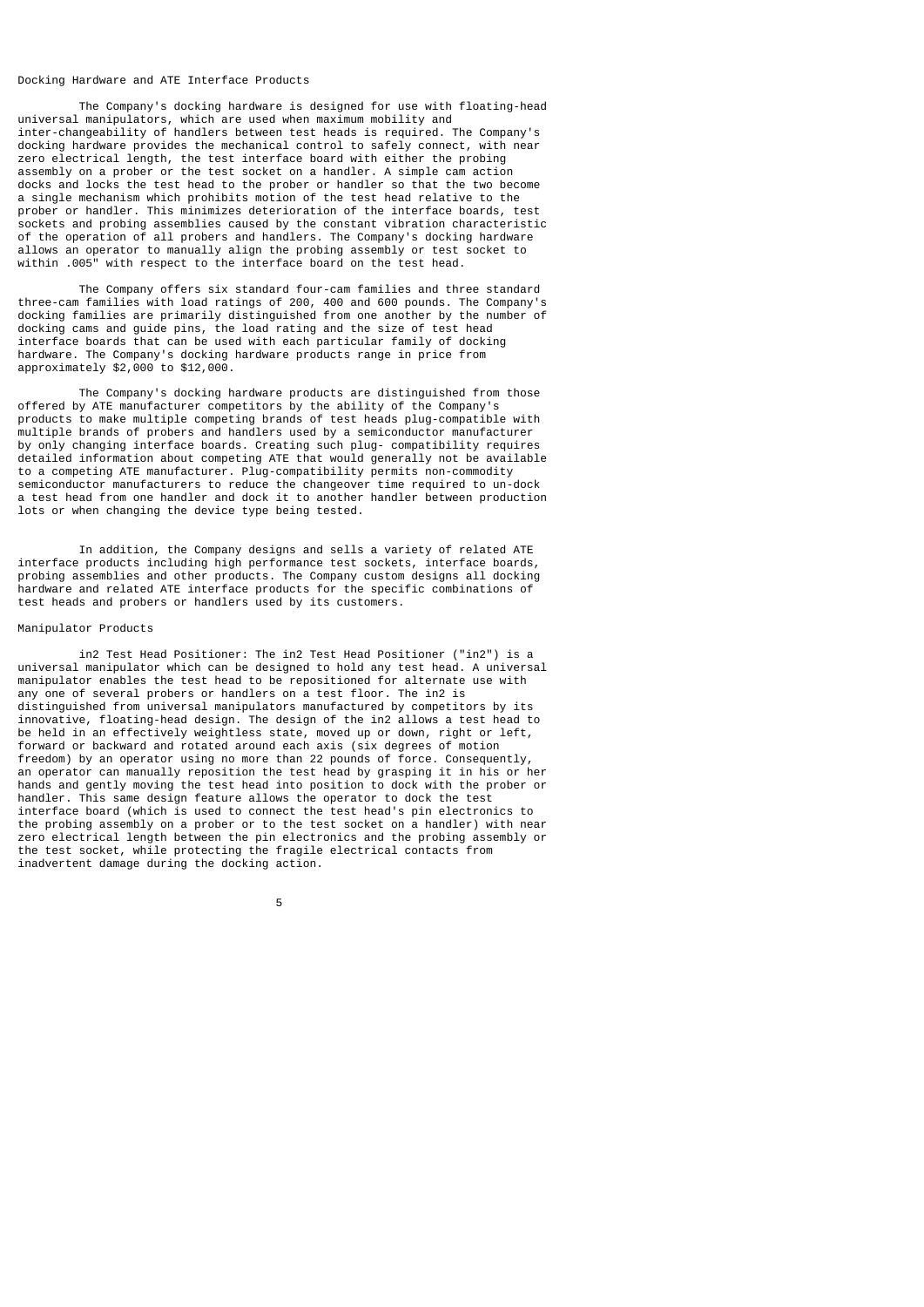The Company manufactures six styles of the in2, all of which are available in eight different load-rated sizes. The styles include one tumble mode style and five cable pivot style manipulators. Each style provides a distinct combination of performance characteristics suited to different customer applications. A tumble mode positioner might be specified for various reasons including test head form factor, compatibility with in-line automation, cable support simplicity or cost minimization. Reasons for specifying a cable pivot positioner could include providing improved handling characteristics necessary for larger test heads, the ability to handle test heads with short mainframe-to-test head cables or the necessity to position the test head close to the floor. In addition, the Company designs telescopic cable supports to be used with its cable pivot manipulators; these cable supports minimize bending and twisting stress to mainframe-to-test head cables, which can be delicate yet weigh several hundred pounds. The in2 ranges in price from approximately \$12,000 to \$100,000 depending upon load capacity, manipulator style and the type of cable management.

 Test Head Hoist: In July 1996, the Company introduced a new, fully-automatic, electrically-powered and microprocessor-controlled dedicated manipulator called the Test Head Hoist ("THH"). The patented, overhead design of the THH series manipulator uses a powered scissor mechanism to raise and lower a test head to a prober or a top docking handler. This design enables a THH to dock very large test heads (weight tested to 1,000 pounds) within .005". Although the Company has had no sales of the THH series manipulator to date, the Company believes that the THH series of manipulators will be attractive to semiconductor manufacturers for testing 300 mm wafers and packaged memory devices. The Company's THH is the only fully-automatic manipulator which enables a test head to be automatically docked to a prober or handler with the push of one button. The Company believes that the THH enables semiconductor manufacturers to increase floor space utilization of their ATE test systems by 25% to 40% over that achieved by waffle-iron style dedicated manipulators or universal manipulators because a THH series manipulator has a virtually zero "footprint." The Company does not expect significant sales of the THH manipulators before 2000. All costs associated with the development of the THH have been expensed.

## MARKETS AND CUSTOMERS

 The Company markets its products globally to semiconductor manufacturers and, to a lesser extent, ATE manufacturers on an OEM basis. The Company believes that it sells to most major semiconductor manufacturers in the world. The Company's docking hardware and universal manipulators are primarily used during back-end testing of non-commodity packaged devices. Such devices include linear, digital and mixed signal integrated circuits (such as microprocessors, digital signal processing chips, ASICs and non-commodity memory devices) and primarily have applications in the automotive, computer, consumer products and telecommunications industries.

 The Company believes its sales of docking hardware and manipulators are a function of the general level of capital expenditures by semiconductor manufacturers. In addition, the Company's sales of docking hardware generally are driven by changes in device designs or test methods, industry-wide volume of device testing, sales of new handlers and, to a lesser extent, sales of new test heads. In the past, sales of the Company's docking hardware generally have been strong when spending for test heads was low. During such times, the Company believes that semiconductor manufacturers seek to improve the utilization, performance and efficiency of existing ATE by purchasing docking hardware. The Company's sales of manipulators generally follow purchases of test heads by the Company's semiconductor manufacturer customers. The Company believes its sales of related ATE interface products primarily depend upon operating expenditures of the Company's semiconductor manufacturer customers.

 $\sim$  6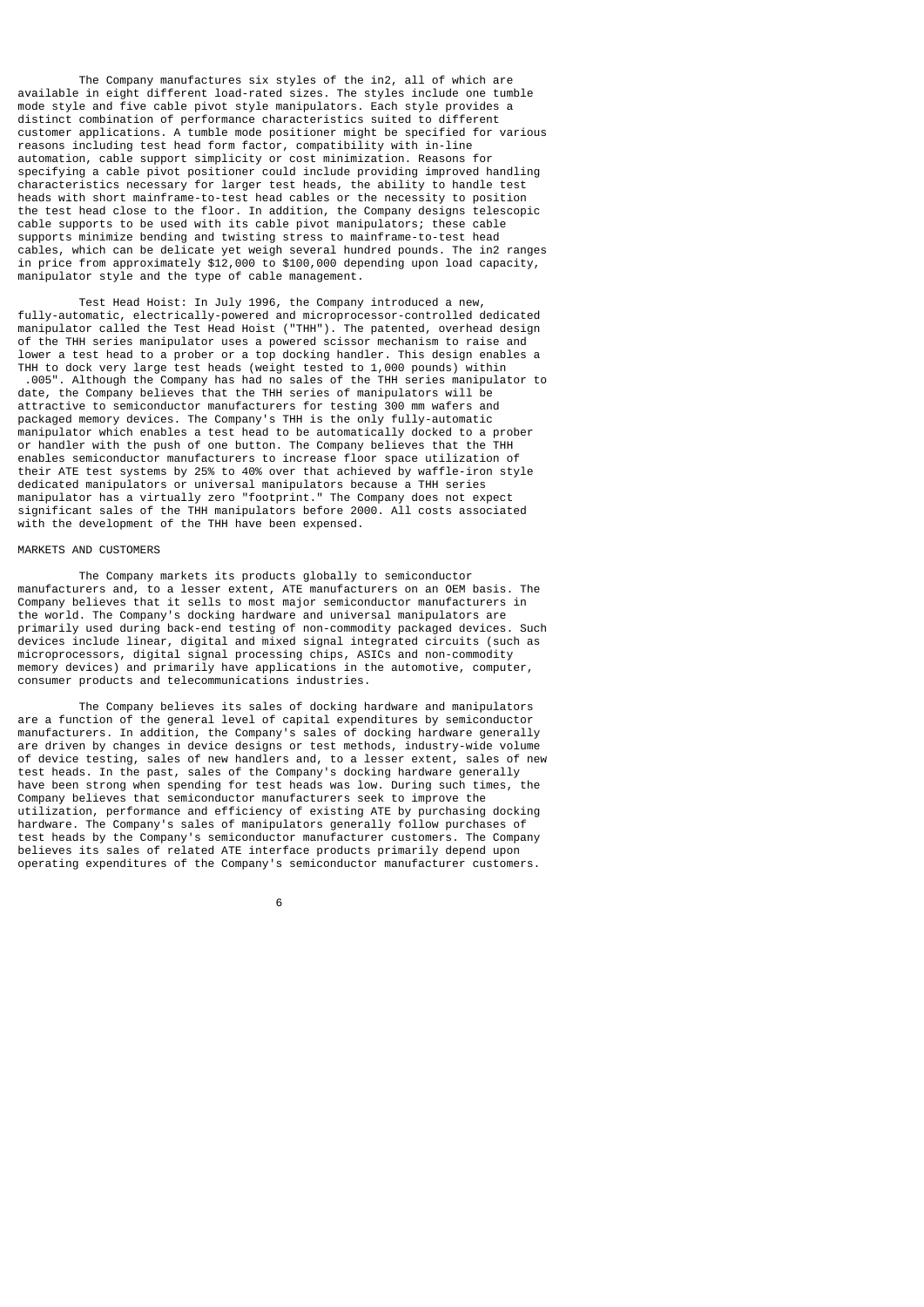Both North American and European semiconductor manufacturers have located most of their back-end factories in Southeast Asia. The front-end wafer fabrication plants of U.S. semiconductor manufacturers are primarily in the U.S. Likewise, European, Taiwanese, South Korean and Japanese semiconductor manufacturers primarily have located their wafer fabs in their respective countries. The Company's sales to Japanese semiconductor manufacturers primarily consist of test sockets and interface boards. Sales of docking hardware and universal manipulators have been limited in Japan and South Korea because manufacturers in these countries emphasize mass-produced products such as memory devices and other commodity devices. Commodity devices are typically tested using dedicated manipulators rather than universal manipulators with docking hardware.

 As part of the Company's strategy to be domiciled in its major markets, the Company established inTEST LTD in the U.K. in 1985, inTEST KK in Japan in 1987 and inTEST PTE in Singapore in 1990. inTEST LTD designs, manufactures and markets the Company's products principally in the European market. inTEST KK was established to be a liaison office with Japanese ATE manufacturers and to market inTEST products in Japan. In addition, inTEST KK initiated the Company's business of designing and marketing related ATE interface products. inTEST PTE designs, markets and provides technical support to customers in Southeast Asia, and it intends to commence manufacturing operations in Singapore in 1998.

 The Company has maintained long term relationships with substantially all ATE manufacturers. The Company believes its relations with such manufacturers are good and have been additionally strengthened due to the fact that the Company does not compete with such manufacturers for testers, probers and handlers. The Company believes that maintaining such relationships is essential to its ability to provide plug-compatible ATE interface solutions.

 The Company's largest customers include Lucent Technologies, Motorola, SGS Thomson and Texas Instruments among semiconductor manufacturers, and Analog Devices, LTX, Teradyne and Credence Systems among ATE manufacturers. Sales to the Company's top ten customers accounted for 72%, 70%, and 73% of the Company's revenues in 1997, 1996 and 1995, respectively. Sales to Lucent Technologies accounted for 11%, 16% and 16%, and sales to Analog Devices accounted for 11%, 6% and 4%, of the Company's revenues in 1997, 1996 and 1995, respectively.

## MANUFACTURING AND SUPPLY

7

 The Company's principal manufacturing operations consist of assembly and testing at its facilities in New Jersey and in the U.K. In 1998, the Company plans to commence similar operations in its Singapore facility. By maintaining manufacturing facilities and technical support in geographic markets where its semiconductor manufacturer customers are located, the Company believes that it is able to respond more quickly and accurately to its customers needs

 The Company assembles its docking hardware, manipulator products and certain of its probing assemblies from a combination of standard components and fabricated custom parts which have been manufactured to the Company's specifications by third party manufacturers. The Company's related ATE interface products, such as test sockets, interface boards and other of its probing assemblies, are also manufactured to the Company's specifications by third party manufacturers. The Company's policy is to use the highest quality raw materials and components in its products. The primary raw materials used in fabricated parts are various grades of aluminum and steel, in interface boards are fiberglass and copper and in test sockets are plastic and copper, all of which are widely available. Substantially all components are purchased from multiple suppliers. Certain raw materials and components are purchased from single suppliers. However, the Company believes that all materials and components are available in adequate amounts from other sources.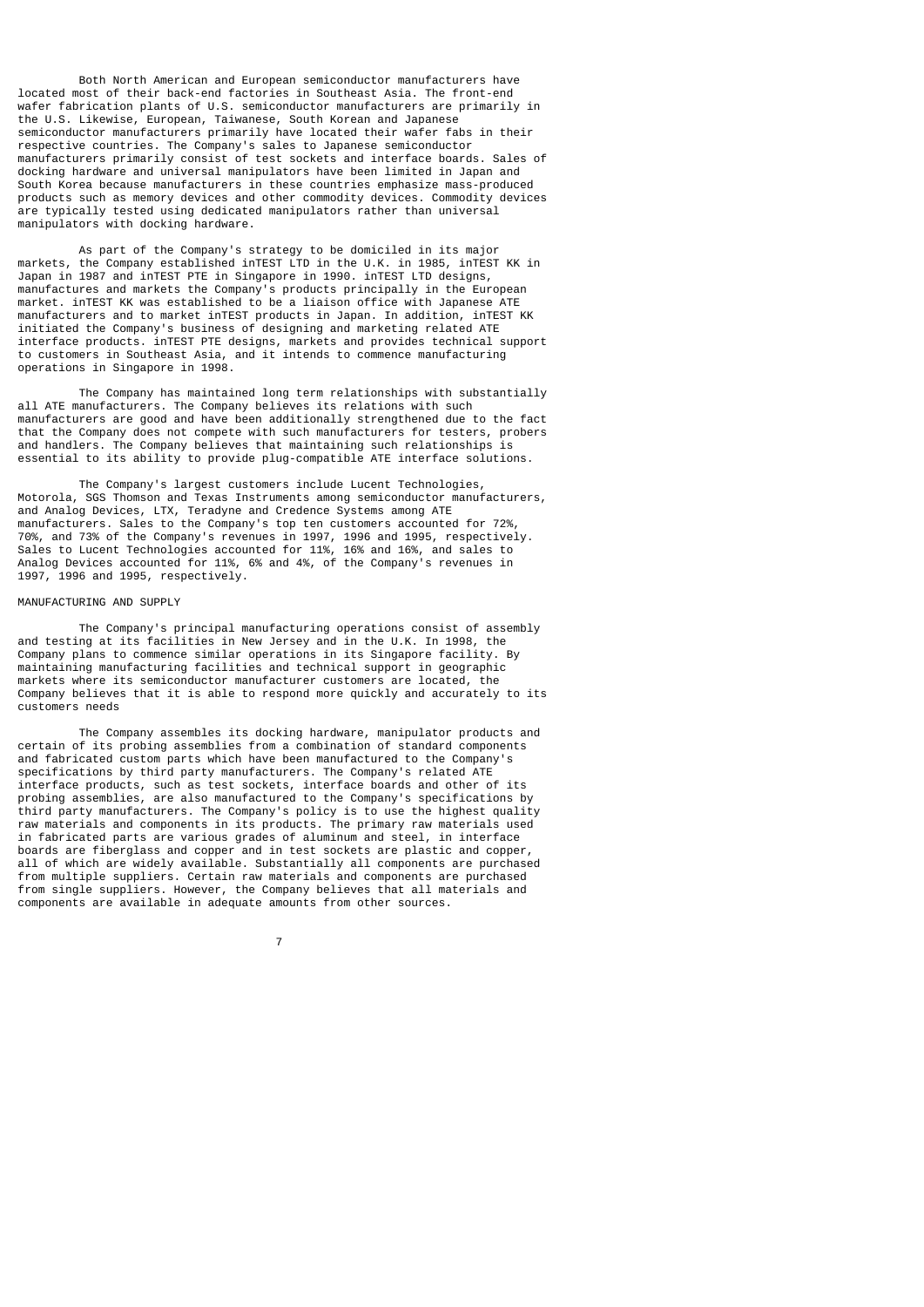In New Jersey, the Company controls the quality of raw materials, fabricated parts and components by conducting incoming inspections using sophisticated measurement equipment, including a coordinate measuring machine, to ensure that products with critical dimensions meet the Company's specifications. In the U.K., the Company relies upon its suppliers for inspecting the quality of fabricated parts. The Company intends to buy a coordinate measuring machine for inTEST LTD by the middle of 1998. The Company's policy is to inspect all products at various stages prior to shipment. The Company's inspection standards have been designed to comply with applicable MIL specifications and ANSI standards. The Company is preparing a quality manual to comply with such specifications and standards in anticipation of applying for ISO 9001 certification.

## SALES AND DISTRIBUTION

 In North America, the Company sells to semiconductor manufacturers principally through independent, commissioned sales representatives and to ATE manufacturers through Company account managers. North American sales representatives also coordinate product installation and support with the Company's technical staff and participate in trade shows. Technical support is provided to the Company's North American customers and independent sales representatives by Company employees based in Cherry Hill, New Jersey, Sunnyvale, California and Austin, Texas.

 In Europe, the Company sells to semiconductor and ATE manufacturers through Company account managers. In Japan, the Company sells to semiconductor and ATE manufacturers through Company account managers. In China, Hong Kong, Malaysia, the Philippines, Singapore, South Korea, Taiwan and Thailand, the Company sells through independent sales representatives. International sales representatives are responsible for sales, installation, support and trade show participation in their geographic market areas.

 Company account managers are responsible for a portfolio of customer accounts and for managing certain independent sales representatives. In addition, Company account managers are responsible for applications engineering, custom product design, pricing, quotations, proposals and transaction negotiations.

### COMPETITION

 The Company's competitors include independent manufacturers of docking hardware, manipulators and related ATE interface products, designers and manufacturers of ATE and, to a lesser extent, semiconductor manufacturers' in-house ATE interface groups. The Company principally competes on the basis of product performance and functionality, product reliability, customer service, applications support, price and timely product delivery.

 The independent manufacturers of docking hardware and manipulators which compete with the Company include Reid-Ashman Manufacturing of the U.S., Microhandling of Germany and Shang Sheng of Taiwan, each of which manufactures docking hardware and manipulators. The manufacturers of ATE which compete with the Company in the sale of docking hardware and universal manipulators include Credence Systems, LTX, Schlumberger and Teradyne. Such manufacturers of ATE may be both competitors and customers of the Company. In addition, in the sale of related ATE interface products there are approximately 20 manufacturers of interface boards, four manufacturers of high performance test sockets and eight manufacturers of probing assemblies.

8 and 2012 and 2013 and 2014 and 2014 and 2014 and 2014 and 2014 and 2014 and 2014 and 2014 and 2014 and 2014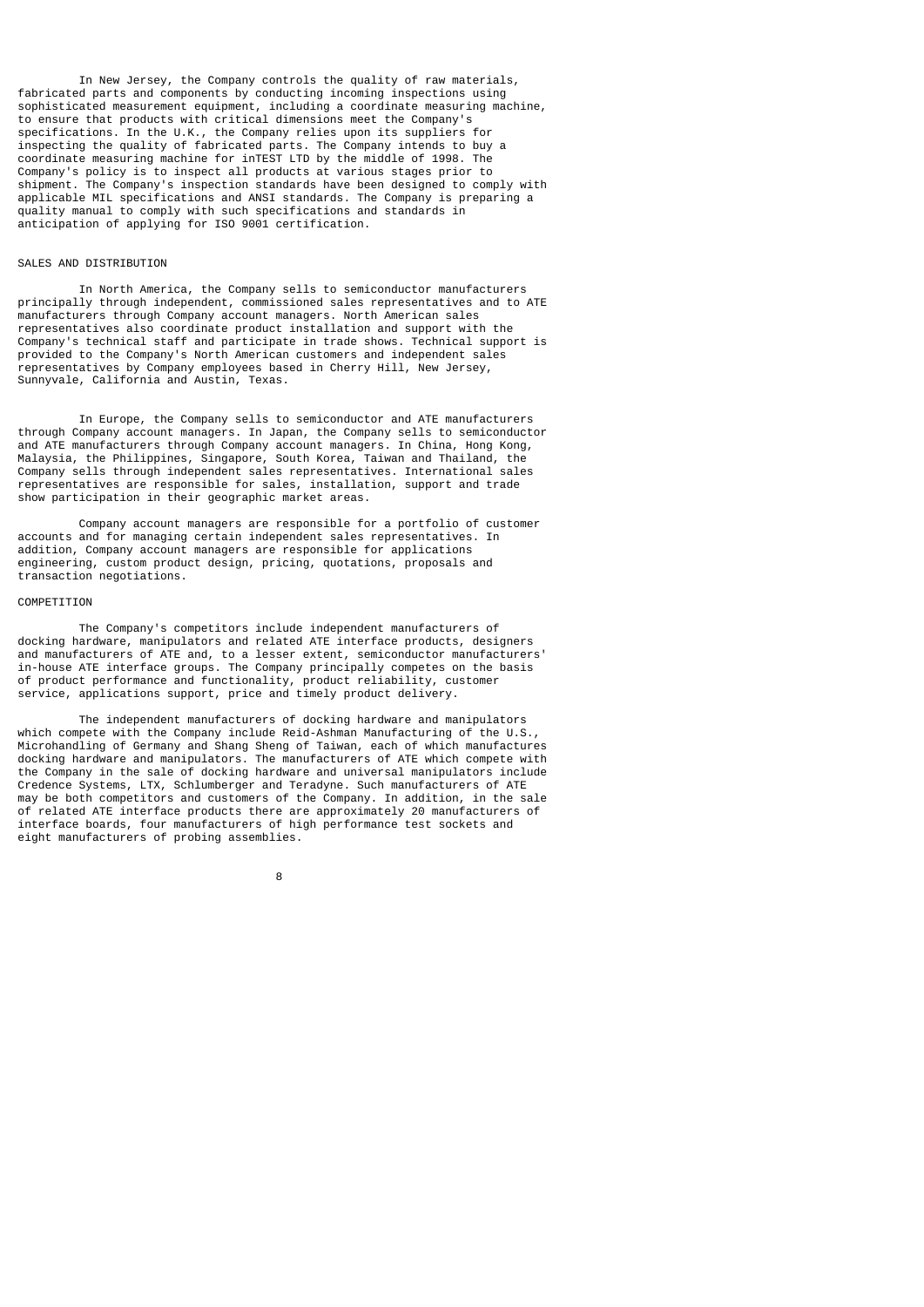### PATENTS AND OTHER PROPRIETARY RIGHTS

 The Company currently holds 13 U.S. patents and 64 foreign patents and has pending two U.S. patent applications and more than 30 foreign applications that cover various aspects of its technology. The Company's policy is to protect its technology by filing patent applications for the technologies that the Company considers important to its business. The Company first filed for patent protection in the U.S. for its docking hardware and the in2 test head manipulator in 1982, less than one year after the formation of the Company. The Company's U.S. issued patents will expire at various times beginning in 2002 and extending through 2015. There can be no assurance that additional patents will be issued on the Company's pending and future applications, or that any patents now or hereafter owned by the Company will afford protection against competitors that develop similar technology or products. There are no pending lawsuits or claims against the Company regarding infringement of any existing patents or other intellectual property rights of others.

 The Company also relies on trade secrets and unpatentable knowhow to protect its proprietary rights. It is the Company's policy to require, as a condition of permanent employment, that all employees of the Company agree to assign to the Company all rights to inventions or other discoveries relating to the Company business made while employed by the Company. In addition, all employees agree not to disclose any information regarding the Company which is private or confidential.

 The Company has notified one of its competitors that the Company believes the competitor's products infringe on one of the Company's U.S. patents. The competitor responded by alleging that certain claims of the patents. The sempetition isspective by the setting of the Company, in patent. The Company, in order to strengthen its patent position, requested reexamination of its patent by the U.S. Patent and Trademark Office (the "PTO") over that earlier issued U.S. patent. The competitor thereafter also requested a reexamination of the patent. A reexamination provides the PTO with an opportunity to reevaluate the validity of the claims of a patent previously issued by the PTO. On February 9, 1998, the Company received notice that the PTO had concluded the reexamination. The Company has since received a Notice of Intent To Issue Reexamination Certificate. The Notice states "Examination has been terminated in this reexamination proceeding and a Certificate [of reexamination] will be issued in due course." The Notice included a statement of reasons for patentability and/or confirmation. The Notice indicated that one claim had been confirmed and several claims had been amended. The Company intends to pursue an amicable arrangement with the competitor who requested reexamination of the patent, and should that not be successful, the Company will pursue such other enforcement actions it deems appropriate.

### BACKLOG

 At December 31, 1997, the Company's backlog of unfilled orders for all products was approximately \$6.2 million compared with approximately \$1.8 million at December 31, 1996. The Company's backlog includes customer purchase orders which have been accepted by the Company, substantially all of which the Company expects to deliver in the current fiscal year. While backlog is calculated on the basis of firm purchase orders, no assurance can be given that customers will purchase the Company's products subject to such orders or that customers will not accelerate or postpone currently scheduled delivery dates. As a result, the Company's backlog at a particular date is not necessarily indicative of sales for any future period.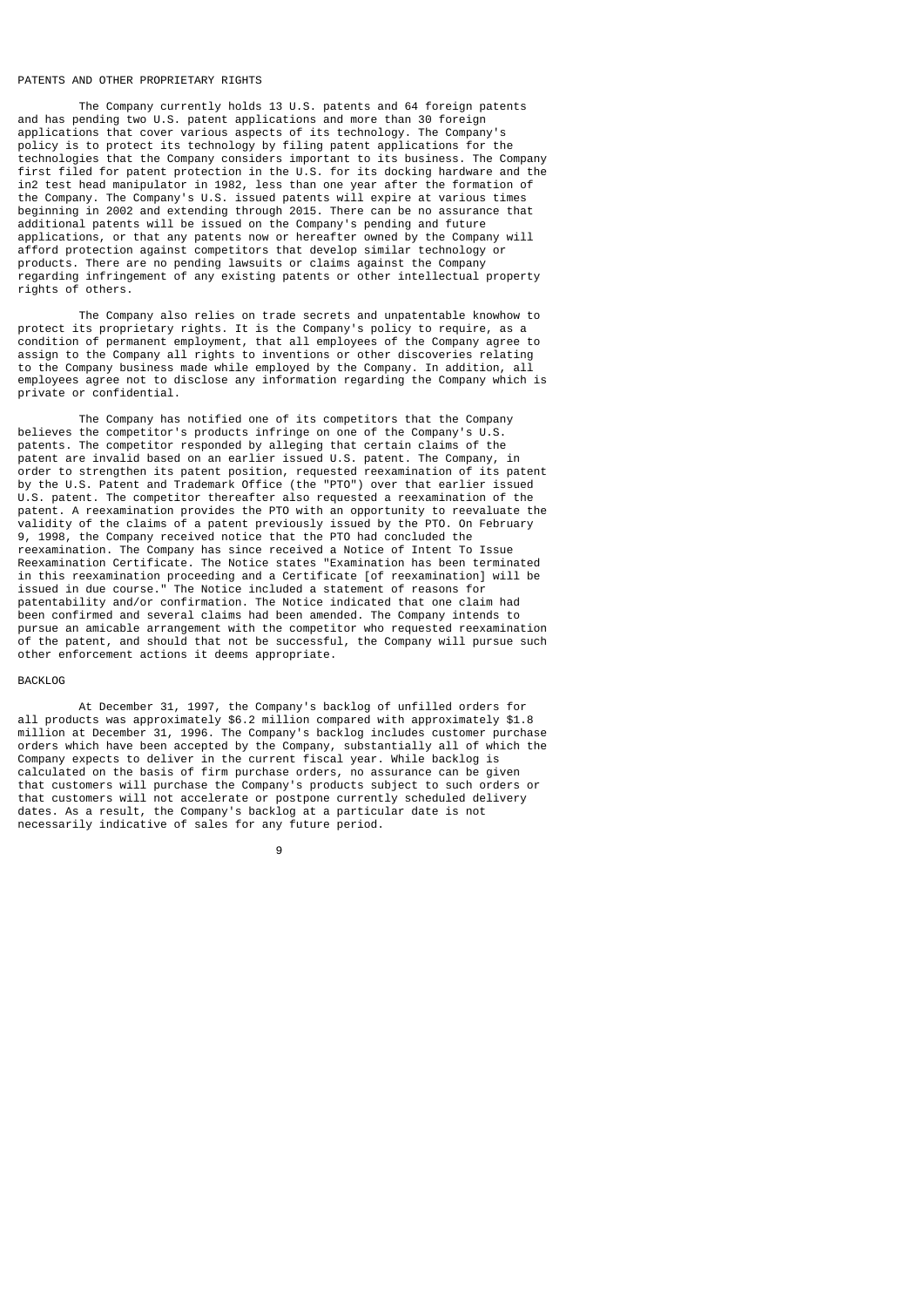### SEASONAL TTY

 The Company's business is not seasonal, therefore year-over-year quarterly comparisons of the Company's results of operations may not be as meaningful as sequential quarterly comparisons which tend to reflect the cyclical activity of the semiconductor industry as a whole. Quarterly fluctuations in expenses are either related directly to sales activity and volume or tend to be a function of personnel costs and the timing of expenses incurred throughout a year. See Note 14 of Notes to the Consolidated Financial Statements.

## EMPLOYEES

 At December 31, 1997, the Company had 71 employees, including 32 in customer operations, 25 in manufacturing operations and 14 in administration. Substantially all of the Company's key employees are highly skilled and trained technical personnel, and new technical employees are required to attend an in-house training program. None of the Company's employees are represented by a labor union, and the Company has never experienced a work stoppage. The Company believes that its employee relations are excellent.

### ADDITIONAL FACTORS

 The Company's operating results are substantially dependent on the level of activity and capital expenditures of semiconductor manufacturers. The semiconductor industry is highly cyclical and, from time to time, has experienced periods of excess capacity which have had severely detrimental effects on the industry's demand for ATE. There can be no assurance that the Company's business and results of operations will not be materially adversely affected by downturns in the semiconductor industry generally, or by downturns or reductions in capital equipment investment in any one or more particular market segments of the semiconductor industry in which the Company participates.

 In addition to the factors described in this Report, the Company's operating results could be affected in the future, by other factors, including, without limitation: changes in business conditions and the economy, generally; the ability of the Company to obtain patent protection, and enforce its patent rights, for existing and developing proprietary technologies; the ability of the Company to integrate successfully businesses, technologies or products which it may acquire; the effect of the loss of, or reduction in orders from, a major customer; and competition from other manufacturers of docking hardware, test head manipulators and related ATE interface products.

### Item 2: Properties

 The Company's headquarters are located in Cherry Hill, New Jersey in 28,630 square feet of office and manufacturing space leased pursuant to a seven-year lease which expires in 2003. In August 1997, the Company leased an additional 11,082 square feet of warehouse and manufacturing space near its headquarters in Cherry Hill pursuant to a lease which is coterminous with that of its headquarters. The Company's facility in the U.K. is located in Thame in 4,600 square feet of office and manufacturing space leased pursuant to an 8-year lease which expires in December 2005. In Singapore, the Company occupies 3,077 square feet of office and manufacturing space leased pursuant to a four-year lease which expires in 2000 subject to a two-year renewal option. In Kichijoji, Japan, the Company occupies approximately 1,200 square feet of office space pursuant to an agreement which is cancelable on reasonable notice by either party. In Sunnyvale, California, the Company occupies 1,900 square feet of office and warehouse space leased pursuant to a five-year lease which expires in 2001. The Company believes that its headquarters and other existing facilities are adequate to meet its current and foreseeable future needs.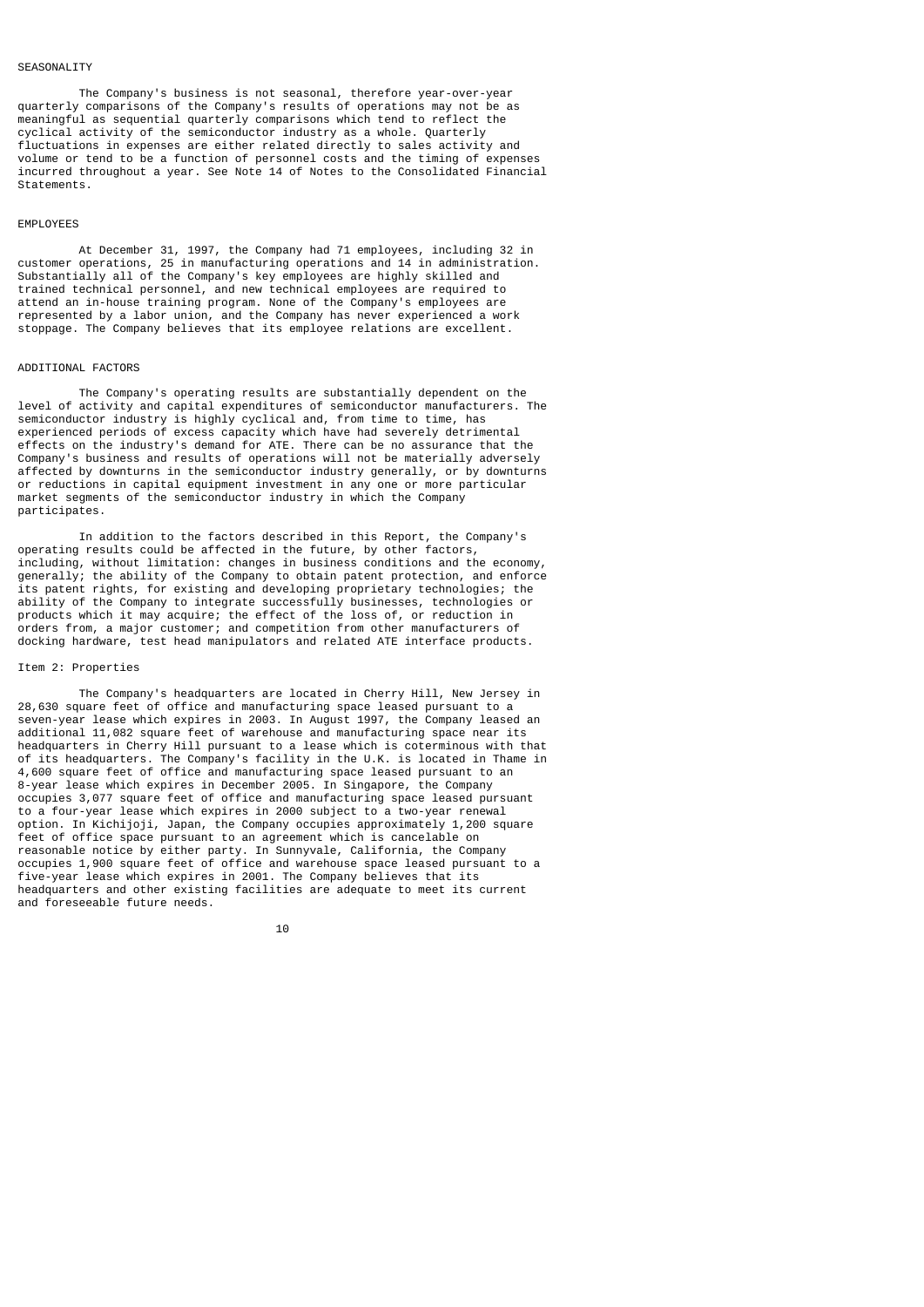Item 3: Legal Proceedings

None.

Item 4: Submission of Matters to a Vote of Security Holders

Not Applicable.

Part II:

- --------

Item 5: Market for Registrant's Common Equity and Related Stockholder Matters

(a) The Company's common shares commenced trading on the Nasdaq National Market system ("NNMS") on June 17, 1997, the date the Company's initial public offering (the "Offering") commenced. Shares are traded under the symbol "INTT." The following table sets forth the high and low sales prices for the Company's common shares as reported on the NNMS during the fiscal periods indicated:

|                                      | Hiah  | Low        |
|--------------------------------------|-------|------------|
|                                      |       |            |
| Fiscal Year Ended December 31, 1997: |       |            |
| First Quarter                        |       | Not Listed |
| Second Quarter (For period from      | 9.63  | 7.50       |
| initial listing on June 17, 1997     |       |            |
| through June 30, 1997)               |       |            |
| Third Quarter                        | 18.75 | 8.00       |
| Fourth Quarter                       | 18.25 | 5.00       |

 As of February 28, 1998 there were approximately 2,000 holders of record of the Company's common stock.

 Prior to the Offering, the Company had elected S corporation status for Federal and state of New Jersey tax purposes, and therefore, was not directly subject to Federal and certain New Jersey income taxes. Immediately prior to the Offering, the Company terminated its status as an S corporation and is now subject to Federal and additional state income taxes. In addition, the Company is taxed in foreign countries and for activity in certain states.

 The Company has not paid any dividends on its common stock subsequent to the termination of its S corporation status, other than for amounts representing the Company's previously taxed but undistributed S corporation earnings through the date of termination of the S corporation election which were paid to the stockholders of record prior to the termination of such election.

 The Company does not anticipate paying cash dividends in the foreseeable future, but intends to retain any future earnings for reinvestment in the operation and expansion of the Company's business. Any determination to pay cash dividends will be at the discretion of the Board of Directors and will be dependent upon the Company's financial condition, results of operations, capital requirements and such other factors as the Board of Directors deems relevant.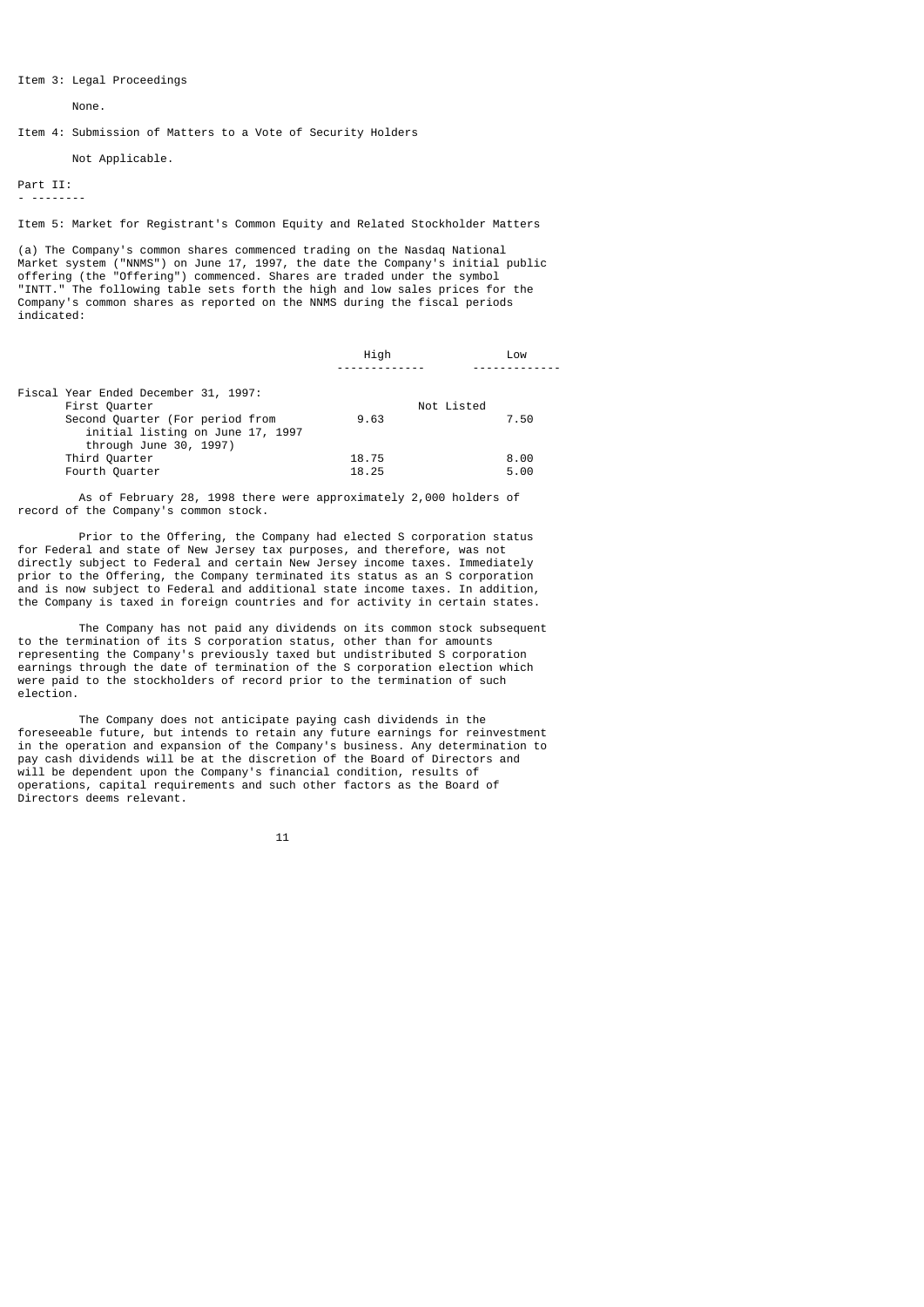#### (b) Use of Proceeds from Offering:

 On June 17, 1997, the Company's Registration Statement on Form S-1 covering the Offering of 2,275,000 shares of the Company's Common Stock, Commission file number 333- 26457, was declared effective. The Offering closed on June 20, 1997, managed by Janney Montgomery Scott Inc. and Needham & Company, Inc. as representatives of the several underwriters named in the Registration Statement (the "Underwriters").

 Of the 2,275,000 shares sold pursuant to the Offering, 1,820,000 shares were sold by the Company and 455,000 were sold by certain selling stockholders (the "Selling Stockholders"). In addition, the Underwriters exercised an over-allotment option to purchase an additional 341,250 shares of the Company's Common Stock from the Selling Shareholders. The total purchase price to the public for the shares offered and sold by the Company and the Selling Shareholders was \$13,650,000 and \$5,971,875, respectively.

 The amount of expenses incurred for the Company's account in connection with the Offering are as follows:

| Underwriting discounts and commissions:  | \$1,023,750 |
|------------------------------------------|-------------|
| Finders fees:                            | None        |
| Expenses paid to or for the Underwriters | 16,650      |
| Other expenses:                          | 954,758     |
|                                          |             |
|                                          |             |
| Total expenses                           | \$1,995,158 |
|                                          |             |

 All of the foregoing expenses were direct or indirect payments to persons other than (i) directors, officers or their associates; (ii) persons owning ten percent (10%) or more of the Company's Common Stock; or (iii) affiliates of the Company.

 The net proceeds of the Offering to the Company (after deducting the foregoing expenses) was \$11,654,842. From the effective date of the Registration Statement, the net proceeds have been used for the following purposes:

| Construction of plant, building and facilities              | \$           |
|-------------------------------------------------------------|--------------|
| Purchase and installation of machinery and equipment        | 37,465       |
| Purchase of real estate                                     |              |
| Acquisition of businesses                                   |              |
| Repayment of indebtedness                                   | 173,266      |
| Working capital                                             | 599,725      |
| Temporary investments, including cash & cash equivalents    | 10, 243, 621 |
| Other purposes (for which at least \$100,000 has been used) |              |
| including:                                                  |              |
| Payment of final S corporation distribution                 | 600,765      |
|                                                             |              |
| Total                                                       | \$11,654,842 |

===========

 In connection with the termination of the Company's status as an S corporation, the Company used \$601,000 of the net proceeds to pay a portion of the \$4.3 million final distribution of previously taxed but undistributed earnings of the Company.

 All of the foregoing payments with the exception of the final S corporation distribution were direct or indirect payments to persons other than (i) directors, officers or their associates; (ii) persons owning ten percent (10%) or more of the Company's Common Stock; or (iii) affiliates of the Company.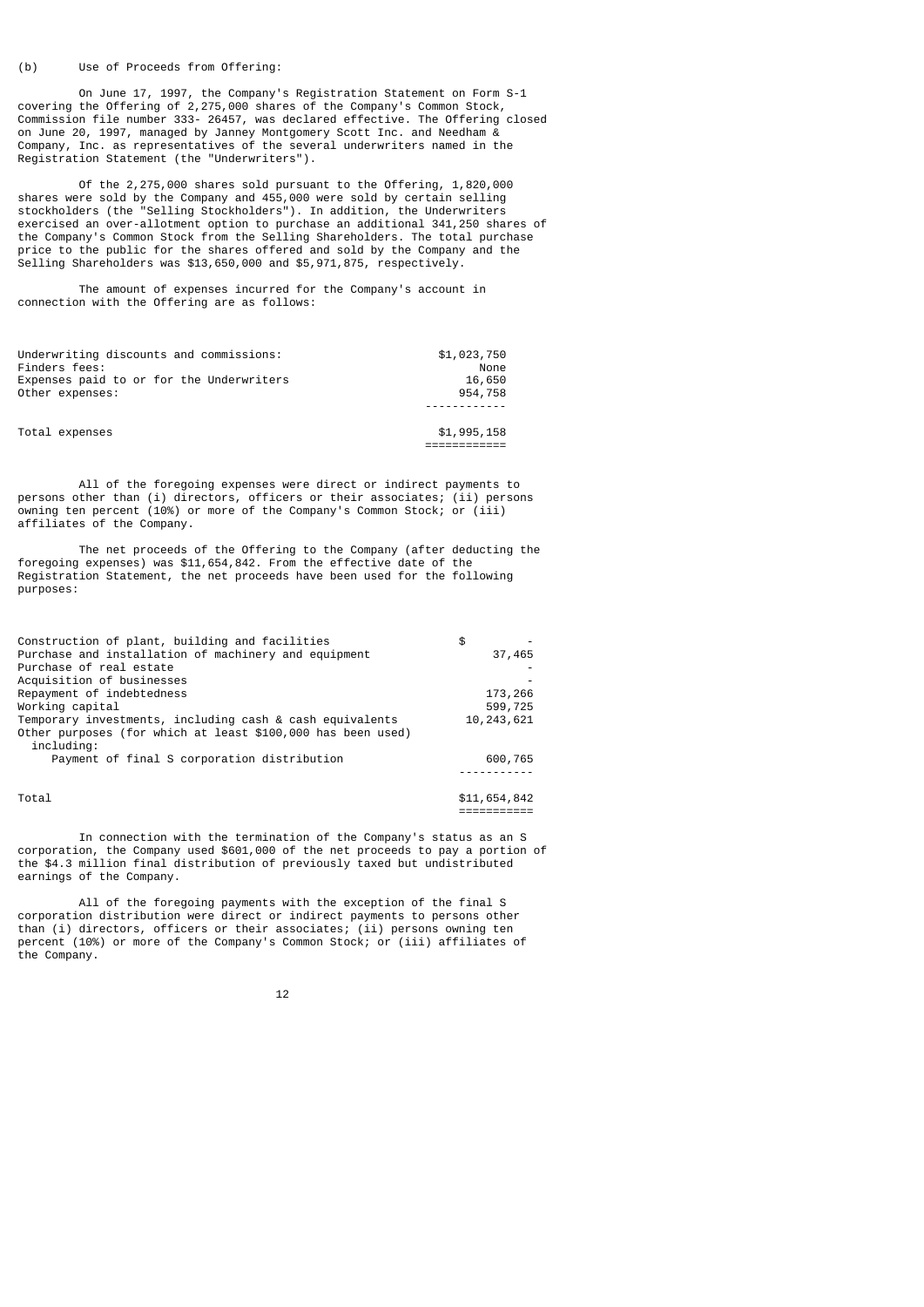## Item 6: Selected Financial Data

 The following table contains certain selected consolidated financial data of the Company and is qualified by the more detailed Consolidated Financial Statements and Notes thereto included elsewhere in this Annual Report on Form 10-K. Certain of the following financial information for the five years ended December 31, 1997, has been derived from financial statements audited by KPMG Peat Marwick LLP and has been reported upon by KPMG Peat Marwick LLP to the extent set forth in their report included elsewhere in this Annual Report on Form 10-K. The following data should be read in conjunction with "Management's Discussion and Analysis of Financial Condition and Results of Operations" and the Consolidated Financial Statements and Notes thereto and other financial information included elsewhere in this Annual Report on Form  $10 - K$ .

|                                                                                                                                       | Years ended December 31, |                                       |          |           |         |
|---------------------------------------------------------------------------------------------------------------------------------------|--------------------------|---------------------------------------|----------|-----------|---------|
|                                                                                                                                       | 1997                     | 1996                                  | 1995     | 1994      | 1993    |
|                                                                                                                                       |                          | (in thousands, except per share data) |          |           |         |
| Consolidated Statement of Earnings Data:                                                                                              |                          |                                       |          |           |         |
|                                                                                                                                       | \$20,746                 | \$18,582                              | \$14,442 | \$9,287   | \$8,875 |
|                                                                                                                                       | \$12,938                 | \$11,827                              | \$9,251  | \$5,150   | \$5,415 |
| Operating income                                                                                                                      | \$6,187                  | \$5,616                               | \$4,037  | \$1,289   | \$1,767 |
|                                                                                                                                       | \$4,332                  | \$4,646                               | \$3,252  | \$<br>817 | \$1,464 |
| Pro forma net earnings $(1)$                                                                                                          | \$3,726                  | \$3,376                               |          |           |         |
| Pro forma net earnings per share - basic $(1)$<br>Pro forma net earnings per share - diluted (1)                                      | \$.74<br>\$.73           | \$.83<br>\$.83                        |          |           |         |
| Pro forma weighted average shares outstanding - basic $(1)$<br>Pro forma weighted average shares outstanding - diluted(1) $5,092,490$ | 5,068,349                | 4,091,034<br>4,091,034                |          |           |         |

|                                                                                              | December 31,                           |                                           |                                    |                                    |                                         |
|----------------------------------------------------------------------------------------------|----------------------------------------|-------------------------------------------|------------------------------------|------------------------------------|-----------------------------------------|
|                                                                                              | 1997                                   | 1996                                      | 1995                               | 1994                               | 1993                                    |
|                                                                                              |                                        | (in thousands, except per share data)     |                                    |                                    |                                         |
| Consolidated Balance Sheet Data:                                                             |                                        |                                           |                                    |                                    |                                         |
| Cash and cash equivalents<br>Working capital<br>Long term debt<br>Total stockholders' equity | \$12,035<br>14,655<br>19,945<br>16,557 | \$3,692<br>4,377<br>7,716<br>155<br>4,587 | \$1.919<br>4,201<br>6,352<br>4,048 | \$1,336<br>2,944<br>4,624<br>2,765 | 1,034<br>SS.<br>2,546<br>3,675<br>2,448 |

- ---------

(1) Assumes the termination of the Company's S corporation status effective January 1, 1996 and the completion of the Exchange (as further described in Note 1 of the Notes to the Consolidated Financial Statements) on January 1, 1996, and as a result reflects the amortization of goodwill associated therewith and the absence of a charge for the minority interest. See Note 3 of Notes to the Consolidated Financial Statements.

<u>13</u>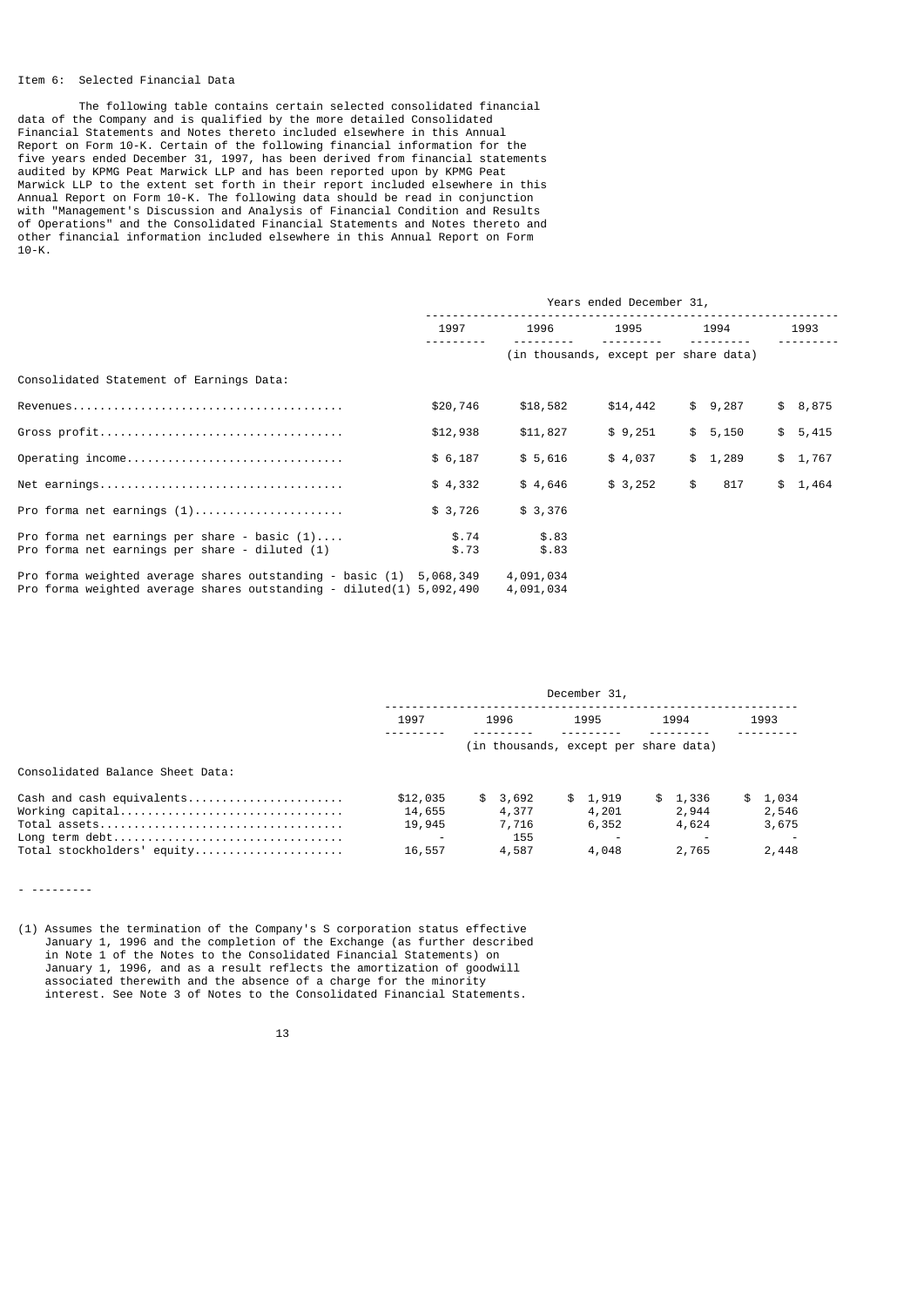## Item 7: Management's Discussion and Analysis of Financial Condition and Results of Operations

Results of Operations - ---------------------

Overview

#### - --------

 The Company's revenues are substantially dependent upon the demand for ATE by semiconductor manufacturers and, therefore, fluctuate generally as a result of cyclicality in the semiconductor manufacturing industry. The Company believes that purchases of the Company's docking hardware and manipulators are typically made from its customers' capital expenditure budgets, while related ATE interface products, which must be replaced periodically, are typically made from its customers' operating budgets. When semiconductor manufacturing activity generally slowed during much of 1996, many semiconductor manufacturers reduced their capital expenditure budgets and, correspondingly, postponed or canceled orders for ATE and related equipment.

 As a result, starting in the second quarter of 1996 through the fourth quarter of 1996, orders for and sales of docking hardware and manipulators declined substantially. During the same period, orders for and sales of related ATE interface products also declined, but to a lesser extent. Starting in the first quarter of 1997, orders for and sales of docking hardware and manipulators began increasing from the sequential quarterly declines experienced during 1996. The increase in order activity during 1997 is reflected in the growth in the Company's backlog, which increased from \$1.8 million at December 31, 1996 to \$6.2 million at December 31, 1997. Backlog represents orders for the Company's products, but because there can be no assurance that the Company's customers will purchase the products subject to such orders, backlog is not necessarily indicative of sales for any future period. The increase in order activity is due to renewed demand for ATE by semiconductor manufacturers. During 1997, the Company's quarterly revenues grew from \$3.9 million in the first quarter to \$6.0 million in the fourth quarter, an increase of over 50%.

 The Company sells to semiconductor manufacturers and ATE manufacturers either through Company account managers or through independent sales representatives. The mix of customers during any given period may affect the Company's gross margin due to the difference in accounting for sales discounts and commissions. Specifically, sales discounts, typical in sales by Company account managers to ATE manufacturers worldwide, are a direct reduction of revenue and have the effect of reducing gross margin. In contrast, trade discounts offered on sales to semiconductor manufacturers, while also a reduction in revenue, are generally lower than sales discounts to ATE manufacturers and accordingly have less impact on gross margin. Additionally, commissions paid to independent sales representatives on sales to semiconductor manufacturers in North America and Southeast Asia are charged to selling expense and do not affect gross margin. Consequently, the relative mix of customers for the Company's products and the region of the world where the sales are made have affected and will affect the Company's gross margin and selling expense. Operating income, however, has not been materially affected by the foregoing factors, because commissions paid to independent sales representatives plus trade discounts on sales to semiconductor manufacturers are approximately equal to the sales discounts given on sales to ATE manufacturers.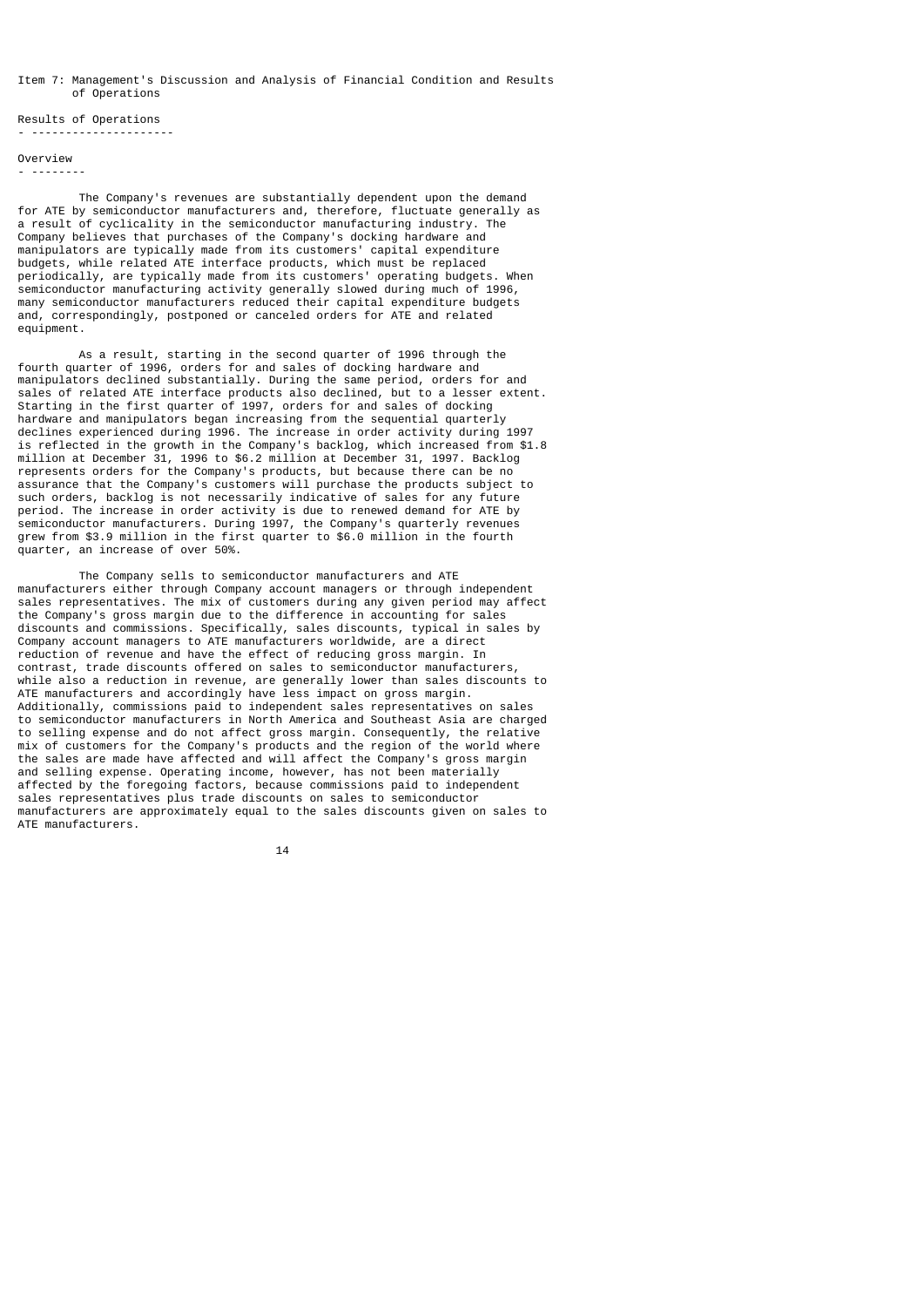#### 1997 Compared to 1996 - ---------------------

 Revenues. Revenues were a record \$20.7 million for 1997 compared to \$18.6 million for 1996, an increase of \$2.1 million or 11%. The year to year increase was primarily due to higher levels of shipments of the Company's products during the fourth quarter of 1997 compared to the same period in 1996, which reflects the higher level of manufacturing activity in the semiconductor industry in 1997 as compared to 1996. The Company did not increase sales prices significantly in 1997. The Company believes that the increase in revenues was from the sales of products used in the testing of mixed signal devices and digital devices (such as microprocessors and micro) controllers) and numerous other devices used in the automotive, computer, telecommunications and other industries.

 Gross Margin. Gross margin declined to 62% for 1997 from 64% in 1996. The reduction in gross margin was primarily attributable to a significant increase in the level of sales to ATE manufacturers, which increased from approximately 21% of sales in 1996 to approximately 34% in 1997. In addition, the Company experienced an increase in its fixed operations costs in 1997, due to higher occupancy costs associated with the larger New Jersey manufacturing facility which was leased in August 1996. The decline in gross margin was partially offset by reduced incremental material costs due to volume discounts received in the last two quarters of 1997.

 Selling Expense. Selling expense was \$2.8 million for 1997 compared to \$2.5 million for 1996, an increase of \$0.3 million or 13%. The increase was primarily attributable to higher salary and benefit expenses resulting from the allocation of additional personnel costs to selling expense and, to a lesser extent, salary increases for existing personnel. The increase in selling expense also reflects an increase in advertising and promotional expenses over the comparable prior period. In addition, commission expense increased in 1997 over the level incurred in 1996 due to an increase in the level of commissioned sales to semiconductor manufacturers. These increases were offset by a reduction in travel and other expenses.

 Research and Development Expense. Research and development expense was \$1.7 million for 1997 compared to \$1.9 million for 1996, a decrease of \$0.2 million or 10%. The decline was primarily attributable to reduced levels of spending on research and development materials in 1997 compared to 1996, and, to a lesser extent, to the aforementioned allocation of certain personnel costs to selling expense.

 General and Administrative Expense. General and administrative expense was \$2.2 million for 1997 compared to \$1.8 million for 1996, an increase of \$0.4 million or 23%. The increase was primarily attributable to the additional costs associated with shareholder and investor relations and increased expenditures for outside directors' fees and professional fees incurred as a public company. Other factors contributing to the increase in 1997 were the amortization of goodwill resulting from the acquisition of the minority interests in the Company's three foreign subsidiaries in connection with the offering and salary increases of administrative staff.

 Income Tax Expense. Income tax expense increased to \$2.1 million from \$858,000 for 1996, an increase of \$1.2 million or 144%. The Company's effective tax rate was 32% for 1997 compared to 15% in 1996. The increase in the effective tax rate was caused by the accrual of Federal income tax on the Company's earnings due to the change of tax status from S corporation to C corporation in June 1997 and, to a lesser extent, a greater percentage of earnings before income taxes and minority interest being attributable to the Company's Japanese subsidiary.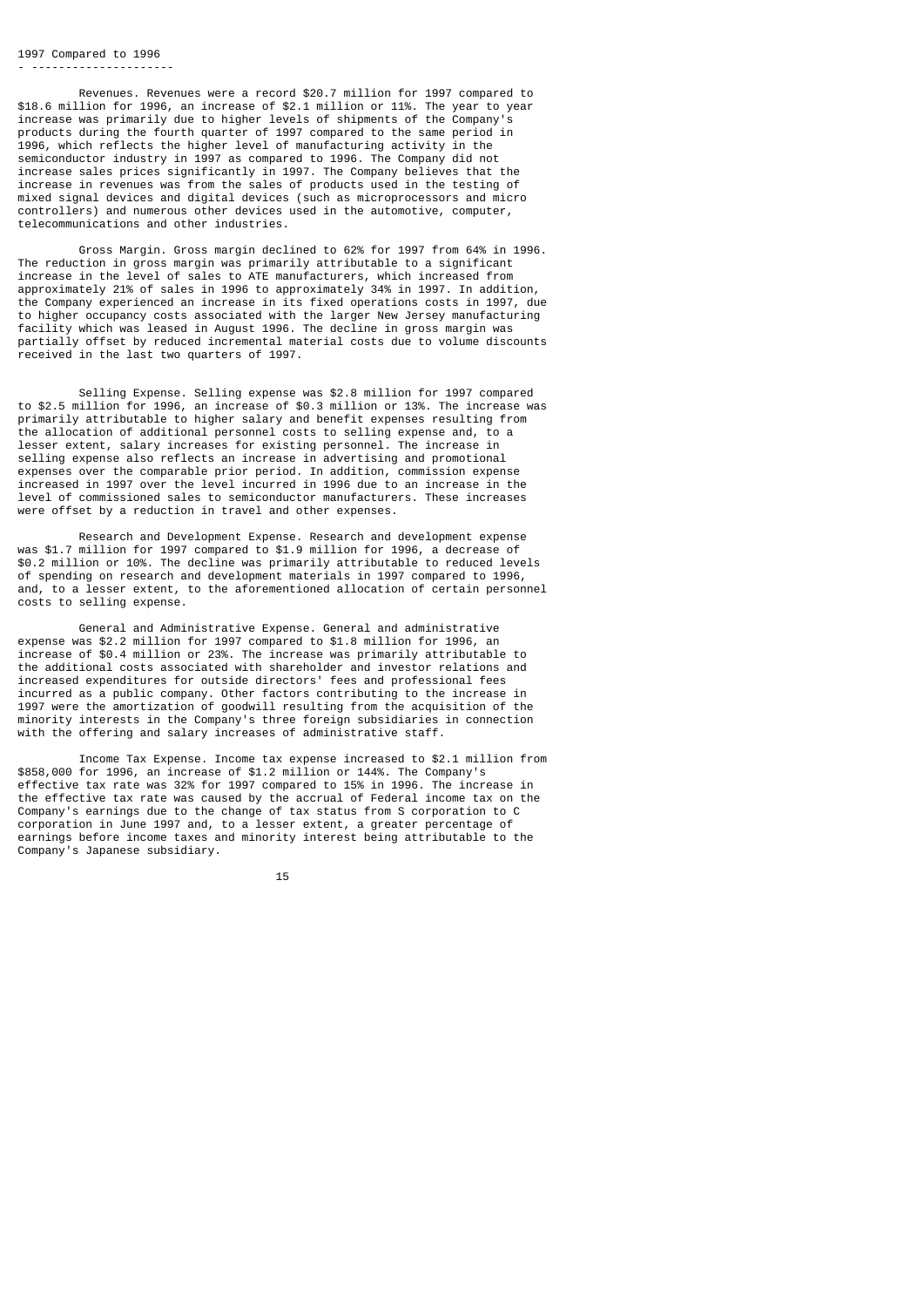#### 1996 Compared to 1995 - ---------------------

 Revenues. Revenues were \$18.6 million for 1996 compared to \$14.4 million for 1995, an increase of \$4.2 million or 29%. The increase was due to the higher levels of shipments of the Company's products during the first nine months of 1996, which were based on orders placed by semiconductor manufacturers during late 1995 and early 1996. The Company did not increase sales prices significantly in 1996. The Company believes that more than half of the Company's increased revenues was from sales of products used in the testing of mixed signal devices, and the balance was from sales of products used in the testing of digital devices, such as microprocessors and micro controllers, and numerous other devices used in the automotive, computer, telecommunications and other industries.

 Gross Margin. Gross margin remained constant at 64% for both 1996 and 1995. The percentage of the Company's revenues derived from sales to ATE manufacturers increased by 8% in 1996 compared to 1995, which had the effect of reducing gross margin for 1996. The reduction in gross margin was offset by the improved absorption of fixed costs over the higher revenue base and reduced incremental material costs due to volume discounts received in the first two quarters of 1996.

 Selling Expense. Selling expense was \$2.5 million for 1996 compared to \$2.1 million for 1995, an increase of \$0.4 million or 17%. The increase was attributable to increased variable costs associated with higher sales activity in 1996. Selling expense as a percentage of revenues decreased from 14.6% in 1995 to 13.3% in 1996 because of an increase in non-commissioned sales as a percentage of revenues. Salaries associated with sales activities were the same for 1996 as for 1995, as management elected not to expand its sales staff in anticipation of third and fourth quarter reductions in capital expenditures by semiconductor manufacturers.

 Research and Development Expense. Research and development expense was \$1.9 million for both 1996 and 1995. Compensation expense incurred in research and development activities for 1996 increased \$0.2 million or 22% over 1995 due to an increase in staffing levels and associated costs. The increase was offset by a \$0.2 million or 45% decrease in amounts spent for materials.

 General and Administrative Expense. General and administrative expense was \$1.8 million for 1996 compared to \$1.2 million for 1995, an increase of \$0.6 million or 55%. The majority of the increase was attributable to additional compensation and costs associated with newly hired staff in accounting, MIS and finance functions and salary increases of other administrative personnel.

 Income Tax Expense. The Company's effective tax rate decreased slightly in 1996 to 15% compared to 16% for 1995 due principally to a decrease in the contribution of earnings before income taxes and minority interest from the Company's foreign subsidiaries.

### Liquidity and Capital Resources - -------------------------------

 On June 20, 1997, the Company completed an initial public offering of 2.275 million common shares through which the Company issued 1.82 million new shares of common stock (the "Offering"). The Company realized net cash proceeds of \$11.7 million (after payment of direct expenses of the Offering) from the Offering. These proceeds are expected to be used for working capital, general corporate purposes and possible acquisitions of businesses, technologies or products complementary to the Company's business.

 Net cash provided by operations for 1997 was \$2.6 million. Accounts receivable increased \$2.2 million from December 31, 1996 to December 31, 1997 due to increased sales generally and also due to an increase in the percentage of consolidated sales by one of the Company's foreign subsidiaries where trade practices require longer credit terms. Inventories increased \$352,000 to support higher levels of shipments of the Company's products in the second half of 1997 and as a result of increased backlog at December 31, 1997. Accounts payable and accrued expenses increased \$659,000 and \$331,000, respectively, as a result of higher sales levels. Domestic and foreign income taxes payable increased \$845,000 primarily as a result of the accrual of Federal income tax on earnings subsequent to the Offering and, to a lesser extent, to a greater percentage of earnings before income taxes and minority interest being attributable to the Company's Japanese subsidiary.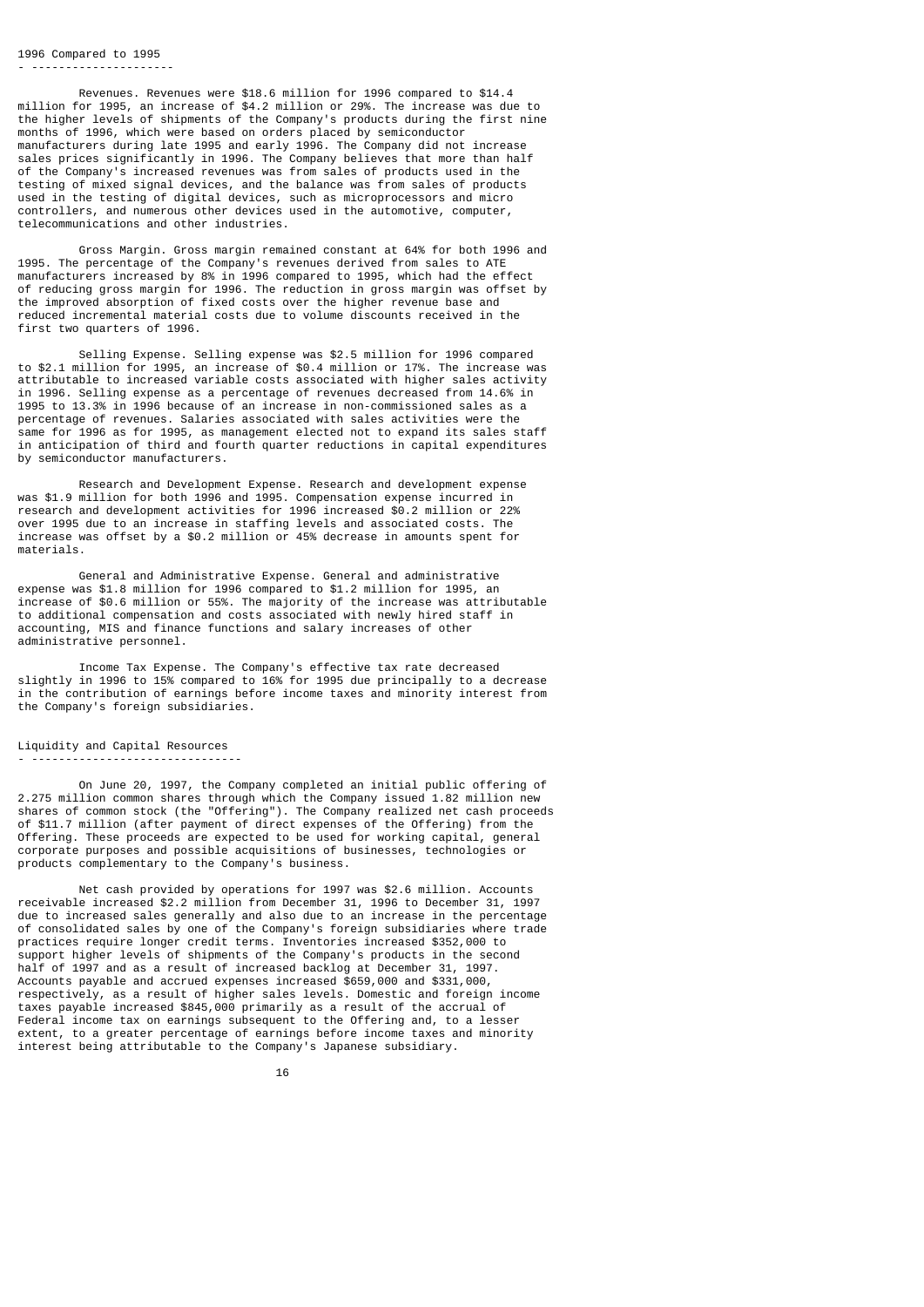Purchases of machinery, equipment and leasehold improvements were \$70,000, \$554,000 and \$39,000 for the years ended December 31, 1997, 1996 and 1995, respectively. The Company plans to spend approximately \$500,000 during 1998 to renovate and expand its UK manufacturing facility and purchase a coordinate measuring machine for this facility.

 At December 31, 1997, the Company had no outstanding long or short-term debt. During 1997, the Company repaid the balance of a term loan. At January 1, 1997, the outstanding balance of such term loan was \$189,000.

 In connection with the termination of the Company's status as an S corporation, the Company paid dividends of \$4.3 million to its former S corporation shareholders which represented the final distribution of previously taxed but undistributed retained earnings. The Company does not anticipate paying cash dividends in the foreseeable future, but intends to retain any future earnings for reinvestment in the operation and expansion of the Company's business.

 Simultaneous with the Offering, the Company acquired the 21% minority interests in each of its three foreign subsidiaries in exchange for an aggregate of 300,443 shares of the Company's common stock. This acquisition, which was accounted for using the purchase method, created goodwill of approximately \$1.3 million, which is being amortized over a period of 15 years.

 The Company believes that existing cash and cash equivalents, its \$1.5 million line of credit and the anticipated net cash provided from operations will be sufficient to satisfy the Company's cash requirements for the foreseeable future. However, if the Company were to make any acquisitions, the Company may require additional equity or debt financing to meet working capital requirements or capital expenditure needs.

 The Company's computer systems are currently Year 2000 compliant. The Company is currently evaluating the systems of its major suppliers for Year 2000 compliance.

## Cautionary Statement Regarding Forward Looking Statements - ---------------------------------------------------------

 This Report contains certain statements of a forward-looking nature relating to future events, such as statements regarding the Company's plans and strategies or future financial performance. Such statements can be identified by the use of forward-looking terminology such as "believes," "expects," "may," "will," "should" or "anticipates" or the negative thereof or other variations thereon or comparable terminology, or by discussions of strategy that involve risks and uncertainties. Investors and prospective investors are cautioned that such statements are only projections and that actual events or results may differ materially from those expressed in any such forward-looking statements. In addition to the factors described in this Report, the Company's actual consolidated quarterly or annual operating results have been affected in the past, or could be affected in the future, by additional factors, including, without limitation: changes in business conditions and the economy, generally; the ability of the Company to obtain patent protection, and enforce its patent rights, for existing and developing proprietary technologies; the ability of the Company to integrate successfully businesses, technologies or products which it may acquire; the effect of the loss of, or reduction in orders from, a major customer; and competition from other manufacturers of docking hardware, test head manipulators and related ATE interface products.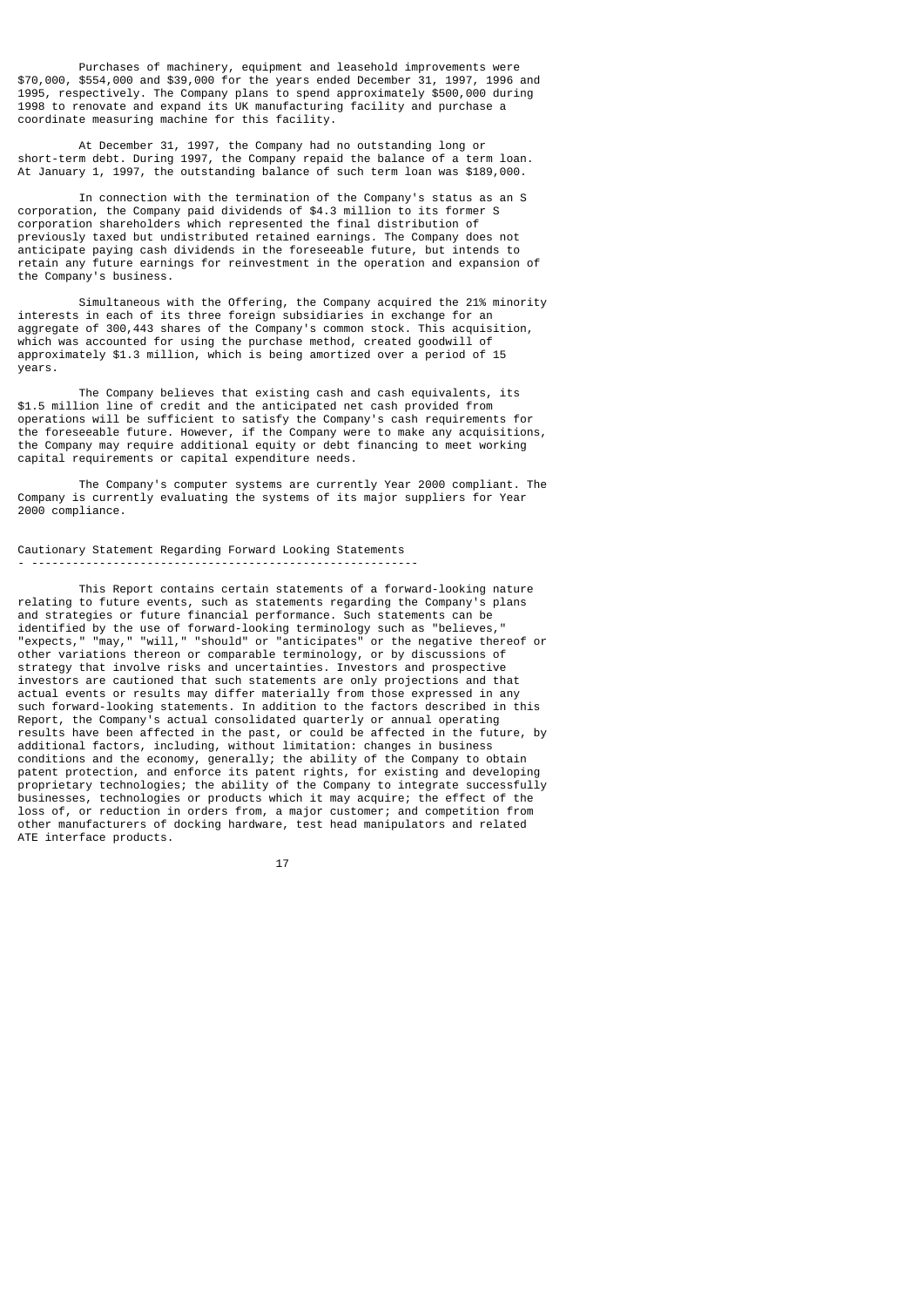#### Exposure to International Operations

- ------------------------------------

 Revenues generated by the Company's foreign subsidiaries were 34%, 43% and 49% of consolidated revenues for the years ended December 31, 1997, 1996 and 1995, respectively. The Company anticipates that revenues generated by the Company's foreign subsidiaries will continue to account for a significant portion of consolidated revenues in the foreseeable future. These revenues generated by the Company's foreign subsidiaries will continue to be subject to certain risks, including changes in regulatory requirements, tariffs and other barriers, political and economic instability, an outbreak of hostilities, foreign currency exchange rate fluctuations, potentially adverse tax consequences and the possibility of difficulty in accounts receivable collection. The Company cannot predict whether quotas, duties, taxes or other charges or restrictions will be implemented by the United States or any other country upon the importation or exportation of the Company's products in the future. Any of these factors or the adoption of restrictive policies could have a material adverse effect on the Company business, financial condition or results of operations.

 Revenues denominated in foreign currencies were 27%, 35% and 33% of consolidated revenues for the years ended December 31, 1997, 1996 and 1995, respectively. Although the Company operates its business such that a significant portion of its product costs are denominated in the same currency that the associated sales are made in, there can be no assurance that the Company will not be adversely impacted in the future due to its exposure to foreign operations. Revenues denominated in currencies other than U.S. dollars expose the Company to currency fluctuations, which can adversely effect results of operations. During the years ended December 31, 1997, 1996 and 1995, the Company experienced foreign exchange transaction losses of \$63,000, \$31,000 and \$43,000, respectively. The increase in the currency exchange translation losses in 1997 is primarily the result of the weakening of the Japanese Yen against the U.S. dollar during 1997.

 The portion of the Company's consolidated revenues derived from sales to the Asia Pacific region were 28%, 26% and 34% for the years ended December 31, 1997, 1996 and 1995, respectively. Countries in the Asia Pacific region, including Japan, have recently experienced economic instability resulting in weaknesses in their currency, banking and equity markets. Although the current economic instability in the Asia Pacific region has not materially adversely affected the Company's order backlog, balance sheet, or results of operations to date, there can be no assurance that continued economic instability will not in the future have a material adverse affect on demand for the Company's products and its consolidated results of operations.

Item 7A: Quantitative and Qualitative Disclosures About Market Risk

None

Item 8: Financial Statements and Supplementary Data

Financial Statements are set forth in this report beginning at page F-1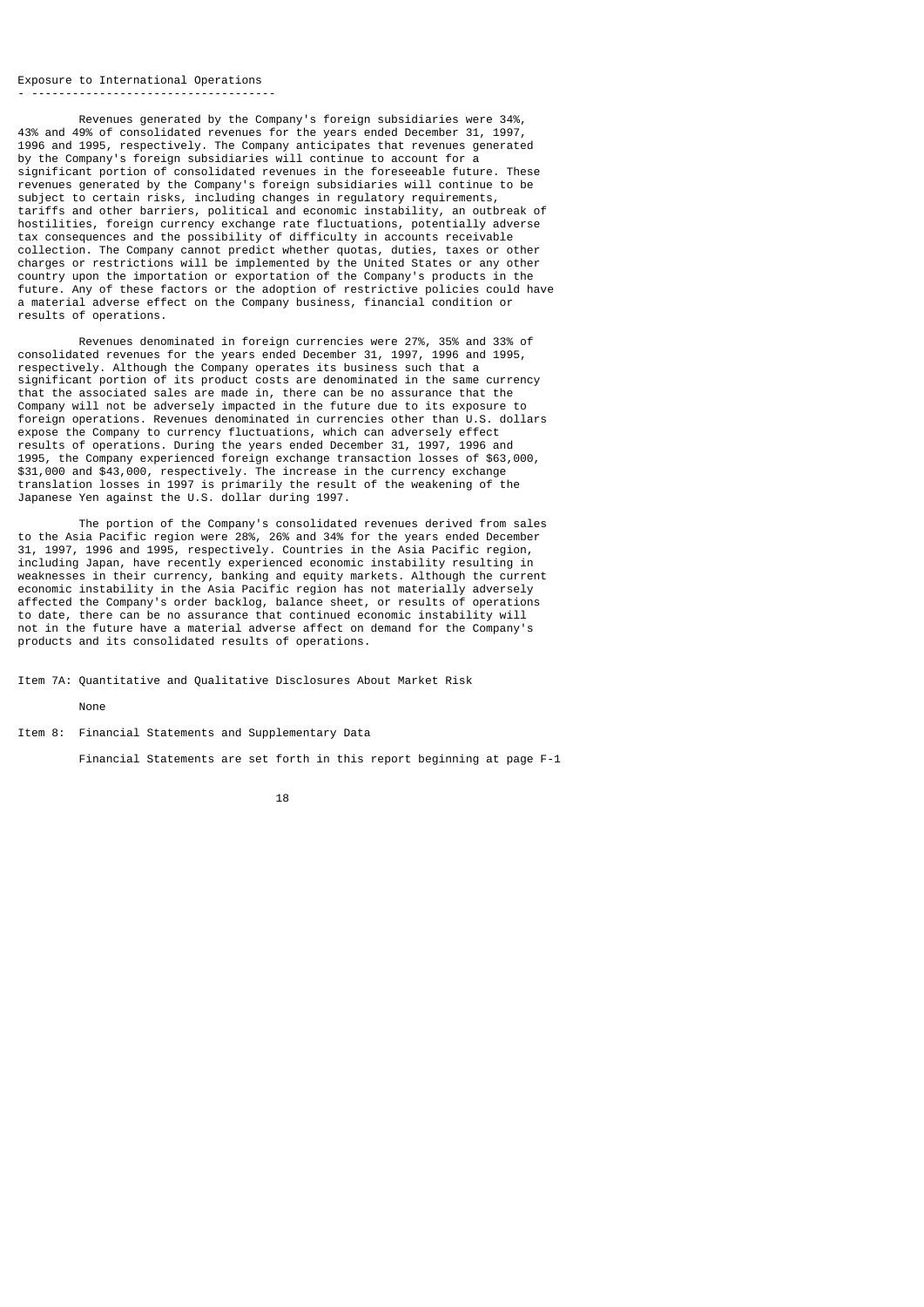### Item 9: Changes in and Disagreements with Accountants on Accounting and Financial Disclosure

None

Part III: - --------

#### Item 10: Directors and Executive Officers

 The information called for by this item is incorporated by reference to the Company's Proxy Statement for its 1998 annual meeting of stockholders which will be filed prior to April 30, 1998.

### Item 11: Executive Compensation

 The information called for by this item is incorporated by reference to the Company's Proxy Statement for its 1998 annual meeting of stockholders which will be filed prior to April 30, 1998.

Item 12: Security Ownership of Certain Beneficial Owners and Management

 The information called for by this item is incorporated by reference to the Company's Proxy Statement for its 1998 annual meeting of stockholders which will be filed prior to April 30, 1998.

Item 13: Certain Relationships and Related Transactions

 The information called for by this item is incorporated by reference to the Company's Proxy Statement for its 1998 annual meeting of stockholders which will be filed prior to April 30, 1998.

Part IV:

- -------

Item 14: Exhibits, Financial Statement Schedules, and Reports on Form 8-K

- (a) The documents filed as part of this Annual Report on Form 10-K are:
	- (i) The Company's consolidated financial statements and notes thereto as well as the applicable reports of the independent certified public accountants are included in Part II, Item 8 of this Annual Report on Form 10-K.
	- (ii) The following consolidated financial statement schedule should be read in conjunction with the consolidated financial statements set forth in Part II, Item 8 of this Annual Report on Form 10-K:

Schedule II - Valuation and Qualifying Accounts

 (iii) The exhibits required by Item 601 of Regulation S-K are included under Item 14(c) of this Annual Report on Form 10-K.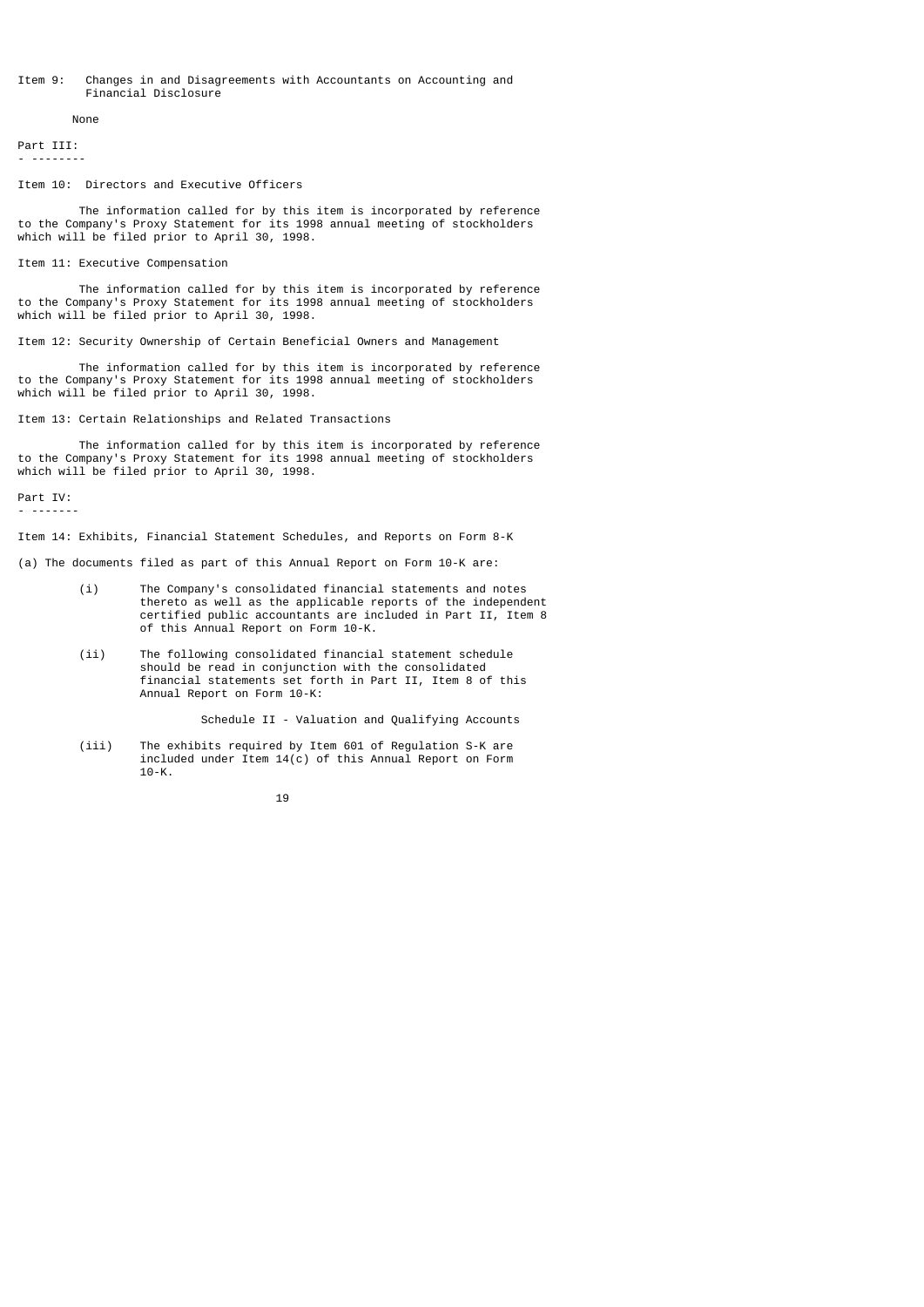# (b) Reports on Form 8-K

# None.

(c) Exhibits required by Item 601 of Regulation S-K:

| Exhibit Number | Description of Exhibit                                                                                                                          |
|----------------|-------------------------------------------------------------------------------------------------------------------------------------------------|
| 3.1            | Certificate of Incorporation.                                                                                                                   |
| 3.2            | Bylaws of the Company.                                                                                                                          |
| 10.1           | Amended and Restated Loan Agreement, dated June 30,<br>1996, between inTEST Corporation and PNC Bank,<br>National Association.                  |
| 10.2           | Lease, dated February 11, 1996, between Cherry Hill<br>Industrial Site, Inc. and the Company.                                                   |
| 10.3           | Lease, dated August 5, 1996, between KIP Properties<br>and the Company.                                                                         |
| 10.4           | Lease, dated December 2, 1977, between Alan Breck<br>Robertson and Mavis Robertson and Robertson<br>Engineering (Thame) Limited ("U.K. Lease"). |
| 10.5           | Assignment of U.K. Lease, dated January 28, 1986,<br>between Citycrown Engineering Limited and inTEST<br>LTD.                                   |
| 10.6           | Tenancy Agreement, dated April 18, 1996, between<br>Alambon Tools Private Limited and inTEST PTE.                                               |
| 10.7           | 1997 Stock Plan.                                                                                                                                |
| 10.8           | Consulting Agreement, dated April 1, 1997, between<br>the Company and Stuart F. Daniels, Ph.D.                                                  |
| 10.9           | Lease Agreement between the Company and Cherry Hill<br>Industrial Sites, Inc. dated August 22, 1997.                                            |
| 10.10          | Lease Agreement between inTEST Limited and Alan<br>Breck Robertson and Mavis Robertson dated March<br>3, 1998.                                  |
| 21             | Subsidiaries of the Company.                                                                                                                    |
| 23             | Consent of KPMG Peat Marwick LLP.                                                                                                               |
| 27             | Financial Data Schedule.                                                                                                                        |
|                |                                                                                                                                                 |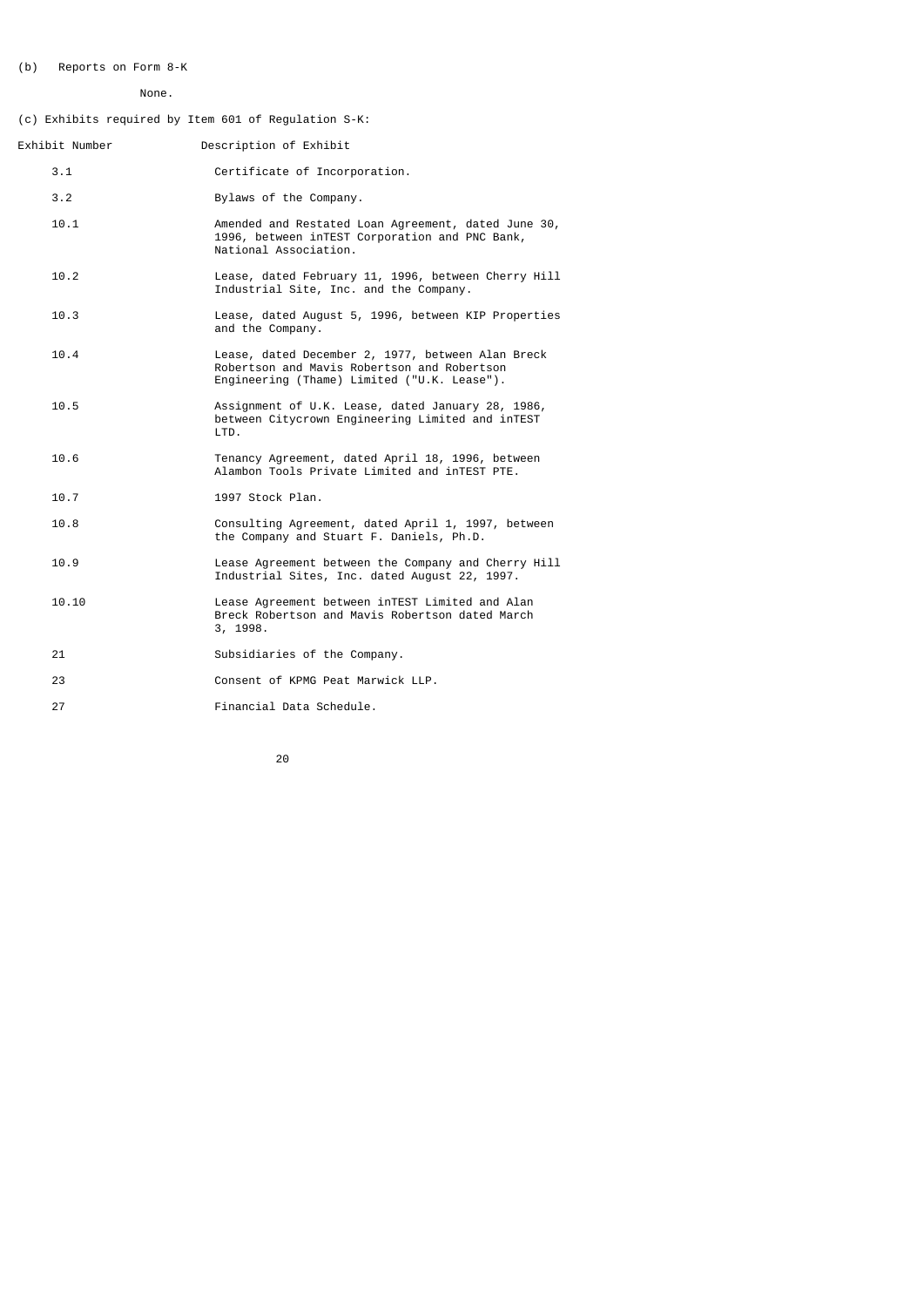Signatures:

 $By:$ 

 Pursuant to the requirements of Section 13 or 15(d) of the Securities Exchange Act of 1934, the Registrant has duly caused this report to be signed on its behalf by the undersigned thereunto duly authorized.

inTEST Corporation

## Alyn R. Holt Chairman and Chief Executive Officer

21

 Pursuant to the requirements of Securities Exchange Act of 1934, this report has been signed below by the following persons on behalf of the Registrant and in the capacities and on the dates indicated.

|                                                                                               | 1998 |
|-----------------------------------------------------------------------------------------------|------|
| Alyn R. Holt, Chairman and Chief<br>Executive Officer<br>(principal executive officer)        |      |
| Robert E. Matthiessen, President,<br>Chief Operating Officer and Director                     | 1998 |
| Daniel J. Graham, Senior Vice<br>President and Director                                       | 1998 |
| Hugh T. Regan, Jr., Chief Financial<br>Officer and Treasurer<br>(principal financial officer) | 1998 |
| Hugh T. Regan, Sr., Secretary                                                                 | 1998 |
| Richard O. Endres, Director                                                                   | 1998 |
| Stuart F. Daniels, Ph.D., Director                                                            | 1998 |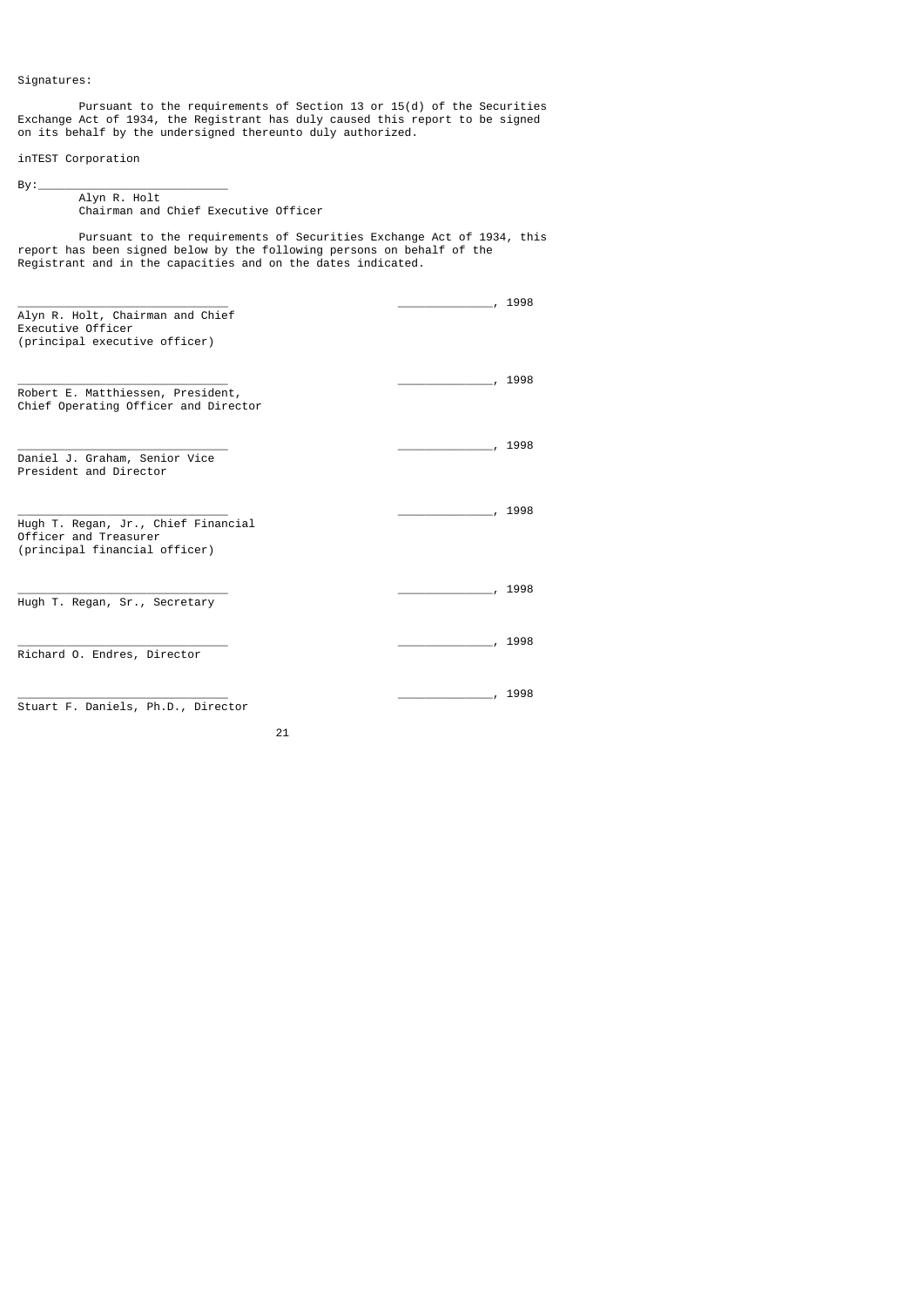Index to Exhibits

- 3.1 Certificate of Incorporation.\*
- 3.2 Bylaws of the Company.\*
- 10.1 Amended and Restated Loan Agreement, dated June 30, 1996, between inTEST Corporation and PNC Bank, National Association.\*
- 10.2 Lease, dated February 11, 1996, between Cherry Hill Industrial Site, Inc. and the Company.\*
	- 10.3 Lease, dated August 5, 1996, between KIP Properties and the Company.<sup>\*</sup>
- 10.4 Lease, dated December 2, 1977, between Alan Breck Robertson and Mavis Robertson and Robertson Engineering (Thame) Limited ("U.K. Lease").\*
- 10.5 Assignment of U.K. Lease, dated January 28, 1986, between Citycrown Engineering Limited and inTEST LTD.<sup>\*</sup>
- 10.6 Tenancy Agreement, dated April 18, 1996, between Alambon Tools Private Limited and inTEST PTE.\*
	- 10.7 1997 Stock Plan.\*\*
- 10.8 Consulting Agreement, dated April 1, 1997, between the Company and Stuart F. Daniels, Ph.D.\*\*
	- 10.9 Lease Agreement between the Company and Cherry Hill Industrial Sites, Inc. dated August 22, 1997.\*\*\*
	- 10.10 Lease Agreement between inTEST Limited and Alan Breck Robertson and Mavis Robertson dated March 3, 1998.
	- 21 Subsidiaries of the Company.
	- 23 Consent of KPMG Peat Marwick LLP.
	- 27 Financial Data Schedule.
- \* Previously filed by the Company as an exhibit to the Company's Registration Statement on Form S-1, Registration Statement No. 333-26457
- \*\* Previously filed by the Company as an exhibit to the Company's Registration Statement on Form S-8, Registration Statement No. 333-44059
- \*\*\* Previously filed by the Company as an exhibit to the Company's Quarterly Report on Form 10-Q for the quarter ended September 30, 1997

<u>22</u>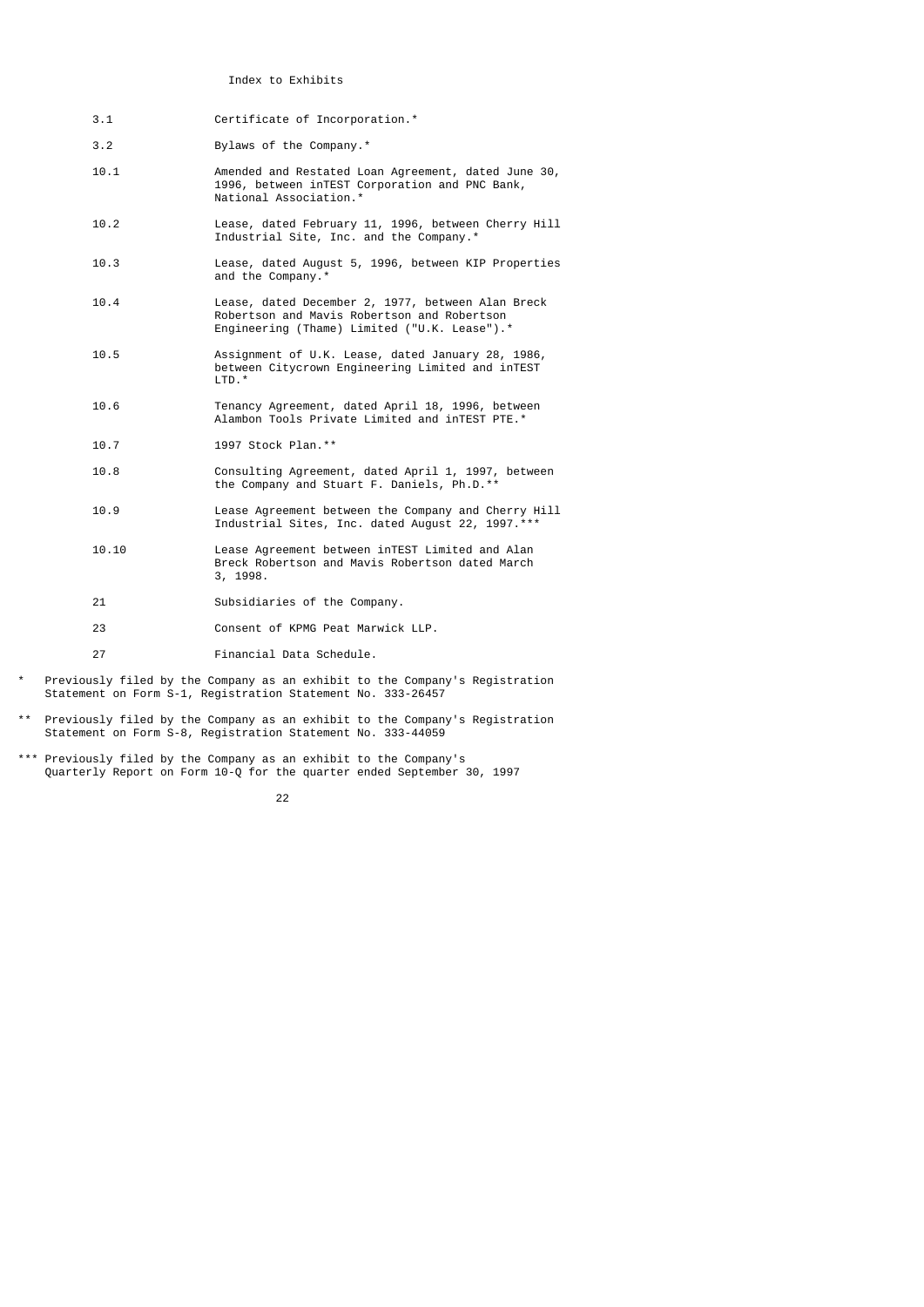inTEST CORPORATION

#### INDEX TO CONSOLIDATED FINANCIAL STATEMENTS AND FINANCIAL STATEMENT SCHEDULE

| CONSOLIDATED FINANCIAL STATEMENTS:                                                                       |          |
|----------------------------------------------------------------------------------------------------------|----------|
| Independent Auditors' Report-- KPMG Peat Marwick LLP                                                     | $F - 1$  |
| Consolidated Balance Sheets for the years ended December 31, 1997 and 1996                               | $F - 2$  |
| Consolidated Statements of Earnings for the years ended December 31,<br>1997, 1996, and 1995             | $F - 3$  |
| Consolidated Statements of Stockholders' Equity for the years ended<br>December 31, 1997, 1996, and 1995 | $F - 4$  |
| Consolidated Statements of Cash Flows for the years ended December 31,<br>1997, 1996 and 1995            | $F - 5$  |
| Notes to Consolidated Financial Statements                                                               | $F - 6$  |
| CONSOLIDATED FINANCIAL STATEMENT SCHEDULE:                                                               |          |
| Schedule II -- Valuation and Qualifying Accounts                                                         | $F - 19$ |

Page of the contract of the contract of the contract of the contract of the contract of the contract of the contract of the contract of the contract of the contract of the contract of the contract of the contract of the co

$$
\begin{array}{c} \hline \text{23} \\ \text{23} \end{array}
$$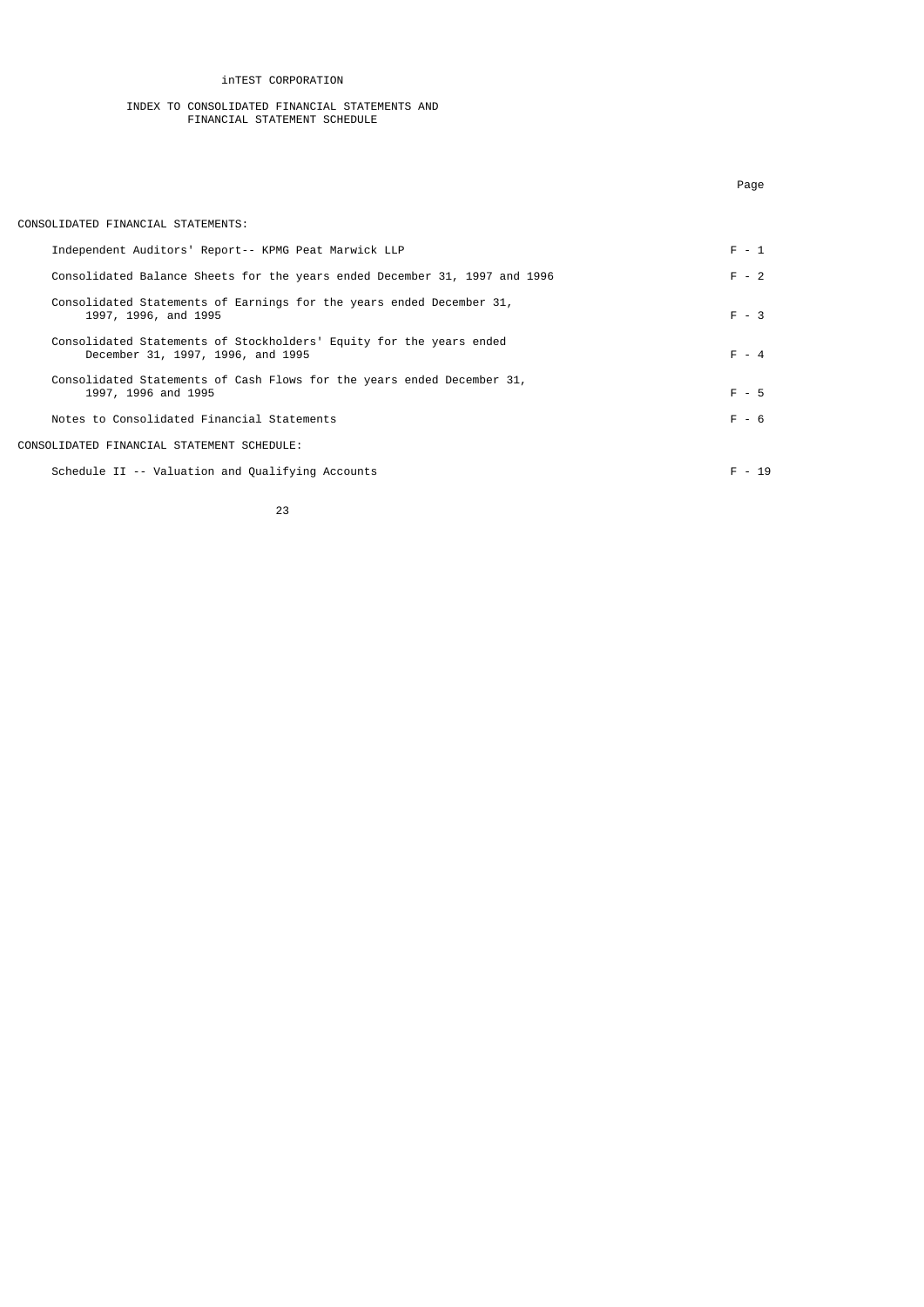Independent Auditors' Report

The Board of Directors and Stockholders inTEST Corporation:

We have audited the accompanying consolidated balance sheets of inTEST Corporation and subsidiaries as of December 31, 1997 and 1996, and the related consolidated statements of earnings, stockholders' equity, and cash flows for each of the years in the three-year period ended December 31, 1997. In connection with our audit of these consolidated financial statements, we also have audited the consolidated financial statement schedule as listed in the accompanying index. These consolidated financial statements and financial statement schedule are the responsibility of the Company's management. Our responsibility is to express an opinion on these consolidated financial statements and financial statement schedule based on our audits.

We conducted our audits in accordance with generally accepted auditing standards. Those standards require that we plan and perform the audit to obtain reasonable assurance about whether the financial statements are free of material misstatement. An audit includes examining, on a test basis, evidence supporting the amounts and disclosures in the financial statements. An audit also includes assessing the accounting principles used and significant estimates made by management, as well as evaluating the overall financial statement presentation. We believe that our audits provide a reasonable basis for our opinion.

In our opinion, the consolidated financial statements referred to above present fairly, in all material respects, the financial position of inTEST Corporation and subsidiaries as of December 31, 1997 and 1996, and the results of their operations and their cash flows for each of the years in the three-year period ended December 31, 1997, in conformity with generally accepted accounting principles. Also, in our opinion, the related financial statement schedule, when considered in relation to the basic consolidated financial statements taken as a whole, presents fairly, in all material respects, the information set forth therein.

KPMG PEAT MARWICK LLP

Philadelphia, Pennsylvania February 27, 1998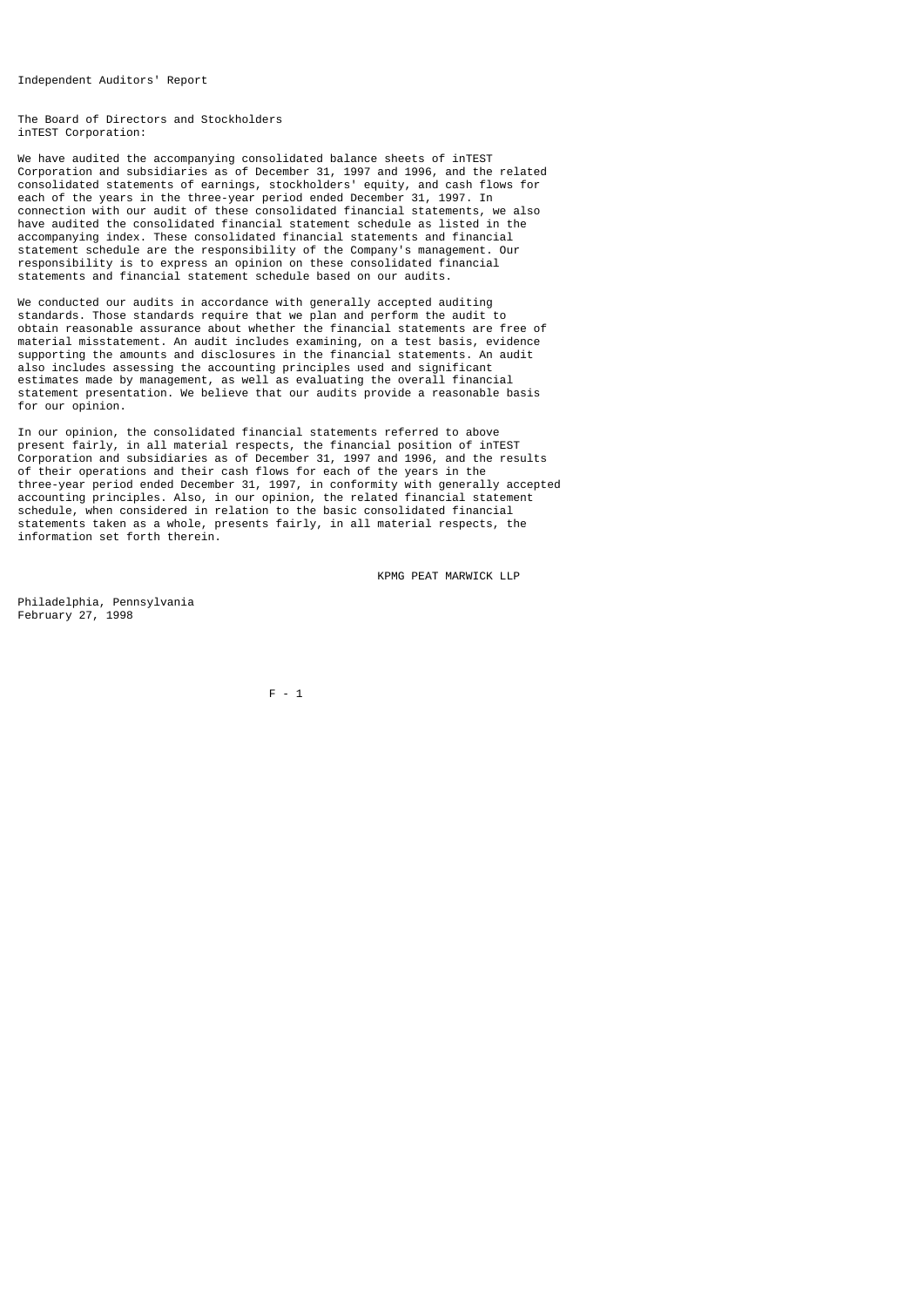#### inTEST CORPORATION AND SUBSIDIARIES CONSOLIDATED BALANCE SHEETS (In thousands, except share data)

|                                                                                                          | December 31,                  |                                       |
|----------------------------------------------------------------------------------------------------------|-------------------------------|---------------------------------------|
|                                                                                                          | 1997                          | 1996<br><u> - - - - - - - - - - -</u> |
|                                                                                                          |                               |                                       |
| <b>ASSETS</b><br>Current Assets:                                                                         |                               |                                       |
| Cash and cash equivalents<br>Trade accounts and notes receivable, net of allowance for doubtful accounts | \$12,035                      | \$3,692                               |
| of \$144 at December 31, 1997 and \$96 at December 31, 1996                                              | 4,058                         | 1,953                                 |
| Inventories                                                                                              | 1,649                         | 1,313                                 |
| Deferred tax asset                                                                                       | 165                           |                                       |
| Other current assets                                                                                     | 136<br>------------           | 70                                    |
| Total current assets                                                                                     | 18,043                        | 7,028                                 |
|                                                                                                          | .                             |                                       |
| Property and equipment:                                                                                  |                               |                                       |
| Machinery and equipment                                                                                  | 1,129                         | 1,096                                 |
| Leasehold improvements                                                                                   | 179                           | 173                                   |
|                                                                                                          | -----------<br>1,308          | -----------<br>1,269                  |
| Less: accumulated depreciation                                                                           | (831)                         | (676)                                 |
|                                                                                                          | ------------                  |                                       |
| Net property and equipment                                                                               | 477                           | 593                                   |
|                                                                                                          | <u> - - - - - - - - - -</u>   | .                                     |
| Other assets                                                                                             | 136                           | 95                                    |
| Goodwill, net of accumulated amortization of \$49 at December 31, 1997                                   | 1,289                         |                                       |
|                                                                                                          | <u> - - - - - - - - - - -</u> |                                       |
| Total assets                                                                                             | \$19,945<br>===========       | \$7,716<br>$=$ ===========            |
| LIABILITIES AND STOCKHOLDERS' EQUITY                                                                     |                               |                                       |
| Current liabilities:                                                                                     |                               |                                       |
| Current installments of long-term debt<br>Accounts payable                                               | \$<br>1,142                   | \$<br>34<br>574                       |
| Dividends payable                                                                                        |                               | 973                                   |
| Accrued expenses                                                                                         | 955                           | 595                                   |
| Domestic and foreign income taxes payable                                                                | 1,291                         | 475                                   |
| Total current liabilities                                                                                | . <u>.</u><br>3,388           |                                       |
|                                                                                                          | -----------                   | 2,651<br><u> - - - - - - - - - -</u>  |
| Long-term debt                                                                                           |                               | 155                                   |
|                                                                                                          |                               |                                       |
| Minority interest                                                                                        |                               | 323                                   |
| Commitments (Note 9)                                                                                     |                               |                                       |
| Stockholders' equity:                                                                                    |                               |                                       |
| Preferred stock, \$0.01 par value; 5,000,000 shares authorized;                                          |                               |                                       |
| no shares issued or outstanding<br>Common stock, \$0.01 par value; 20,000,000 shares authorized;         |                               |                                       |
| 5,911,034 shares issued and outstanding at December 31, 1997;                                            |                               |                                       |
| 3,790,591 shares issued and outstanding at December 31, 1996                                             | 59                            | 38                                    |
| Additional paid-in capital                                                                               | 13,981                        | 689                                   |
| Retained earnings<br>Foreign currency translation adjustment                                             | 2,643<br>(126)                | 3,833<br>27                           |
|                                                                                                          | <u> - - - - - - - - - - -</u> |                                       |
| Total stockholders' equity                                                                               | 16,557<br><u>.</u>            | 4,587<br>--------                     |
|                                                                                                          |                               |                                       |
| Total liabilities and stockholders' equity                                                               | \$19,945                      | \$ 7,716                              |
|                                                                                                          | ===========                   | ===========                           |

See accompanying Notes to Consolidated Financial Statements.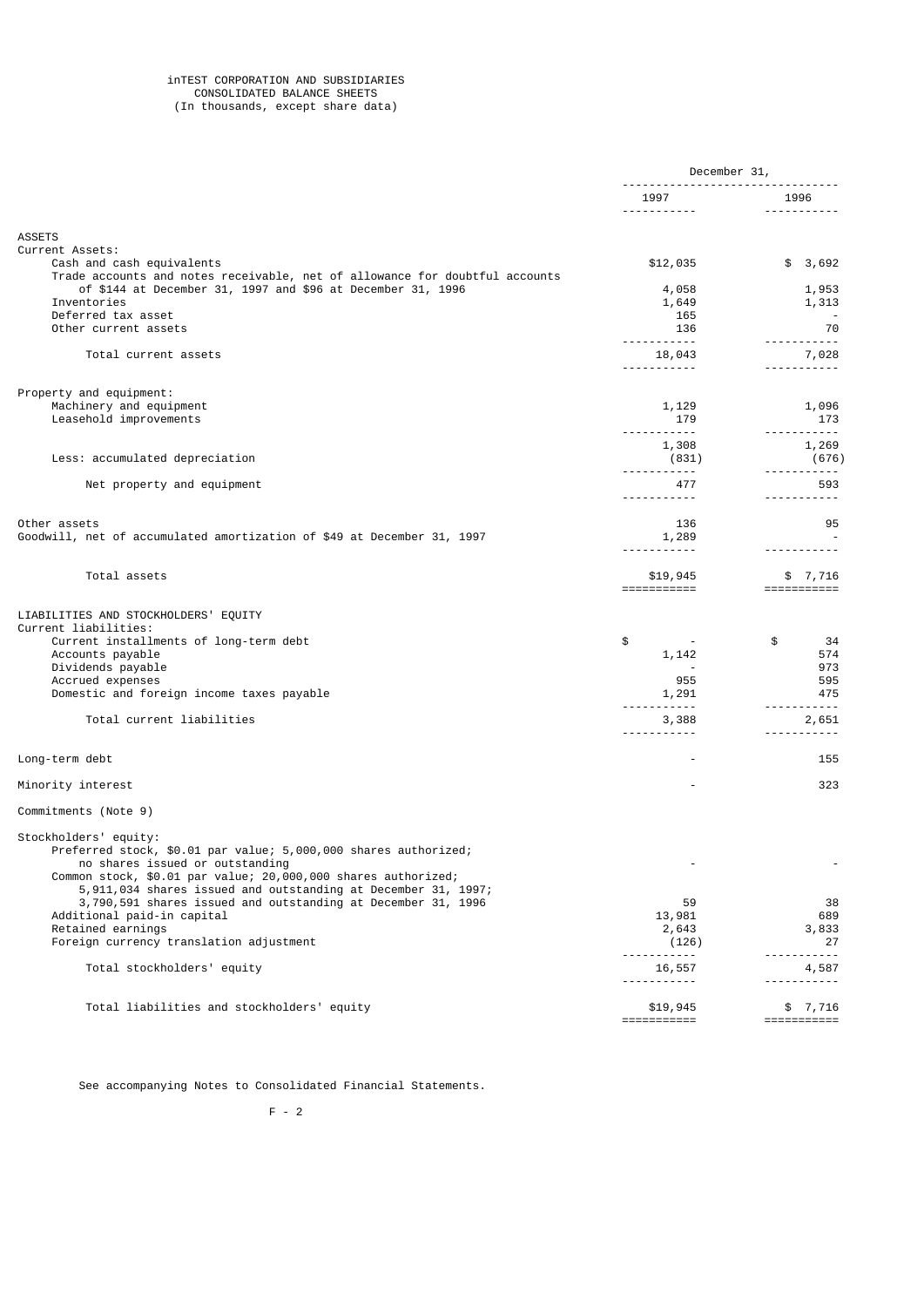#### CONSOLIDATED STATEMENTS OF EARNINGS (In thousands, except share data)

|                                                                    | Years Ended December 31, |                                        |                                      |
|--------------------------------------------------------------------|--------------------------|----------------------------------------|--------------------------------------|
|                                                                    | 1997                     | 1996                                   | 1995                                 |
|                                                                    | <u>.</u> .               |                                        | <u> - - - - - - - - - -</u>          |
| Revenues<br>Cost of revenues                                       | \$20,746<br>7,808        | $$18,582$<br>6,755                     | \$14,442<br>5,191                    |
|                                                                    | <u>.</u>                 |                                        | <u> - - - - - - - - -</u>            |
| Gross profit                                                       | 12,938                   | 11,827                                 | 9,251<br><u>.</u>                    |
|                                                                    |                          |                                        |                                      |
| Operating expenses:<br>Selling expense                             |                          |                                        |                                      |
| Research and development expense                                   | 2,789<br>1,737           | 2,471<br>1,928                         | 2,118<br>1,930                       |
| General and administrative expense                                 | 2,225                    |                                        | 1,166                                |
|                                                                    |                          | 1,812                                  | .                                    |
|                                                                    |                          |                                        |                                      |
| Total operating expenses                                           | 6,751<br><u>.</u>        | 6,211                                  | 5,214<br>----------                  |
|                                                                    |                          |                                        |                                      |
| Operating income                                                   | 6,187                    | 5,616<br><u> - - - - - - - - - - -</u> | 4,037<br><u> - - - - - - - - - -</u> |
|                                                                    |                          |                                        |                                      |
| Other income (expense):<br>Interest income                         | 349                      | 147                                    | 82                                   |
| Interest expense                                                   | (15)                     | (11)                                   |                                      |
| Other                                                              | (74)                     | (35)                                   | (49)                                 |
|                                                                    |                          | ------------                           |                                      |
| Total other income                                                 | 260                      | 101                                    | - 33                                 |
|                                                                    | .                        | <u> - - - - - - - - - - -</u>          | .                                    |
| Earnings before income taxes and minority interest                 | 6,447                    | 5,717 4,070                            |                                      |
|                                                                    | .                        | <u> - - - - - - - - - - -</u>          | <u> - - - - - - - - - -</u>          |
| Income tax expense                                                 | 2,090                    | 858                                    | 637                                  |
|                                                                    |                          |                                        | <u> - - - - - - - - - -</u>          |
| Earnings before minority interest                                  | 4,357                    | 4,859                                  | 3,433                                |
| Minority interest                                                  | (25)                     | (213)                                  | (181)                                |
|                                                                    |                          | ------------                           | <u> - - - - - - - - - -</u>          |
| Net earnings                                                       | $$4,332$<br>===========  | $$4,646$<br>============               | \$3,252                              |
|                                                                    |                          |                                        |                                      |
| Pro forma information (unaudited) (Note 3)                         |                          |                                        |                                      |
| Pro forma earnings before income taxes                             | \$6,407                  | \$5,627                                |                                      |
| Pro forma income taxes                                             | 2,680                    | 2,251                                  |                                      |
| Pro forma net earnings<br>Pro forma net earnings per share - basic | 3,726<br>\$.74           | 3,376<br>\$.83                         |                                      |
| Pro forma weighted average common shares                           |                          |                                        |                                      |
| outstanding - basic                                                | 5,068,349                | 4,091,034                              |                                      |
| Pro forma net earnings per share - diluted                         | \$.73                    | \$.83                                  |                                      |
| Pro forma weighted average common and common                       |                          |                                        |                                      |
| stock equivalent shares outstanding - diluted                      | 5,092,490                | 4,091,034                              |                                      |

See accompanying Notes to Consolidated Financial Statements.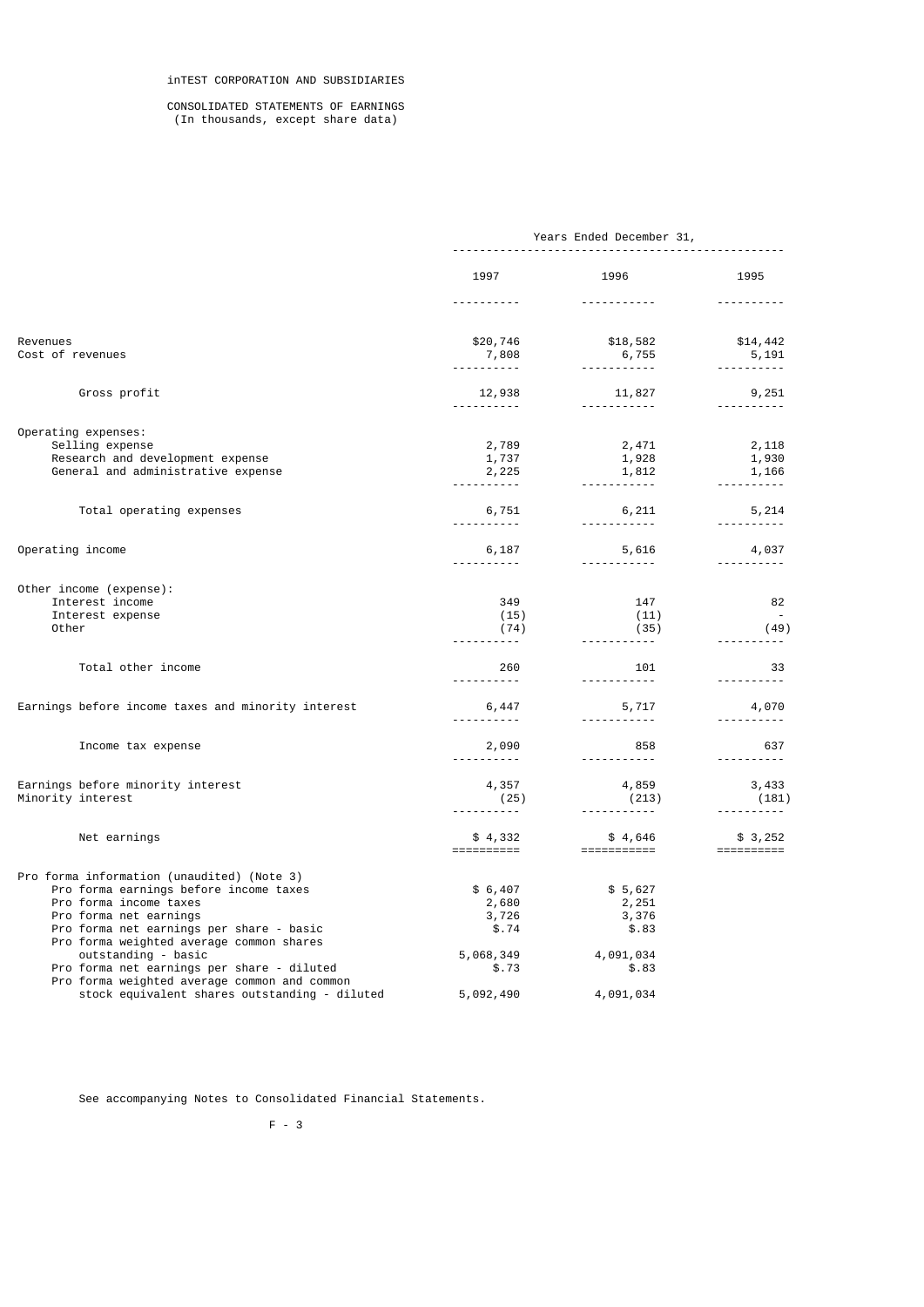# inTEST CORPORATION AND SUBSIDIARIES

#### CONSOLIDATED STATEMENT OF STOCKHOLDERS' EQUITY (In thousands, except share data)

|                                            | Common Stock |          | Additional<br>Paid-in | Retained   | Foreign<br>Currency<br>Translation | Total<br>Stockholders' |  |
|--------------------------------------------|--------------|----------|-----------------------|------------|------------------------------------|------------------------|--|
|                                            | Shares       | Amount   | Capital               | Earnings   | Adjustment                         | Equity                 |  |
|                                            |              |          |                       |            |                                    |                        |  |
| Balance, January 1, 1995                   | 3,728,275    | \$<br>37 | 644<br>\$             | \$1,996    | \$<br>88                           | \$<br>2,765            |  |
| Dividends                                  |              |          |                       | (1, 975)   |                                    | (1, 975)               |  |
| Net earnings                               |              |          |                       | 3,252      |                                    | 3,252                  |  |
| Shares issued as compensation for services | 62,316       |          | 45                    |            |                                    | 46                     |  |
| Foreign currency translation adjustment    |              |          |                       |            | (40)                               | (40)                   |  |
|                                            |              |          |                       |            |                                    |                        |  |
| Balance, December 31, 1995                 | 3,790,591    | 38       | 689                   | 3,273      | 48                                 | 4,048                  |  |
| Dividends                                  |              |          |                       | (4,086)    |                                    | (4,086)                |  |
| Net earnings                               |              |          |                       | 4,646      |                                    | 4,646                  |  |
| Foreign currency translation adjustment    |              |          |                       |            | (21)                               | (21)                   |  |
| Balance, December 31, 1996                 | 3,790,591    | 38       | 689                   | 3,833      | 27                                 | 4,587                  |  |
| Dividends                                  |              |          |                       | (5, 522)   |                                    | (5, 522)               |  |
| Net earnings                               |              |          |                       | 4,332      |                                    | 4,332                  |  |
| Acquisition of minority interest           | 300,443      | 3        | 1,655                 |            |                                    | 1,658                  |  |
| Issuance of common stock, net              | 1,820,000    | 18       | 11,637                |            |                                    | 11,655                 |  |
| Foreign currency translation adjustment    |              |          |                       |            | (153)                              | (153)                  |  |
|                                            |              |          |                       |            |                                    |                        |  |
| Balance, December 31, 1997                 | 5,911,034    | \$<br>59 | \$13,981              | \$2,643    | (126)                              | \$16,557               |  |
|                                            | ===========  |          | ===========           | ========== |                                    | :===========           |  |

See accompanying Notes to Consolidated Financial Statements.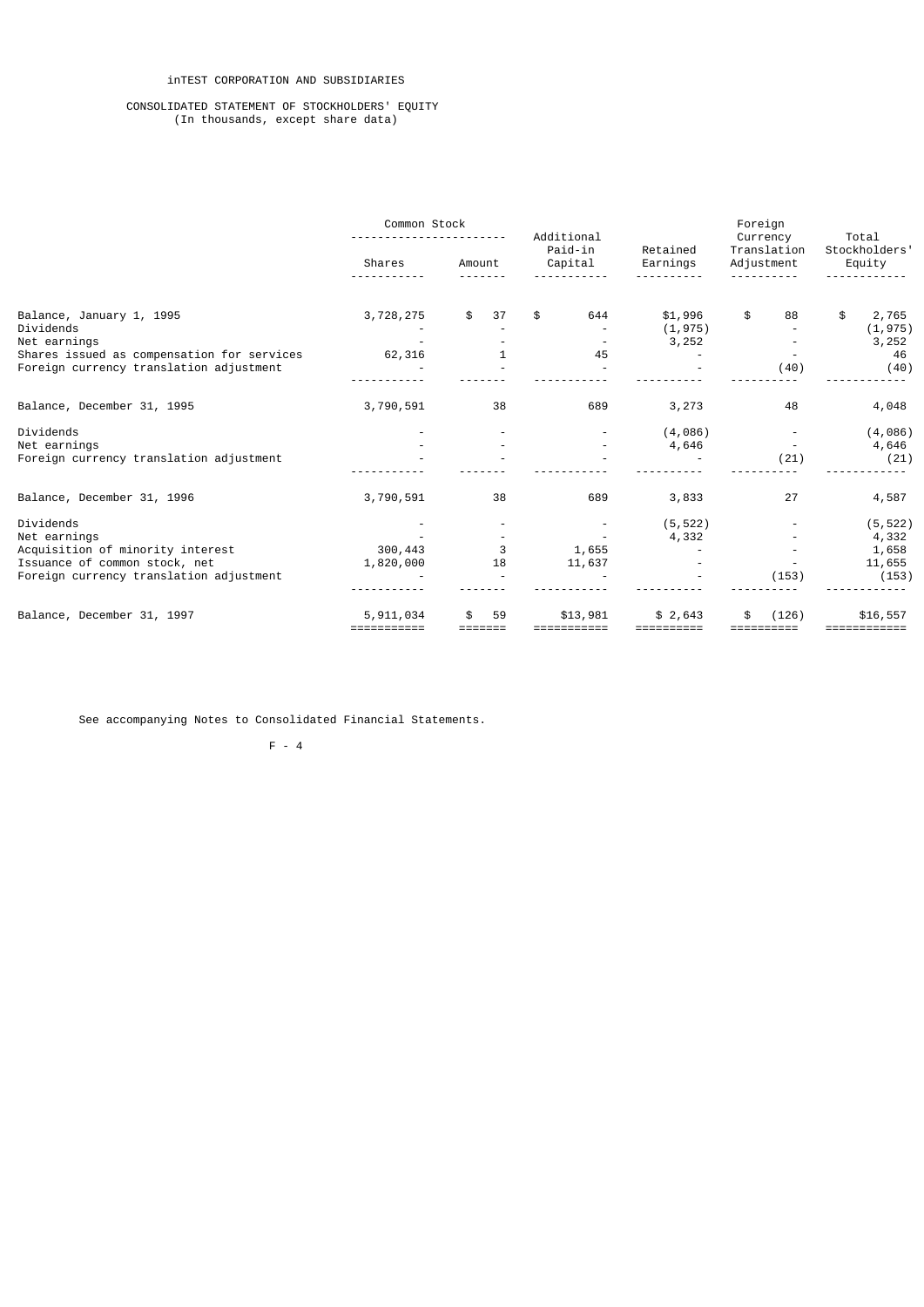#### CONSOLIDATED STATEMENTS OF CASH FLOWS (In thousands, except share data)

|                                                                                                                                                                                                                      | Years Ended December 31,                                |                                                                   |                                                |
|----------------------------------------------------------------------------------------------------------------------------------------------------------------------------------------------------------------------|---------------------------------------------------------|-------------------------------------------------------------------|------------------------------------------------|
|                                                                                                                                                                                                                      | 1997<br>----------                                      | 1996 1996<br>----------                                           | 1995<br><u> - - - - - - - - - -</u>            |
| CASH FLOWS FROM OPERATING ACTIVITIES                                                                                                                                                                                 |                                                         |                                                                   |                                                |
| Net earnings                                                                                                                                                                                                         | \$4,332                                                 | -----------                                                       | $$4,646$ $$3,252$                              |
| Adjustments to reconcile net earnings to net cash:<br>Depreciation and amortization<br>Deferred tax<br>Foreign exchange gain (loss)<br>Minority interest<br>Stock issued for services received                       | 217<br>(165)<br>(62)<br>25<br>$\overline{a}$            | 109<br>$\sim$ $-$<br>31<br>213<br>$\sim$ $-$                      | 36<br>43<br>181<br>46                          |
| Changes in assets and liabilities:<br>Accounts and notes receivable<br>Inventories<br>Other current assets<br>Accounts payable<br>Domestic and foreign income taxes payable<br>Dividends payable<br>Accrued expenses | (2, 177)<br>(352)<br>(71)<br>659<br>845<br>(973)<br>331 | 966<br>(66)<br>(61)<br>(235)<br>(118)<br>50                       | (1, 020)<br>(284)<br>(46)<br>342<br>261<br>35  |
| Total adjustments                                                                                                                                                                                                    | <u> - - - - - - - - - -</u><br>(1, 723)                 | <u> - - - - - - - - - -</u><br>889                                | (406)                                          |
| Net cash provided by operating activities                                                                                                                                                                            | <u>.</u> .<br>2,609<br><u> - - - - - - - - - -</u>      | <u> - - - - - - - - -</u><br>5,535<br><u> - - - - - - - - - -</u> | <u> - - - - - - - - -</u><br>2,846<br><u>.</u> |
| CASH FLOWS USED IN INVESTING ACTIVITIES<br>Purchase of property and equipment<br>Other long-term asset                                                                                                               | (70)<br>(54)<br><u> - - - - - - - - - -</u>             | (554)<br>(65)<br><u> - - - - - - - - - -</u>                      | (39)<br>(101)                                  |
| Net cash used in investing activities                                                                                                                                                                                | (124)                                                   | (619)<br><u> - - - - - - - - - -</u>                              | (140)                                          |
| CASH FLOWS PROVIDED BY (USED IN) FINANCING ACTIVITIES<br>Dividends paid<br>Net principal debt borrowing (repayment)<br>Net proceeds from public offering                                                             | (5, 541)<br>(189)<br>11,655<br><u>.</u>                 | (3, 339)<br>189                                                   | (1,976)<br>(8)<br><u> - - - - - - - - -</u>    |
| Net cash provided by (used in) financing activities                                                                                                                                                                  | 5,925                                                   | (3, 150)<br><u> - - - - - - - - - -</u>                           | (1, 984)                                       |
| Effects of exchange rates on cash                                                                                                                                                                                    | (67)<br><u> - - - - - - - - - -</u>                     | $\overline{7}$<br><u> - - - - - - - - - -</u>                     | (139)<br><u> - - - - - - - - -</u>             |
| Net cash provided by all activities                                                                                                                                                                                  | 8,343                                                   | 1,773                                                             | 583                                            |
| Cash and cash equivalents at beginning of period                                                                                                                                                                     | 3,692<br>.                                              | 1,919<br><u> - - - - - - - - -</u>                                | 1,336<br><u> - - - - - - - - - -</u>           |
| Cash and cash equivalents at end of period                                                                                                                                                                           | \$12,035<br>==========                                  | \$3,692                                                           | \$1,919                                        |
| Cash payments made for:<br>Domestic and foreign income taxes<br>Interest                                                                                                                                             | \$1,366<br>14                                           | 977<br>\$<br>11                                                   | \$<br>374<br>9                                 |

See also Note 3 for a description of a non-cash investing transaction consummated during 1997.

See accompanying Notes to Consolidated Financial Statements.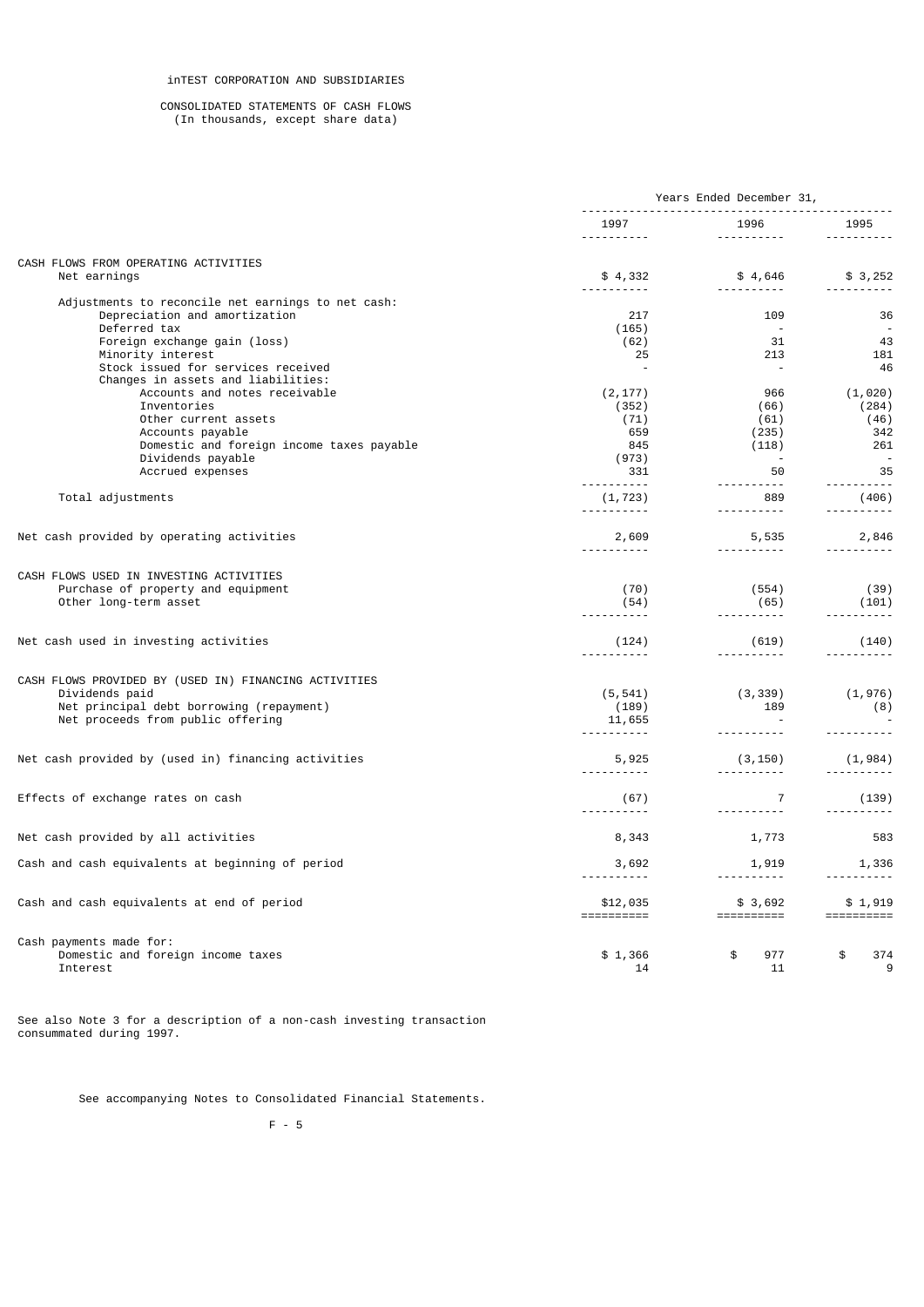## (1) NATURE OF OPERATIONS

 inTEST Corporation (the "Company") designs, manufactures and markets docking hardware and test head manipulators used by semiconductor manufacturers during the testing of wafers and packaged devices. The Company also designs and markets related automatic test equipment interface products.

 The consolidated entity is comprised of inTEST Corporation (parent) and six 100% owned subsidiaries: inTEST Limited (Thame, UK), inTEST Kabushiki Kaisha (Kichijoji, Japan), inTEST PTE, Limited (Singapore), inTEST Investments, Inc. (a Delaware holding company), inTEST IP Corp. (a Delaware holding company) and inTEST Licensing Corp. (a Delaware holding company). The three Delaware holding companies were established in September 1997.

 The Company manufactures its products in the U.S. and the U.K. Marketing and support activities are conducted worldwide from the Company's facilities in the U.S., U.K., Japan and Singapore.

 On June 20, 1997, the Company completed an initial public offering of 2.275 million common shares through which the Company issued 1.82 million new shares of common stock (the "Offering"). Simultaneous with the closing of the Offering, the Company acquired the 21% minority interests in each of its three foreign subsidiaries in exchange for an aggregate of 300,443 shares of the Company's common stock (the "Exchange"). Prior to the Offering the Company owned 79% of each of the three foreign subsidiaries. In addition, upon the effective date of the Company's registration statement, the grant of options to purchase a total of 150,000 shares of the Company's common stock became effective. Such options are exercisable at a price of \$7.50 per share.

(2) SUMMARY OF SIGNIFICANT ACCOUNTING POLICIES

## Basis of Presentation

 The consolidated financial statements include the accounts of the Company and its wholly owned subsidiaries. All significant intercompany accounts and transactions have been eliminated upon consolidation. The preparation of financial statements in conformity with generally accepted accounting principles requires management to make estimates and assumptions that affect the reported amounts of assets and liabilities and disclosure of contingent assets and liabilities at the date of the financial statements and the reported amounts of revenues and expenses during the reporting period. Actual results could differ from those estimates.

### Reclassifications

 Certain prior year amounts have been reclassified to conform with the current year presentation.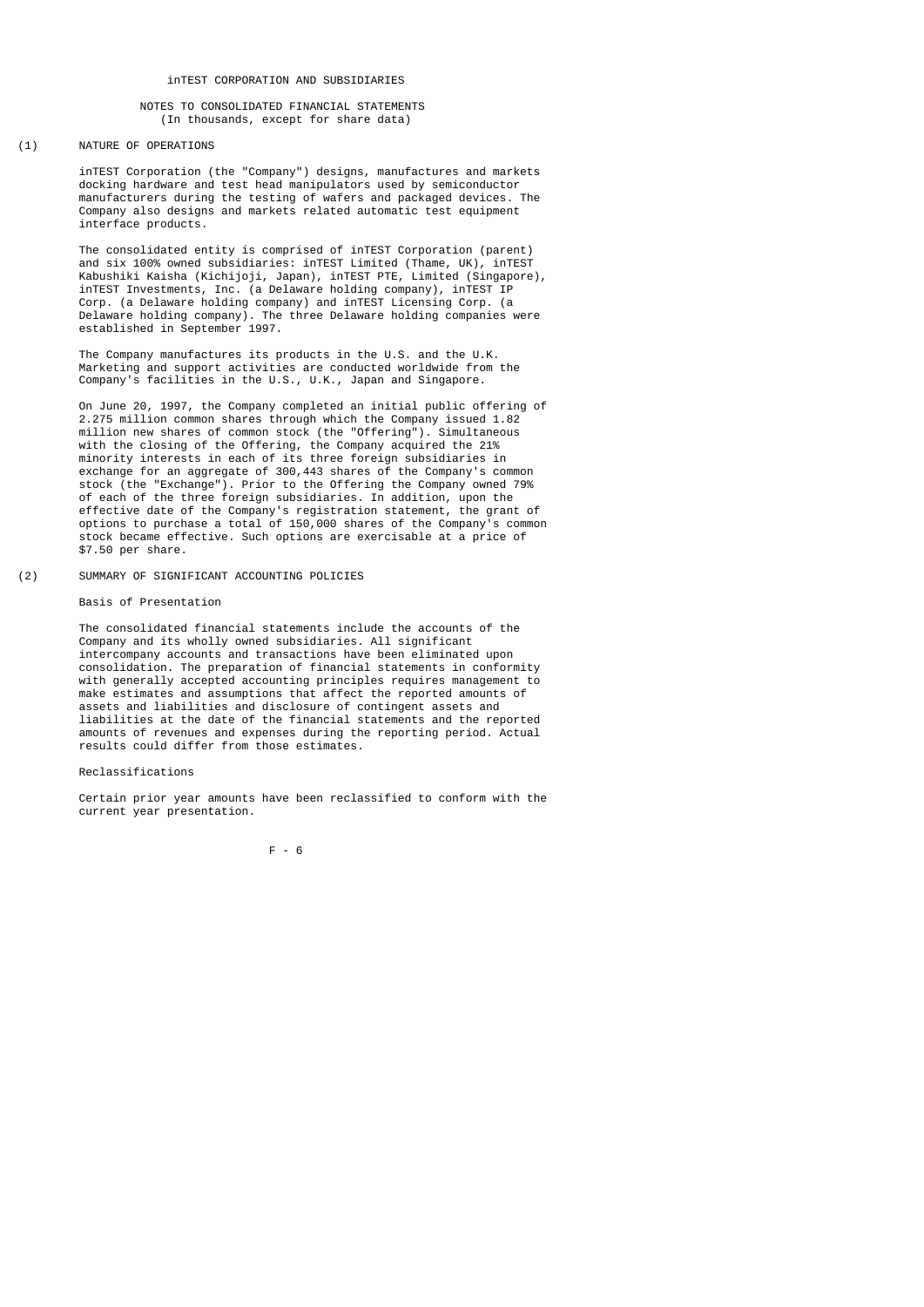## Cash and Cash Equivalents

 Short term investments, which have maturities of three months or less when purchased, are considered to be cash equivalents and are carried at cost, which approximates market value.

#### Notes Receivable

 Notes receivable are due from trade customers in Japan, and have original maturities of less than four months. The notes are non-interest bearing. Notes receivable were \$784 and \$432 at December 31, 1997 and 1996, respectively.

#### Bad Debts

 The Company grants credit to customers and generally requires no collateral. To minimize its risk, the Company performs ongoing credit evaluations of its customers financial condition. Bad debt expense was \$61, \$52 and \$3 for the years ended December 31, 1997, 1996 and 1995, respectively.

#### Inventories

 Inventories are stated at the lower of cost or market. Cost is determined under the first-in first-out (FIFO) method.

### Property and Equipment

 Machinery and equipment are stated at cost. Depreciation is based upon the estimated useful life of the assets using the straight line method. The estimated useful lives range from five to seven years. Leasehold improvements are recorded at cost and amortized over the shorter of the lease term or the estimated useful life of the asset. Expenditures for maintenance and repairs are charged to operations as incurred.

#### Intangibles

 Goodwill resulting from the acquisition of the minority interests in the Company's three foreign subsidiaries is amortized on a straight line basis over 15 years. The Company assesses the potential impairment of its intangible assets based on anticipated undiscounted cash flows from operations. At December 31, 1997, no impairment was indicated.

#### Income Taxes

 Just prior to the closing of the Offering, the Company terminated its status as an S corporation for Federal tax purposes and in the State of New Jersey. As an S corporation, any Federal and certain New Jersey state income tax liabilities were those of the former S corporation stockholders, not of the Company. All tax liabilities on income earned subsequent to the revocation of the S corporation election are liabilities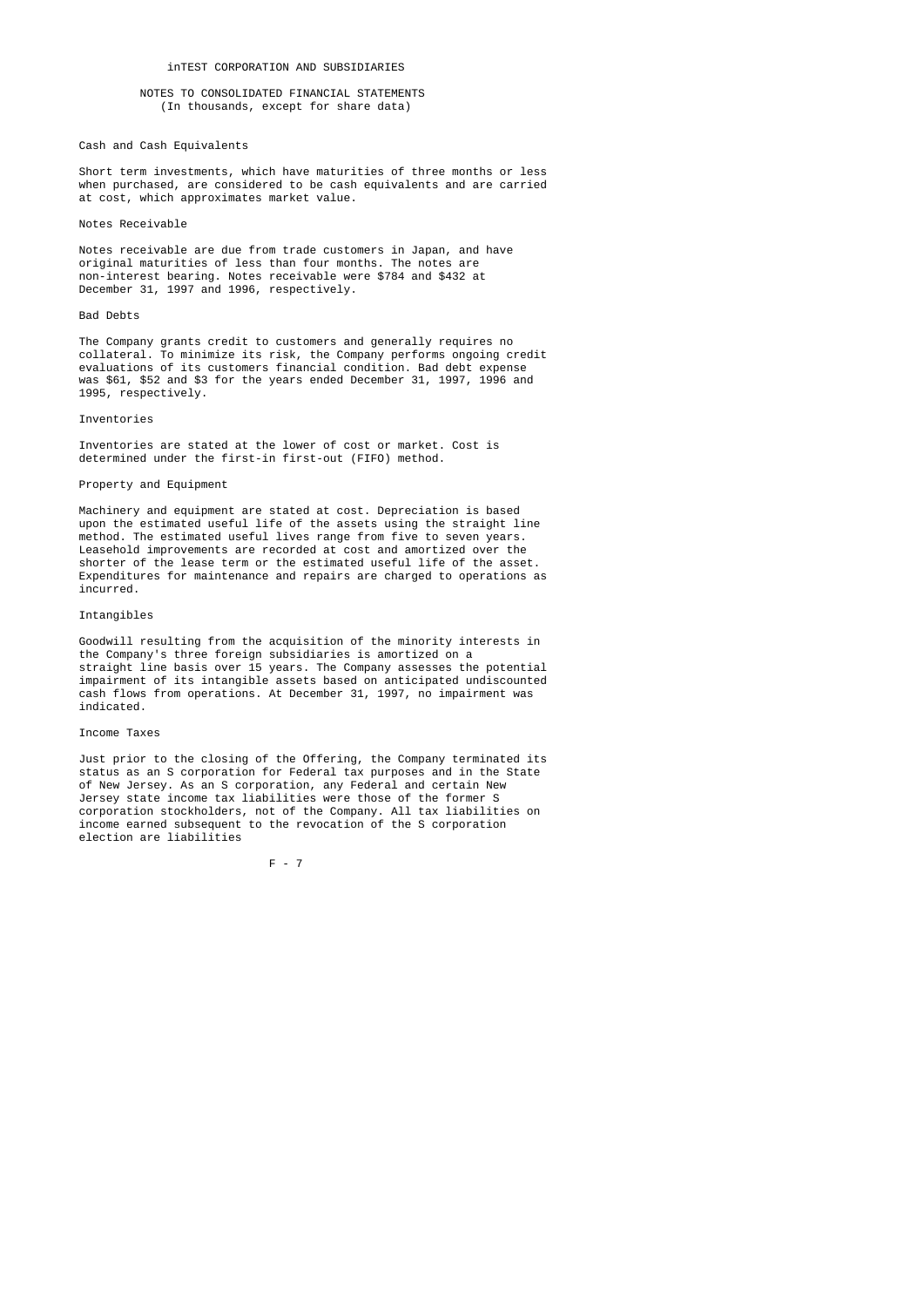of the Company. The Company is taxed in foreign countries and for activity in certain states. The Company accounts for income taxes in accordance with the Statement of Financial Accounting Standard No. 109, Accounting for Income Taxes.

#### Net Income Per Common Share

 Net income per common share is computed in accordance with Statement of Financial Accounting Standard No. 128, Earnings per Share. Basic earnings per share is computed by dividing net income by the weighted average number of common shares outstanding during each year. Diluted earnings per share is computed by dividing net income by the weighted average number of common and common equivalent shares outstanding during each year. Common share equivalents include stock options using the treasury stock method.

 As discussed in Note 3, pro forma earnings per share information for 1997 includes certain adjustments to reflect results as if the Company had been taxed as a C corporation for all of 1997 and as if the acquisition of the minority interests in the Company's three foreign subsidiaries had occurred January 1, 1997.

Revenue Recognition

 Revenue from sales of products are recognized upon shipment to customers.

### Research and Development

Research and development costs are expensed as incurred.

#### Product Warranties

 The Company generally provides product warranties and records estimated warranty expense at the time of sale based upon historical claims experience.

#### Stock Based Compensation

 Statement of Financial Accounting Standard No. 123, Accounting for Stock-Based Compensation ("FAS 123") was adopted by the Company effective with adoption of the 1997 Stock Plan. As permitted by FAS 123, the Company has elected to continue to follow Accounting Principles Board Opinion No. 25, Accounting for Stock Issued to Employees ("APB 25") in accounting for its stock option plans. Under APB 25, the Company does not recognize compensation expense on the issuance of its stock options because the option terms are fixed and the exercise price equals the market price of the underlying stock on the grant date.

#### Foreign Currency

 The accounts of the foreign subsidiaries are translated in accordance with the Statement of Financial Accounting Standard No. 52, Foreign Currency Translation, which requires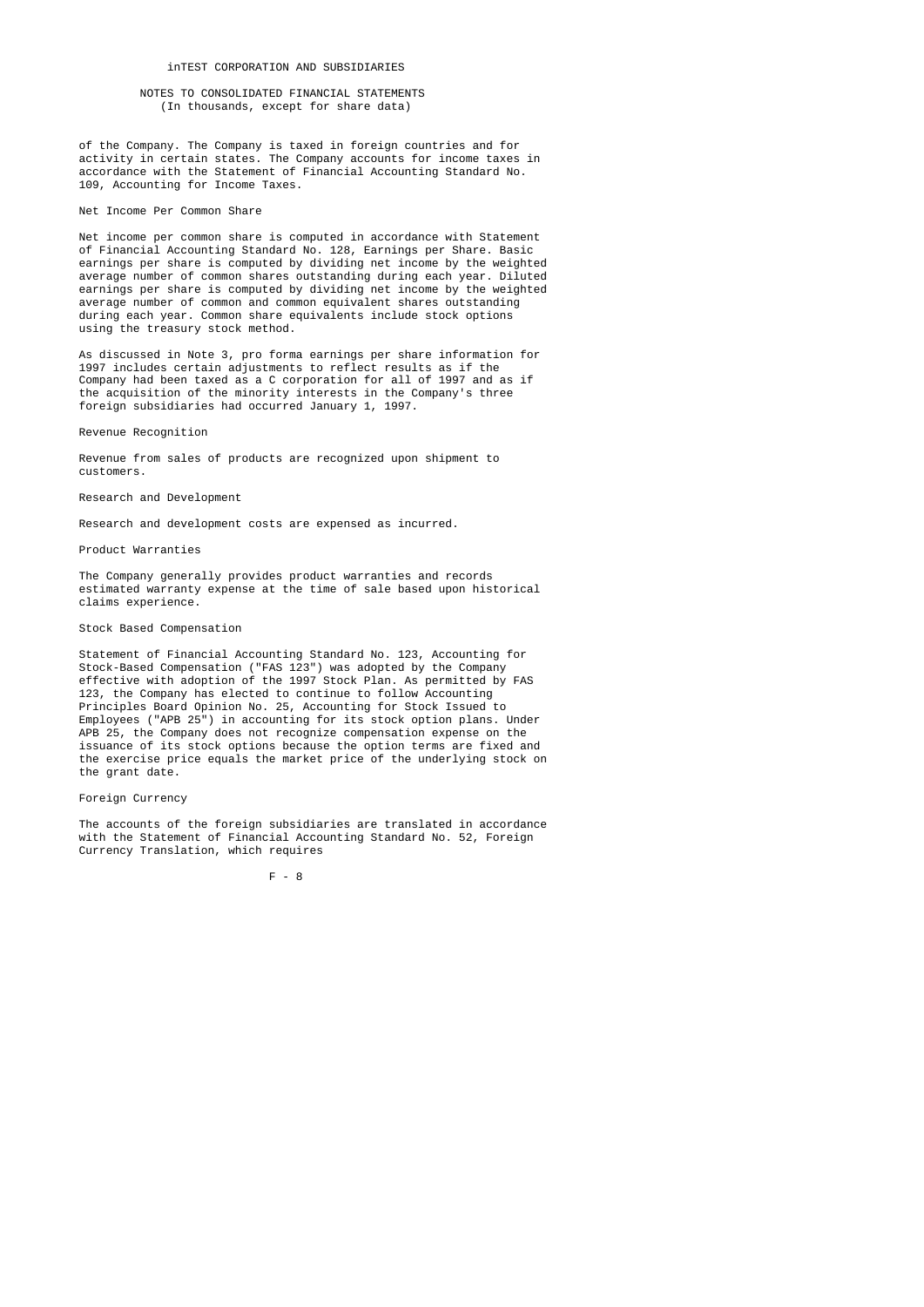## inTEST CORPORATION AND SUBSIDIARIES

## NOTES TO CONSOLIDATED FINANCIAL STATEMENTS (In thousands, except for share data)

 that assets and liabilities of international operations be translated using the exchange rate in effect at the balance sheet date. The results of operations are translated using an average exchange rate for the period. The effects of rate fluctuations in translating assets and liabilities of international operations into U.S. dollars are accumulated and reflected as a foreign currency translation adjustment in the consolidated statements of stockholders' equity. Transaction gains or losses are included in net earnings.

## Financial Instruments

 The Company's financial instruments, principally accounts and notes receivable and accounts payable, are carried at cost which approximates fair value.

#### New Accounting Pronouncements

 In June 1997, the FASB issued SFAS 130, Reporting Comprehensive Income. This Statement requires that all items that are required to be recognized under accounting standards as components of comprehensive income be reported in a financial statement that is displayed with the same prominence as other financial statements. The Company plans to adopt this Statement on January 1, 1998, as required. The adoption of this Statement will not affect results of operations, financial condition, or long-term liquidity, but will require the Company to classify items of other comprehensive income in a financial statement and display the accumulated balance of other comprehensive income separately in the equity section of the balance sheet.

 In June 1997, the FASB issued SFAS 131, Disclosures About Segments of an Enterprise and Related Information. This Statement established standards for reporting information about operating segments in annual financial statements and requires selected information about operating segments in interim financial reports issued to shareholders. It also establishes standards for related disclosure about products and services, geographic areas and major customers. The Company plans to adopt this Statement on January 1, 1998, as required. The adoption of this Statement will not affect results of operations, financial condition or long-term liquidity.

 In February 1998, the FASB issued SFAS 132, Employers' Disclosures about Pensions and Other Postretirement Benefits, which revises current disclosure requirements for employers' pensions and other retiree benefits. This new Statement does not change current recognition or measurement accounting. As required, the Company will adopt this new standard for its fiscal year ended December 31, 1998. The adoption of this Statement will not have any impact on the Company's financial position or results of operations.

(3) PRO FORMA STATEMENT OF EARNINGS INFORMATION (Unaudited)

 The Company terminated its status as an S corporation just prior to the closing of the Offering, described in Note 1, and is subject to Federal and additional state income taxes for periods after such termination.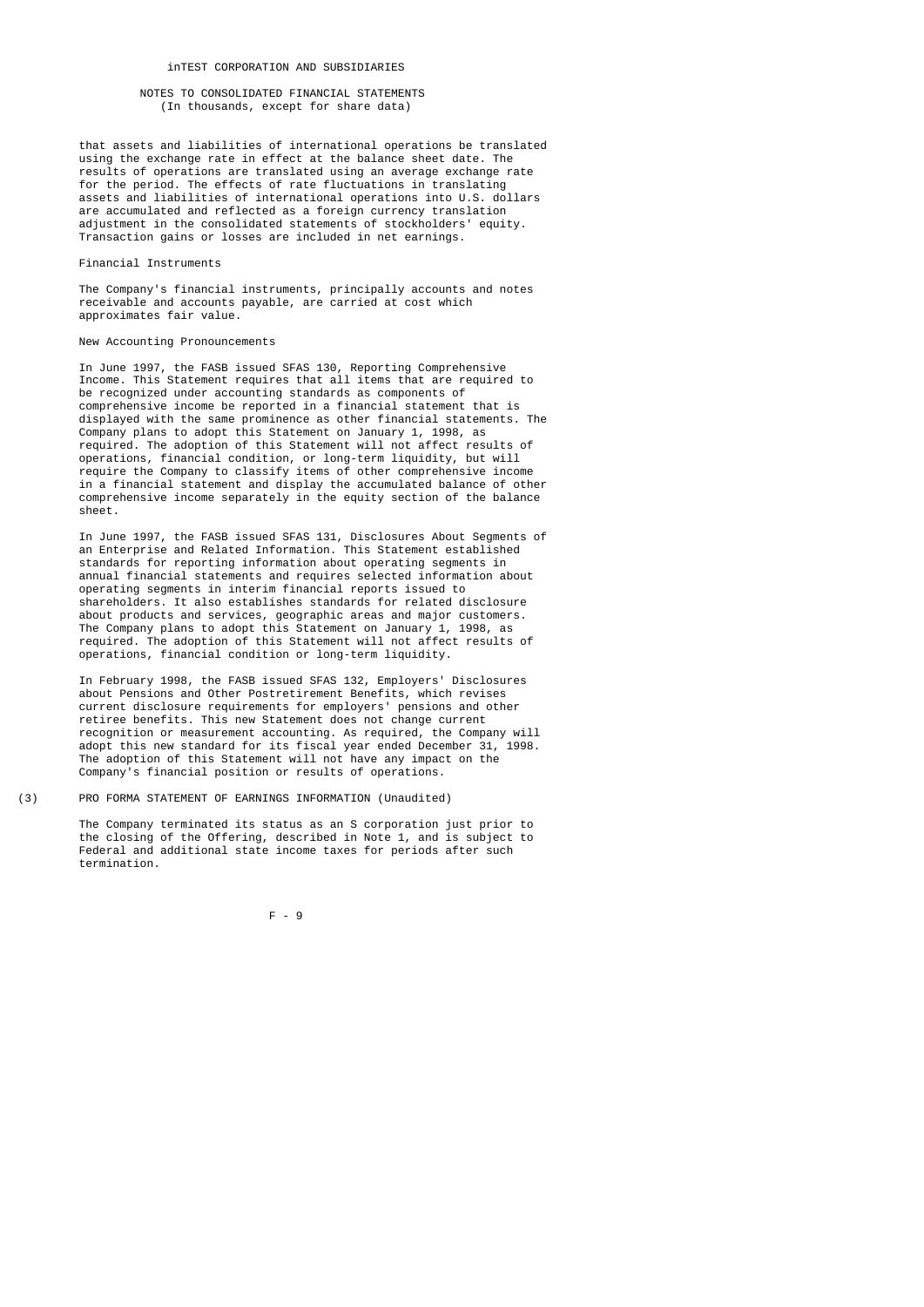## inTEST CORPORATION AND SUBSIDIARIES

## NOTES TO CONSOLIDATED FINANCIAL STATEMENTS (In thousands, except for share data)

 Accordingly, for informational purposes, the following pro forma information for the years ended December 31, 1997 and 1996, respectively, is presented to show pro forma earnings on an after-tax basis, assuming the Company had been taxed as a C corporation since January 1, 1996. The difference between the Federal statutory income tax rate and the pro forma income tax rate is as follows:

|                                                   | Years Ended December 31, |              |  |
|---------------------------------------------------|--------------------------|--------------|--|
|                                                   | 1997                     | 1996         |  |
|                                                   |                          |              |  |
| Federal statutory tax rate                        | 34%                      | 34%          |  |
| State income taxes, net of Federal benefit        | 4                        | 3            |  |
| Foreign income taxes                              | 4                        | 3            |  |
| Non-deductible goodwill amortization              |                          | $\mathbf{1}$ |  |
| Research credits                                  | (1)                      | (1)          |  |
|                                                   |                          |              |  |
| Pro forma income tax rate                         | 42%                      | 40%          |  |
|                                                   |                          |              |  |
| Pro forma earnings before income taxes            | \$6,407                  | \$5,627      |  |
| Pro forma income taxes                            | 2,680                    | 2,251        |  |
| Pro forma net earnings                            | 3,726                    | 3,376        |  |
| Pro forma net earnings per common share - basic   | \$.74                    | \$.83        |  |
| Pro forma weighted average common shares          |                          |              |  |
| outstanding - basic                               | 5,068,349                | 4,091,034    |  |
| Pro forma net earnings per common share - diluted | \$.73                    | \$.83        |  |
| Pro forma weighted average common and common      |                          |              |  |
| stock equivalent shares outstanding - diluted     | 5,092,490                | 4,091,034    |  |

 In addition, the pro forma results for the year ended December 31, 1997, also reflect goodwill amortization resulting from the acquisition of minority interests in foreign subsidiaries, net of the elimination of the minority interest charge reflected in the historical financial statements, as if the Exchange had occurred on January 1, 1996. The goodwill resulting from the Exchange, which totaled \$1.3 million, is being amortized over 15 years.

 Pro forma net earnings per common share - basic was calculated by dividing pro forma net earnings by the pro forma weighted average number of common shares outstanding during the period calculated as if the Exchange had occurred on January 1, 1996.

> Pro forma net earnings per common share - diluted was calculated by dividing pro forma net earnings by the pro forma weighted average number of shares of common and common stock equivalent shares outstanding during the period calculated as if the Exchange had occurred on January 1, 1996.

(4) FOREIGN OPERATIONS

 The Company operates in a single business segment. However, foreign operations represent a significant portion of the Company's activity. The following is a summary of operations by entities located within the indicated geographic areas: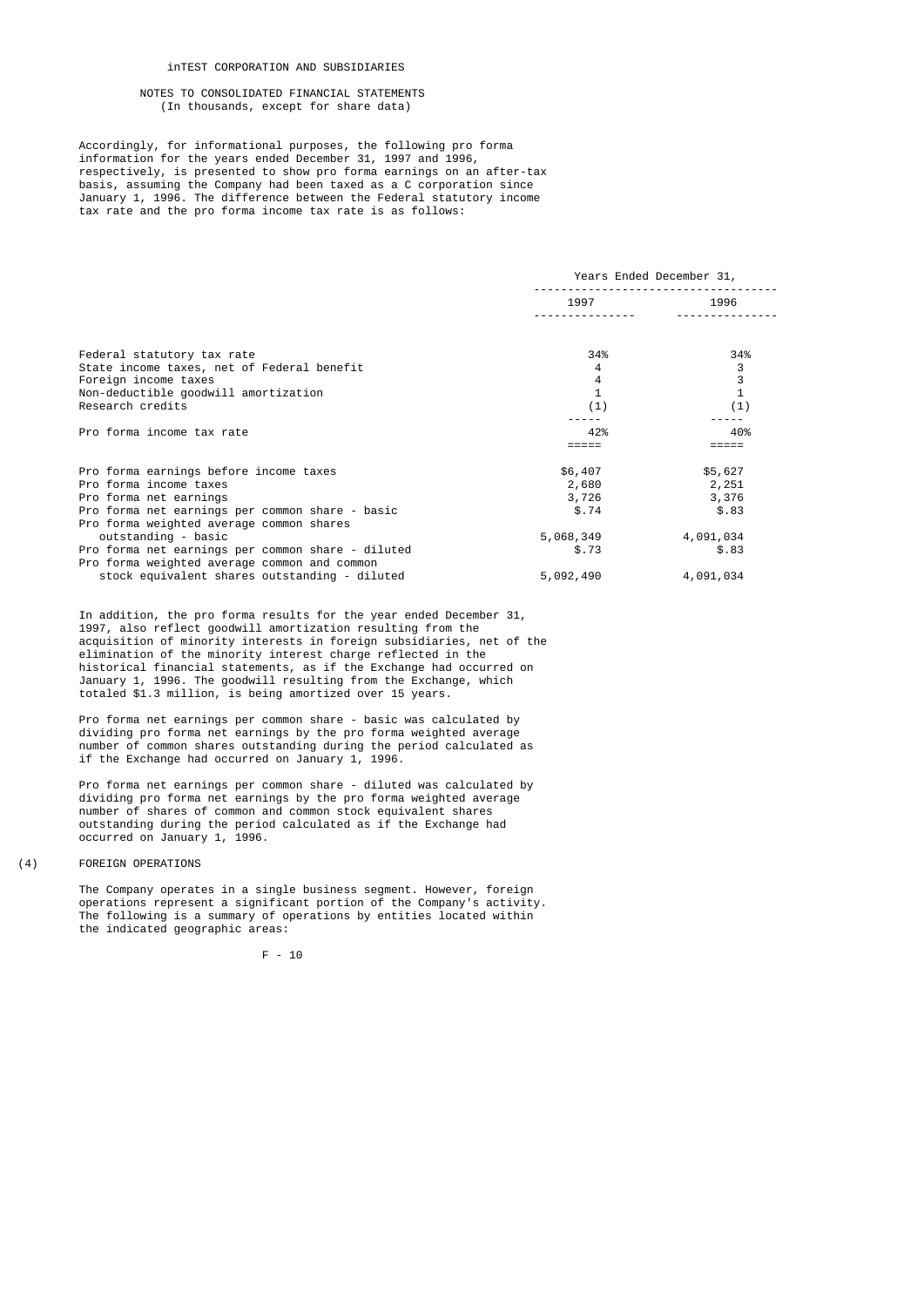|                                                    | Years ended December 31,                                         |                             |                                         |
|----------------------------------------------------|------------------------------------------------------------------|-----------------------------|-----------------------------------------|
|                                                    | 1997                                                             | 1996                        | 1995                                    |
|                                                    | - - - - - - -                                                    |                             |                                         |
| Sales to unaffiliated customers:                   |                                                                  |                             |                                         |
| North America                                      | \$13,608                                                         | \$10,614                    | \$7,409                                 |
| Asia - Pacific                                     | 5,743                                                            | 4,860                       | 4,862                                   |
| United Kingdom                                     | 1,395<br>.                                                       | 3,108                       | 2,171                                   |
|                                                    |                                                                  |                             |                                         |
|                                                    | \$20,746<br>=======                                              | \$18,582<br>=======         | \$14,442<br>$=$ $=$ $=$ $=$ $=$ $=$ $=$ |
|                                                    |                                                                  |                             |                                         |
| Affiliate sales or transfer from:<br>North America | \$ 768                                                           | \$1,321                     | \$1,596                                 |
| Asia - Pacific                                     | $ -$                                                             |                             | $\sim$ $-$                              |
| United Kingdom                                     | 500                                                              | 54                          | 451                                     |
|                                                    | .                                                                |                             |                                         |
|                                                    | \$1,268                                                          | \$1,375                     | \$2,047                                 |
|                                                    | =======                                                          | =======                     |                                         |
| Operating profit:                                  |                                                                  |                             |                                         |
| North America                                      | \$5,067                                                          | \$3,815                     | \$2,610                                 |
| Asia - Pacific                                     | 651                                                              | 432                         | 612                                     |
| United Kingdom                                     | 469                                                              | 1,369                       | 815                                     |
|                                                    |                                                                  | -------                     |                                         |
|                                                    | \$6,187                                                          | \$5,616                     | \$4,037                                 |
|                                                    | =======                                                          | $=$ $=$ $=$ $=$ $=$ $=$ $=$ |                                         |
| Identifiable assets:                               |                                                                  |                             |                                         |
| North America                                      | \$16,177                                                         | \$5,408                     | \$3,327                                 |
| Asia - Pacific                                     | 2,679                                                            | 1,409                       | 1,408                                   |
| United Kingdom                                     | 1,089<br>-------                                                 | 899<br>-------              | 1,617<br>-------                        |
|                                                    |                                                                  |                             |                                         |
|                                                    | \$19,945                                                         | \$7,716                     | \$6,352                                 |
|                                                    | $\qquad \qquad \equiv \equiv \equiv \equiv \equiv \equiv \equiv$ |                             |                                         |

 Amounts for the Far East consist of activities in the Company's Singapore and Japan subsidiaries.

 Export sales from the Company's New Jersey location totaled \$2,042, \$3,486 and \$2,777 during the years ended December 31, 1997, 1996 and 1995, respectively.

(5) CONCENTRATION OF CREDIT RISK

 The Company's customers are in the semiconductor industry. During 1997, 1996 and 1995 the Company had sales to certain customers which exceeded 10% of the Company's consolidated revenues. Those sales were as follows:

| Customer | 1997 | 1996 | 1995 |
|----------|------|------|------|
| A        | 11%  | 6%   | 4%   |
| B        | 11   | 16   | 16   |
| ⌒<br>ີ   | 5    |      | 12   |
|          |      | 8    | -11  |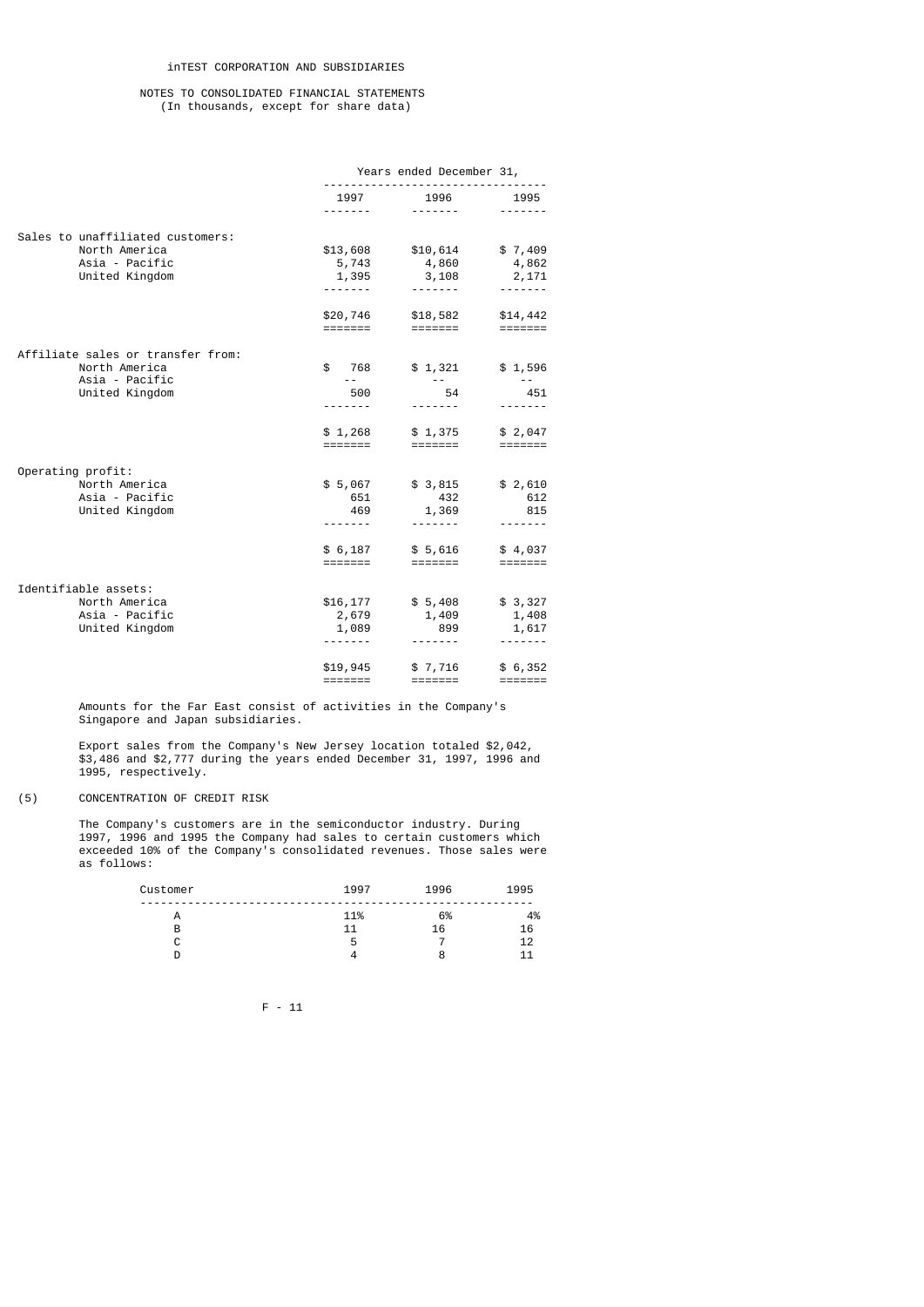Additionally, at December 31, 1997, these four customers accounted for 37% of trade receivables.

# (6) INVENTORIES

Inventories held at December 31, were comprised of the following:

|                                                                                      | 1997                               | 1996                         |  |
|--------------------------------------------------------------------------------------|------------------------------------|------------------------------|--|
| Raw materials<br>Work in process<br>Finished goods<br>Reserve for obsolete inventory | 364<br>\$<br>1,044<br>360<br>(119) | \$<br>307<br>781<br>225<br>- |  |
|                                                                                      | \$1,649                            | 1,313<br>\$                  |  |
|                                                                                      |                                    |                              |  |

## (7) DEBT

 In 1997, the Company repaid the \$189 outstanding balance on a term note. At December 31, 1997, there was no long term debt.

 The Company has a \$1,500 line of credit. Borrowings under this line of credit are principally used for working capital purposes. Borrowings on the line of credit bear interest at prime rate, which is payable monthly on any outstanding balance. The Company is required to maintain a \$50 compensating balance at the bank which granted the line of credit. The credit line expires on June 30, 1998. At December 31, 1997, there were no borrowings outstanding.

### (8) STOCK OPTION PLAN

 The 1997 Stock Plan (the "Plan") provides for the granting of either incentive stock options or non-qualified stock options to purchase shares of the Company's common stock and for other stock-based awards to key employees and directors responsible for the direction and management of the Company and to non-employee consultants. The Plan consists of two parts: the Non-Qualified Plan (administered by the Board of Directors of the Company) and the Key Employee Plan (administered by the Compensation Committee of the Board of Directors of the Company). The Company has reserved 500,000 shares of common stock for issuance upon exercise of options or stock awards under the Plan.

 No option may be granted with an exercise period in excess of ten years from date of grant. Generally, incentive stock options will be granted with an exercise price equal to the fair market value on the date of grant; the exercise price of non-qualified stock options will be determined by either the Board of Directors or the Compensation Committee of the Board of Directors.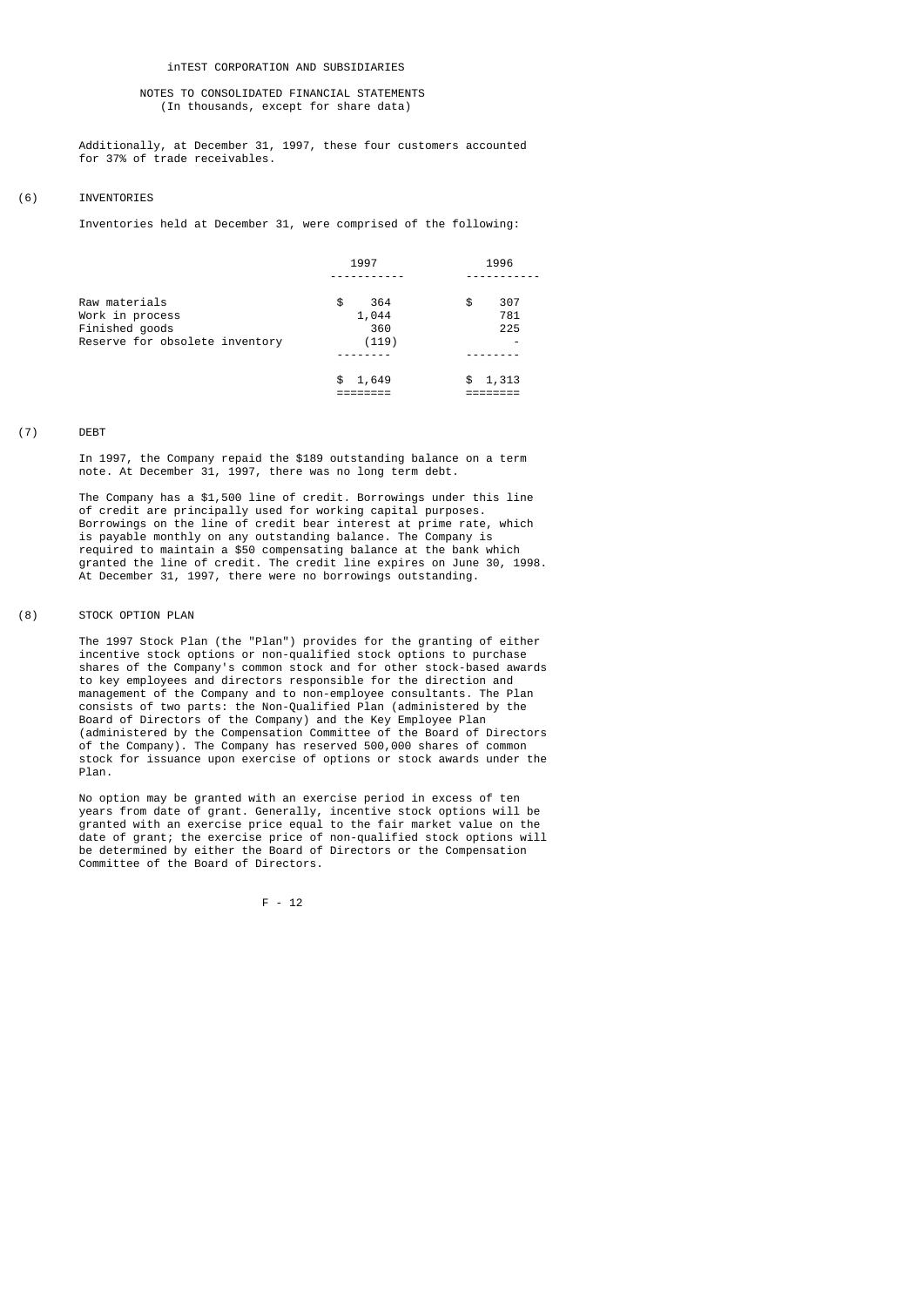## inTEST CORPORATION AND SUBSIDIARIES

## NOTES TO CONSOLIDATED FINANCIAL STATEMENTS (In thousands, except for share data)

 Had compensation costs for the Company's stock-based compensation plans been determined consistent with FAS 123, the Company's net income and net income per share for the year ended December 31, 1997, would have been reduced to the unaudited pro forma amounts indicated below:

|                         | 1997    |
|-------------------------|---------|
|                         |         |
| Net income:             |         |
| As reported - pro forma | \$3,726 |
| Pro forma               | \$3,643 |
| Net income per share:   |         |
| As reported - pro forma | \$.74   |
| Pro forma               | \$.72   |

 The fair value for stock options granted in 1997 was estimated at the date of grant using the Black-Scholes option pricing model with the following weighted average assumptions for 1997: risk-free interest rate of 5.67%; dividend yield of 0%; expected common stock market price volatility factor of .65; and a weighted average expected life of the stock options of 5 years. The weighted average value of options granted in 1997 was \$4.61. The options which have been issued vest 20% one year from date of grant and 20% in each of the succeeding four years.

> These pro forma calculations only include effects of the options granted in 1997. As such, the impacts are not necessarily indicative of the effects on reported net income and net income per share of future years.

 The Black-Scholes option valuation model was developed for use in estimating the fair value of traded options which have no vesting restrictions and are fully transferable. In addition, option valuation models require the input of highly subjective assumptions including the expected stock price volatility. As the Company's stock options have characteristics significantly different from those of traded options, and as changes in the subjective input assumptions can materially affect the fair value estimate, in management's opinion, the existing models do not necessarily provide a reliable single measure of the fair value of its stock options.

 The following table summarizes the transactions of the Company's Plan for the period ended December 31, 1997: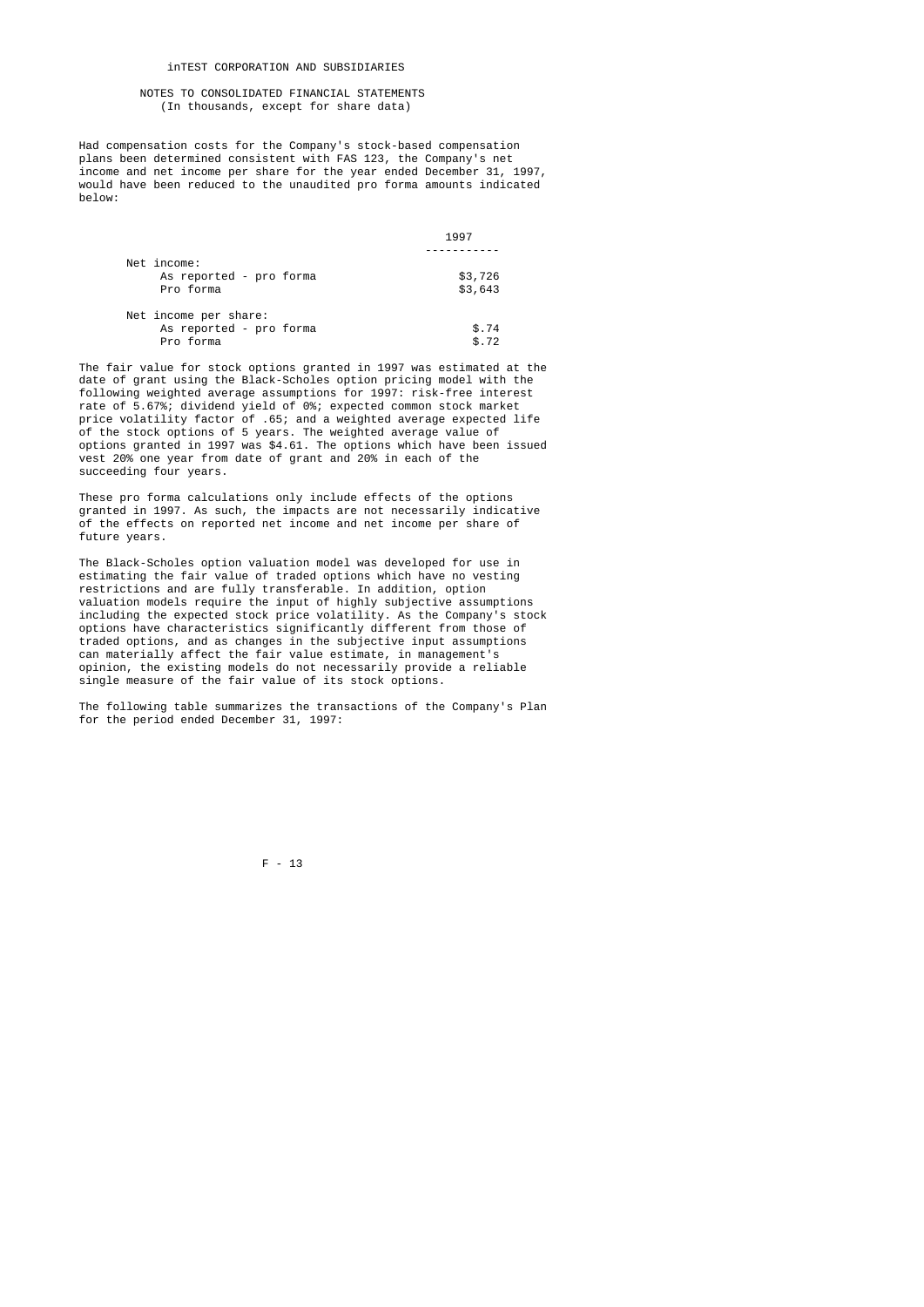|                                                                          | Number<br>of Shares          | Weighted<br>Average<br>Exercise<br>Price |
|--------------------------------------------------------------------------|------------------------------|------------------------------------------|
| Options outstanding, January 1, 1997<br>Granted<br>Exercised<br>Canceled | 0<br>160,000<br>0<br>(9,000) | \$7.72<br>7.50                           |
| Options outstanding, December 31, 1997<br>(0 exercisable)                | 151,000                      | \$7.73                                   |

The following table summarizes information about stock options outstanding at December 31, 1997:

|                      |                       |          | Weighted<br>Average              |                                     |                       |                                                |  |
|----------------------|-----------------------|----------|----------------------------------|-------------------------------------|-----------------------|------------------------------------------------|--|
| Range of<br>Exercise | Number<br>Outstanding | Maximum  | Weighted<br>Average<br>Remaining | Exercise<br>Price of<br>Outstanding | Number<br>Exercisable | Average<br>Exercise<br>Price of<br>Exercisable |  |
| Prices               | at 12/31/97           | Life     | Life                             | Options                             | at 12/31/97           | Options                                        |  |
| \$7.50               | 141                   | 10 years | 9.5 years                        | \$7.50                              | 0                     | N/A                                            |  |
| \$11.00              | 10                    | 10 years | 9.8 years                        | \$11.00                             | 0                     | N/A                                            |  |

# (9) COMMITMENTS

 The Company leases its offices, warehouse facilities, automobiles and certain equipment under noncancellable operating leases which expire at various dates through 2005. Total rental expense for the years ended December 31, 1997, 1996 and 1995 was \$442, \$422 and \$388, respectively. The aggregate minimum rental commitments under the noncancellable operating leases in effect at December 31, 1997, are as follows:

| 1998       | \$399  |
|------------|--------|
| 1999       | \$ 370 |
| 2000       | \$311  |
| 2001       | \$281  |
| 2002       | \$262  |
| Thereafter | \$223  |

# (10) INCOME TAXES

 As discussed in Notes 2 and 3, prior to the Offering the Company had elected S corporation status for Federal and state of New Jersey tax purposes, and therefore, was not directly subject to Federal and certain New Jersey income taxes. Immediately prior to the Offering, the Company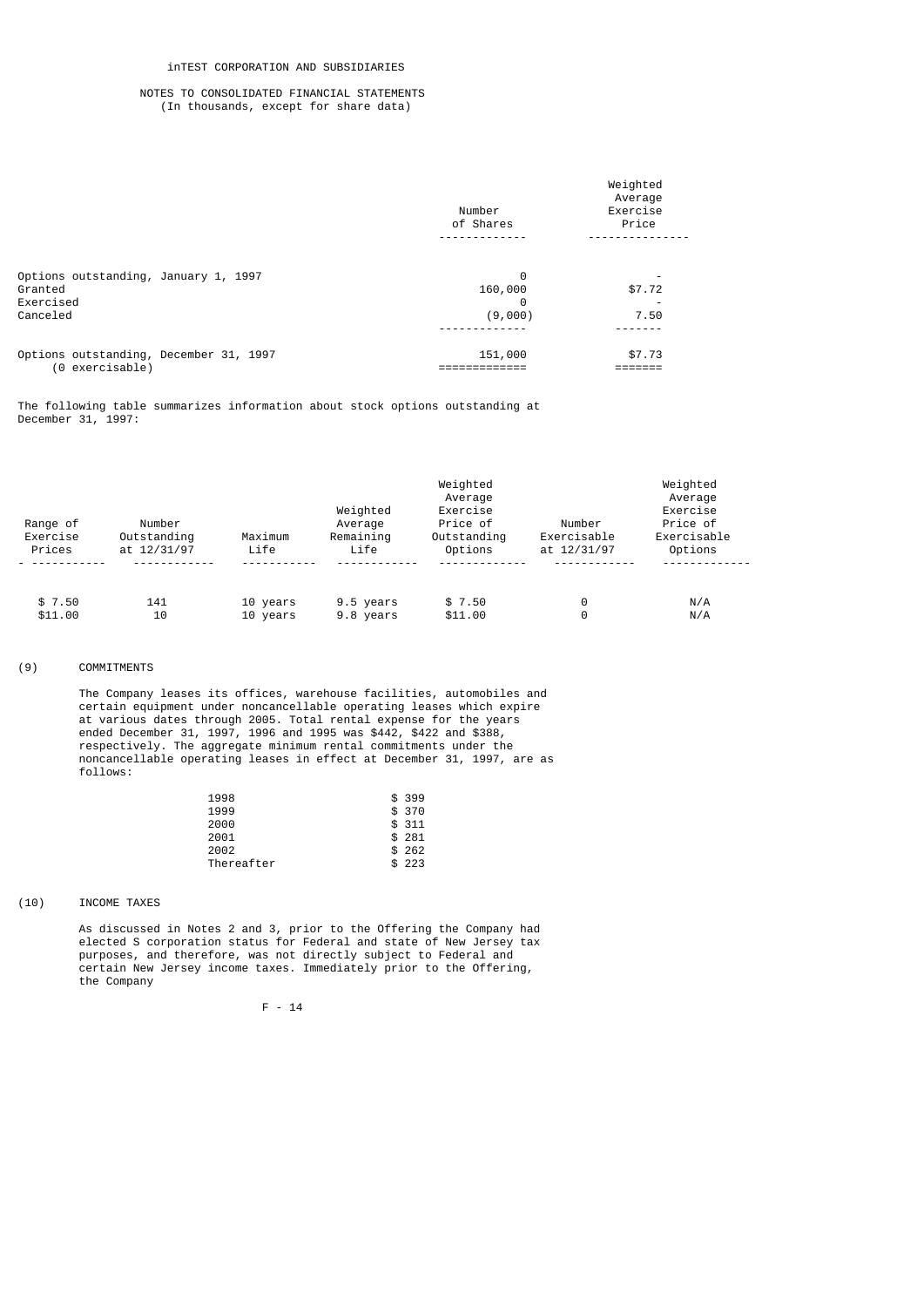## inTEST CORPORATION AND SUBSIDIARIES

## NOTES TO CONSOLIDATED FINANCIAL STATEMENTS (In thousands, except for share data)

 terminated its status as an S corporation and is now subject to Federal and additional state income taxes. In addition, the Company is taxed in foreign countries and for activity in certain states. For Federal, state and foreign jurisdictions in which the Company is subject to taxation, the temporary differences that give rise to deferred tax assets and liabilities were not significant at December 31, 1996 and 1995. The cumulative amount of undistributed earnings of foreign subsidiaries for which U.S. income taxes have not been provided was approximately \$1,287 at December 31, 1997. The estimated tax effect of distributing such earnings, net of estimated foreign tax credits, is not anticipated to be material to the Company's consolidated financial statements.

Earnings before income taxes were as follows:

|                     | Years Ended December 31, |                  |                  |
|---------------------|--------------------------|------------------|------------------|
|                     | 1997                     | 1996             | 1995             |
| Domestic<br>Foreign | \$5,348<br>1,099         | \$3,979<br>1,738 | \$2,651<br>1,419 |
|                     | \$6,447                  | \$5,717          | \$4,070          |

Income tax expense was as follows:

|                    | Years Ended December 31, |           |            |  |
|--------------------|--------------------------|-----------|------------|--|
|                    | 1997                     | 1996      | 1995       |  |
|                    |                          |           |            |  |
| Current:           |                          |           |            |  |
| Domestic - Federal | \$1,362                  | \$        | \$         |  |
| Domestic - state   | 303                      | 126       | 82         |  |
| Foreign            | 590                      | 732       | 555        |  |
|                    | 2,255                    | 858       | 637        |  |
| Deferred:          |                          |           |            |  |
| Domestic - Federal | (147)                    |           |            |  |
| Domestic - state   | (18)                     |           |            |  |
|                    | (165)                    |           |            |  |
|                    |                          |           |            |  |
| Income tax expense | \$2,090                  | 858<br>\$ | \$.<br>637 |  |
|                    |                          |           |            |  |

 Deferred income taxes reflect the net tax effect of temporary differences between the carrying amount of assets and liabilities for financial reporting purposes and the amounts used for income tax purposes. The following is a summary of the significant components of the Company's deferred tax assets and liabilities as of December 31, 1997: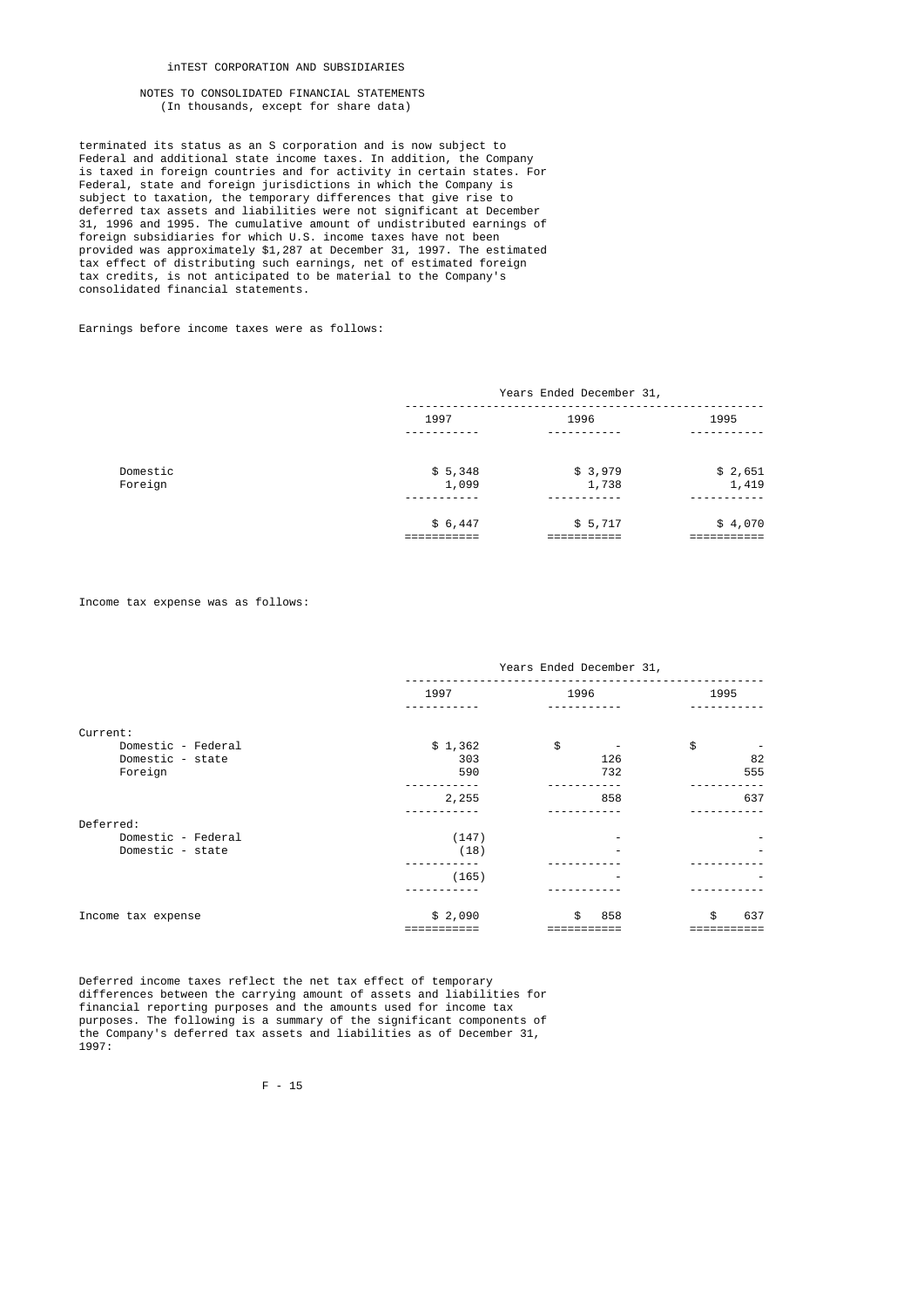## inTEST CORPORATION AND SUBSIDIARIES

# NOTES TO CONSOLIDATED FINANCIAL STATEMENTS (In thousands, except for share data)

|                                                       | 1997     |  |
|-------------------------------------------------------|----------|--|
| Deferred Tax Assets:                                  |          |  |
| Accrued vacation pay                                  | \$<br>69 |  |
| Allowance for doubtful accounts                       | 47       |  |
| Inventories (principally due to obsolescence reserve) | 42       |  |
| Accrued warranty                                      | 9        |  |
| Excess foreign tax credit carryforward                | 17       |  |
| Other                                                 | 5        |  |
|                                                       | 189      |  |
| Valuation allowance                                   | (17)     |  |
|                                                       |          |  |
| Deferred tax assets                                   | 172      |  |
|                                                       |          |  |
| Deferred Tax Liabilities:                             |          |  |
| Accrued royalty income                                | (7)      |  |
|                                                       |          |  |
| Net deferred tax asset                                | \$165    |  |
|                                                       |          |  |

 Based on the Company's history of prior operating earnings, and its expectation of the future, management believes that taxable income will more likely than not be sufficient to realize the net deferred tax assets of \$165 at December 31, 1997. A valuation allowance of \$17 was established in 1997 to offset the foreign tax credit carryforward, the realization of which is dependent on sufficient foreign source income. Deferred tax liabilities have not been recognized on the undistributed earnings of the foreign subsidiaries because it is management's intention to reinvest such undistributed earnings outside the U.S.

 An analysis of the effective tax rate on earnings and a reconciliation from the expected statutory rate are as follows:

|                                               |             | Years Ended December 31, |           |  |  |  |  |
|-----------------------------------------------|-------------|--------------------------|-----------|--|--|--|--|
|                                               | 1997        | 1996                     | 1995      |  |  |  |  |
|                                               |             |                          |           |  |  |  |  |
| Expected income tax provision at U.S.         |             |                          |           |  |  |  |  |
| statutory rate                                | \$2,192     | \$1,944                  | \$1,384   |  |  |  |  |
| State taxes, net of Federal benefit           | 188         | 134                      | 81        |  |  |  |  |
| Increase (decrease) in tax from:              |             |                          |           |  |  |  |  |
| Non-deductible goodwill                       | 17          |                          |           |  |  |  |  |
| Foreign income tax rate differences           | 219         | 133                      | 73        |  |  |  |  |
| S corporation earnings not subject to federal |             |                          |           |  |  |  |  |
| taxation                                      | (549)       | (1, 353)                 | (901)     |  |  |  |  |
| Other                                         | 23          |                          |           |  |  |  |  |
|                                               |             |                          |           |  |  |  |  |
| Income tax expense                            | \$<br>2,090 | \$<br>858                | \$<br>637 |  |  |  |  |
|                                               |             |                          |           |  |  |  |  |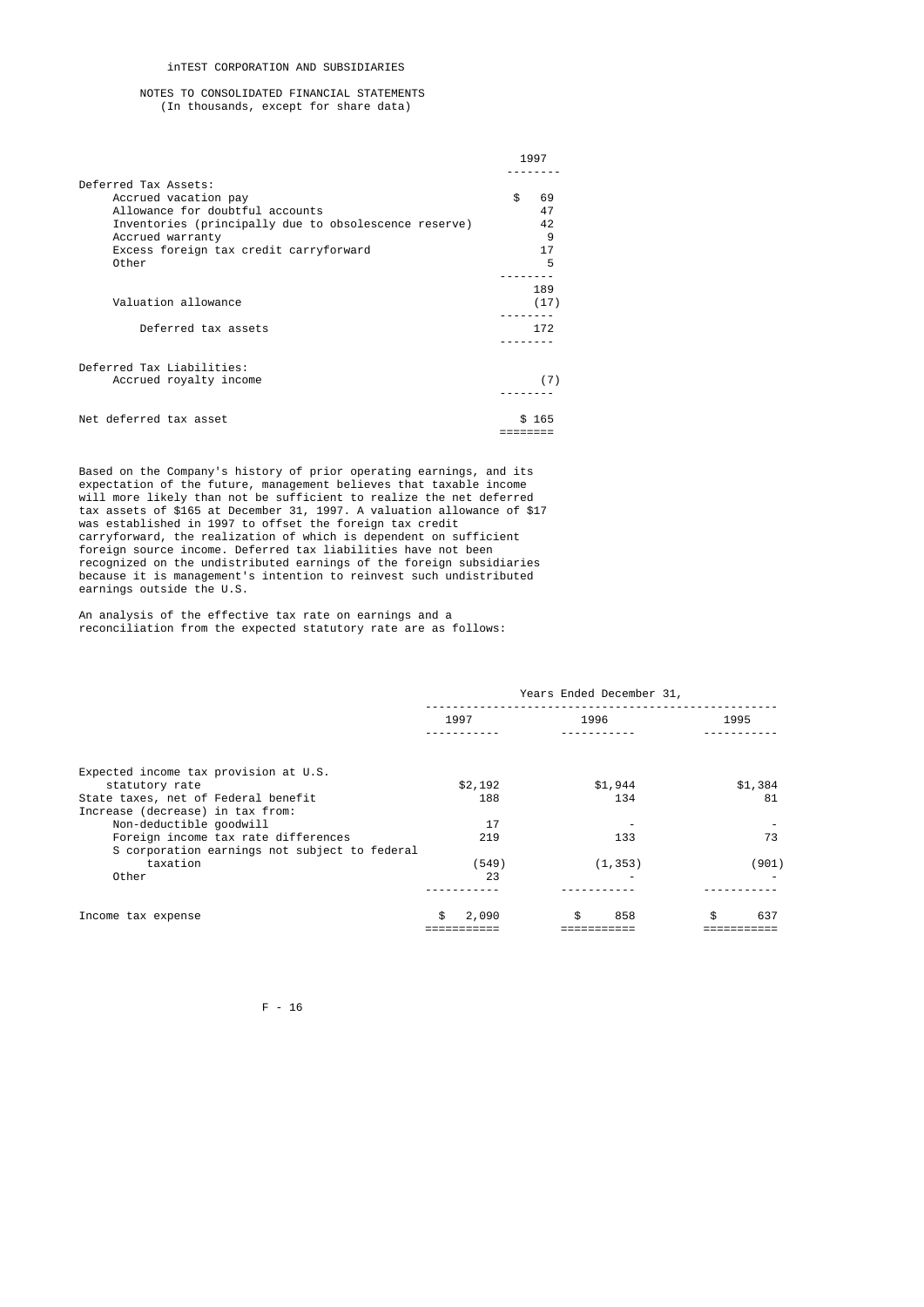# (11) EMPLOYEE BENEFIT PLANS

 In 1996, the Company instituted a defined contribution 401(k) plan for its employees who work in the U.S. All permanent employees of the parent company who are at least 18 years of age and have completed six months of service with the Company are eligible to participate in the plan. Under the plan, the Company matches employee contributions dollar for dollar up to 10% of the employee's annual compensation up to \$5. In addition, the Company may match employee contributions dollar for dollar for amounts exceeding 10% up to 15% of the employee's annual compensation to a maximum of \$5. Employer contributions vest over a six-year period. The Company contributed \$129 and \$71 to the plan for the years ended December 31, 1997 and 1996, respectively.

 The Company sponsors a noncontributory pension plan for an employee of its U.K. subsidiary. The Company has no other defined contribution or defined benefit plans.

## (12) ACCRUED EXPENSES

Accrued expenses consists of the following:

|                               | December 31, |       |  |
|-------------------------------|--------------|-------|--|
|                               | 1997         | 1996  |  |
|                               |              |       |  |
| Accrued commissions           | \$285        | \$203 |  |
| Customer deposits             | 200          | 73    |  |
| Accrued vacation              | 181          | 101   |  |
| Accrued wages                 | 81           | 59    |  |
| Accrued professional fees     | 68           | 48    |  |
| Accrued shareholder relations | 50           | - -   |  |
| Accrued warranty              | 25           | 25    |  |
| Accrued other                 | 65           | 86    |  |
|                               |              |       |  |
|                               | \$955        | \$595 |  |
|                               |              |       |  |

### (13) RELATED PARTY TRANSACTIONS

 The Company paid consulting fees to one individual who is a member of the Board of Directors of the parent company which totaled \$17 during the year ended December 31, 1997. There were no consulting fees paid to related parties during the years ended December 31, 1996 and 1995.

 The Company's foreign subsidiaries paid directors' fees to several individuals who are members of management of the parent company which totaled \$177, \$192 and \$151 during the years ended December 31, 1997, 1996 and 1995, respectively.

 At December 31, 1997, there was \$75 of foreign directors' fees payable to members of management of the parent company. There were no amounts outstanding in prior years.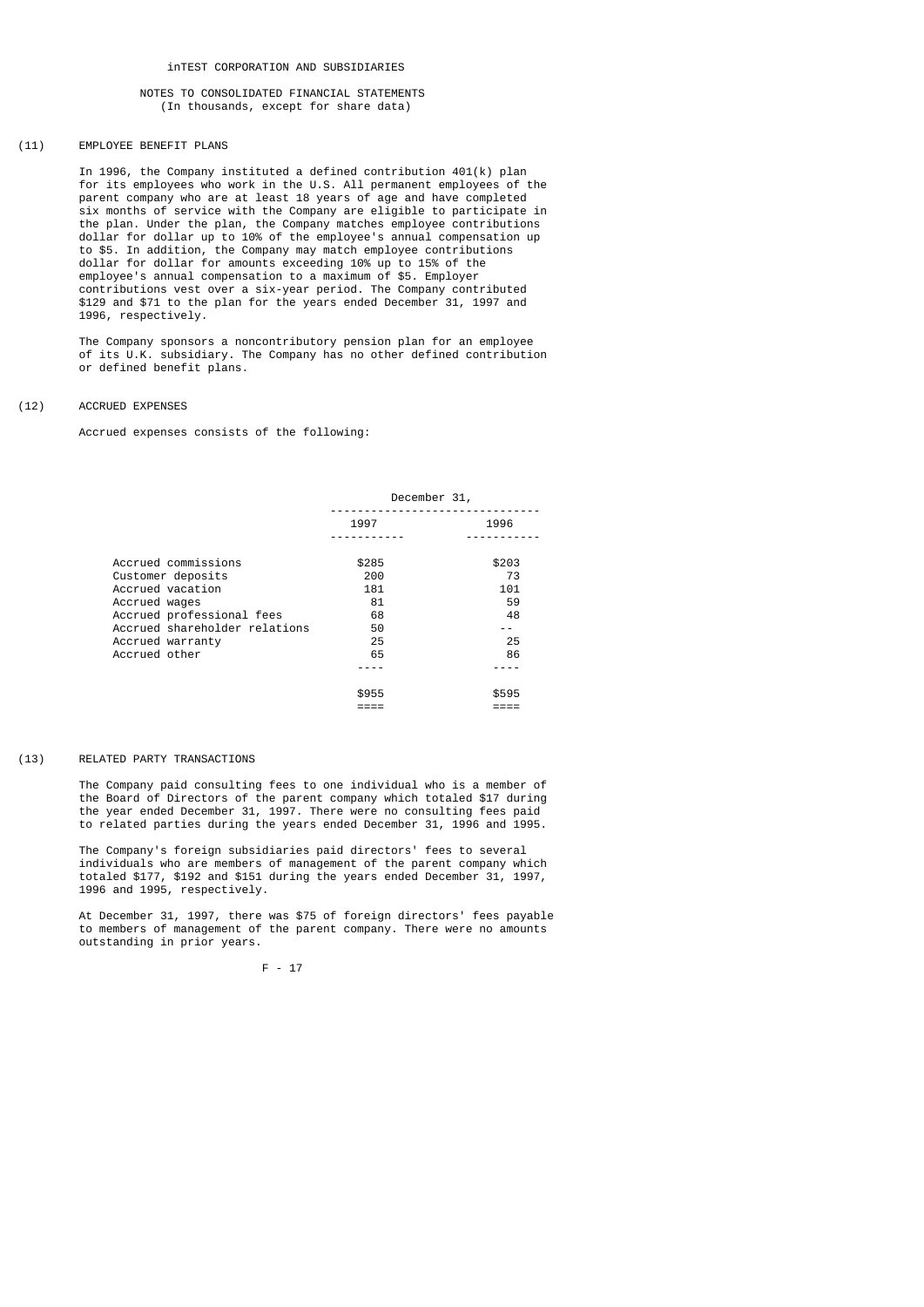## (14) UNAUDITED QUARTERLY CONSOLIDATED FINANCIAL DATA

 The following tables present certain unaudited consolidated quarterly financial information for each of the eight quarters ended December 31, 1997. In the opinion of the Company's management, this quarterly information has been prepared on the same basis as the Consolidated Financial Statements and includes all adjustments (consisting only of normal recurring adjustments) necessary to present fairly the information for the periods presented. The results of operations for any quarter are not necessarily indicative of results for the full year or for any future period.

 The Company's business is not seasonal, therefore year-over-year quarterly comparisons of the Company's results of operations may not be as meaningful as the sequential quarterly comparisons set forth below which tend to reflect the cyclical activity of the semiconductor industry as a whole. Quarterly fluctuations in expenses either are related directly to sales activity and volume, or tend to be a function of personnel costs and the timing of expenses incurred throughout the year.

|                                                            | Quarters Ended |    |              |    |                |                |                |
|------------------------------------------------------------|----------------|----|--------------|----|----------------|----------------|----------------|
|                                                            | 3/31/97        |    | 6/30/97      |    | 9/30/97        | 12/31/97       | Total          |
| Net revenues                                               | \$<br>3,887    | \$ | 4,619        | \$ | 6,212          | \$<br>6,028    | \$<br>20,746   |
| Gross profit<br>Pro forma earnings before                  | 2,285          |    | 2,784        |    | 3,893          | 3,976          | 12,938         |
| income taxes<br>Pro forma income taxes                     | 1,000<br>462   |    | 1,321<br>578 |    | 2,190<br>924   | 1,896<br>716   | 6,407<br>2,680 |
| Pro forma net earnings<br>Pro forma net earnings per share | 538<br>\$.13   |    | 743<br>\$.18 |    | 1,266<br>\$.21 | 1,180<br>\$.20 | 3,726<br>\$.74 |
| Pro forma weighted average<br>shares outstanding - basic   | 4,091,034      |    | 4,331,034    |    | 5,911,034      | 5,911,034      | 5,068,349      |

|                                     |                | Quarters Ended     |                   |                  |                 |  |
|-------------------------------------|----------------|--------------------|-------------------|------------------|-----------------|--|
|                                     | 3/31/96<br>.   | 6/30/96<br>------- | 9/30/96<br>------ | 12/31/96<br>---- | Total           |  |
| Net revenues                        | \$6,089        | \$5,043            | \$4,780           | \$2,670          | \$18,582        |  |
| Gross profit<br>Net earnings (loss) | 4,233<br>2,257 | 3,311<br>1,435     | 2,930<br>1,258    | 1,353<br>(304)   | 11,827<br>4,646 |  |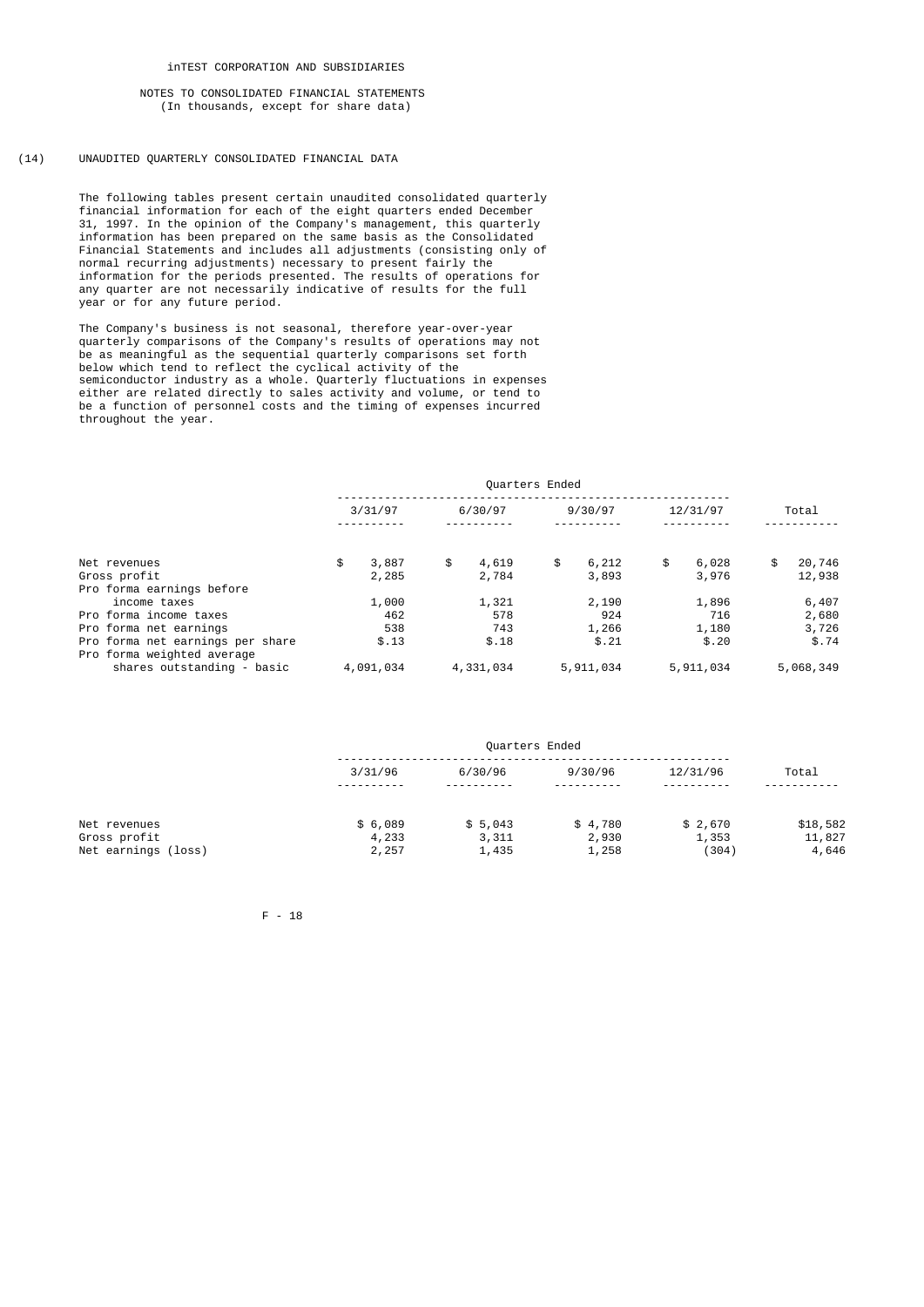# inTEST CORPORATION

# SCHEDULE II - VALUATION AND QUALIFYING ACCOUNTS

|  |                                | Balance<br>at            |         | Balance at |                      |                  |  |
|--|--------------------------------|--------------------------|---------|------------|----------------------|------------------|--|
|  |                                | Beginning<br>of Period   | Expense |            | Other<br>Deductions  | End of<br>Period |  |
|  | Year Ended December 31, 1995   |                          |         |            |                      |                  |  |
|  | Bad debt reserve               | \$71                     | \$      | 3          | - 29<br>$\mathbf{f}$ | \$<br>45         |  |
|  | Inventory obsolescence reserve | ٠                        |         | 232        | 232                  |                  |  |
|  | Warranty reserve               | $\overline{\phantom{a}}$ |         | 163        | 163                  |                  |  |
|  | Year Ended December 31, 1996   |                          |         |            |                      |                  |  |
|  | Bad debt reserve               | 45                       |         | 52         |                      | 96               |  |
|  | Inventory obsolescence reserve | $\overline{\phantom{0}}$ |         | 56         | 56                   |                  |  |
|  | Warranty reserve               | $\overline{\phantom{0}}$ |         | 196        | 171                  | 25               |  |
|  | Year Ended December 31, 1997   |                          |         |            |                      |                  |  |
|  | Bad debt reserve               | 96                       |         | 61         | 13                   | 144              |  |
|  | Inventory obsolescence reserve |                          |         | 178        | 59                   | 119              |  |
|  | Warranty reserve               | 25                       |         | 147        | 147                  | 25               |  |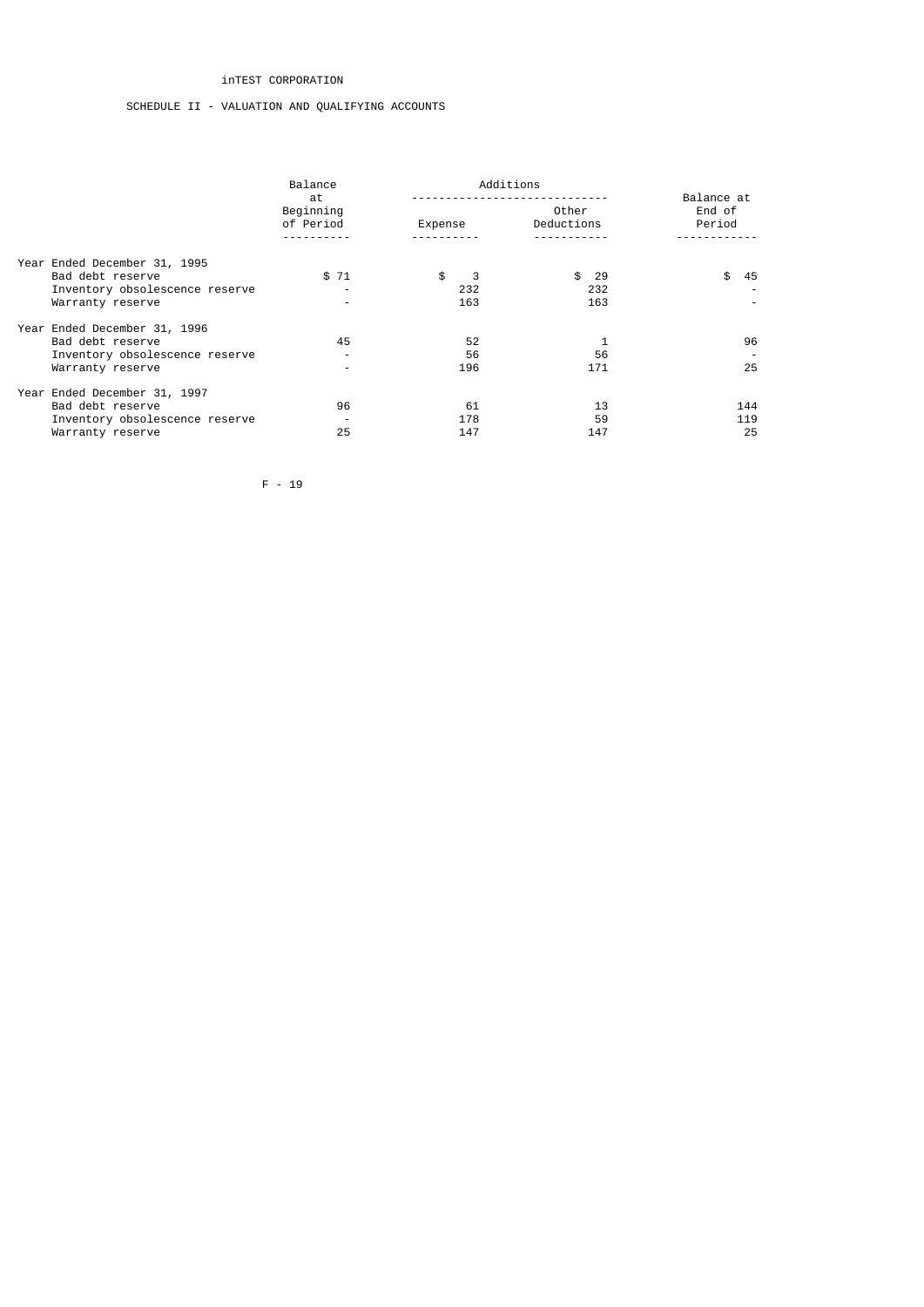LEASE dated 3rd March 1998

between

- (1) 'The Landlord': ... ALAN BRECK ROBERTSON AND MAVIS ROBERTSON both of 6 High Street, Silverstone Northants NN12 8US
- (2) 'The Tenant': ... inTEST LIMITED of 5b Lupton Road, Thame Industrial Estate, Thame, Oxon OX9 3SE
- 1 IN this lease:
- 1.1 WHENEVER there is more than one tenant, all their obligations can be enforced against all of the tenants jointly and against each individually
- 1.2 NO-ONE has any liability as landlord under this lease for anything done or not done after parting with all interest in the property
- 1.3 A REFERENCE to an Act of Parliament refers to that Act as it applies at the date of this agreement and any later amendment or reenactment of it
- 1.4 'INTEREST' means a payment at four per cent above the published base rate of National Westminster Bank plc paid both before and after judgement or arbitration award. If another bank succeeds to the business of that bank, the name of the successor is to be substituted for it. If the named bank ceases to trade in other circumstances, the Landlord may nominate any member of the Bankers' Clearing House to take the place of the named bank
- 1.5 A RIGHT given to the Landlord to enter the property extends to anyone the Landlord authorizes to enter, and includes the right to bring workmen and appliances onto the property for the stated purpose
- 1.6 AUTHORITY given to a person to enter the property after giving notice, extends, if the circumstances justify it, to entry after giving less notice than specified or without giving any notice
- 1.7 NO obligation to repair extends to rectifying any damage caused by an insured risk (defined below), unless or to the extent that, because of anything done or not done by the person obliged to repair or anyone that person invites or allows to enter the property, the insurers do not pay under the policy
- 1.8 ANY obligation to pay money refers to a sum exclusive of value added tax ('VAT') and any VAT charged on it is payable in addition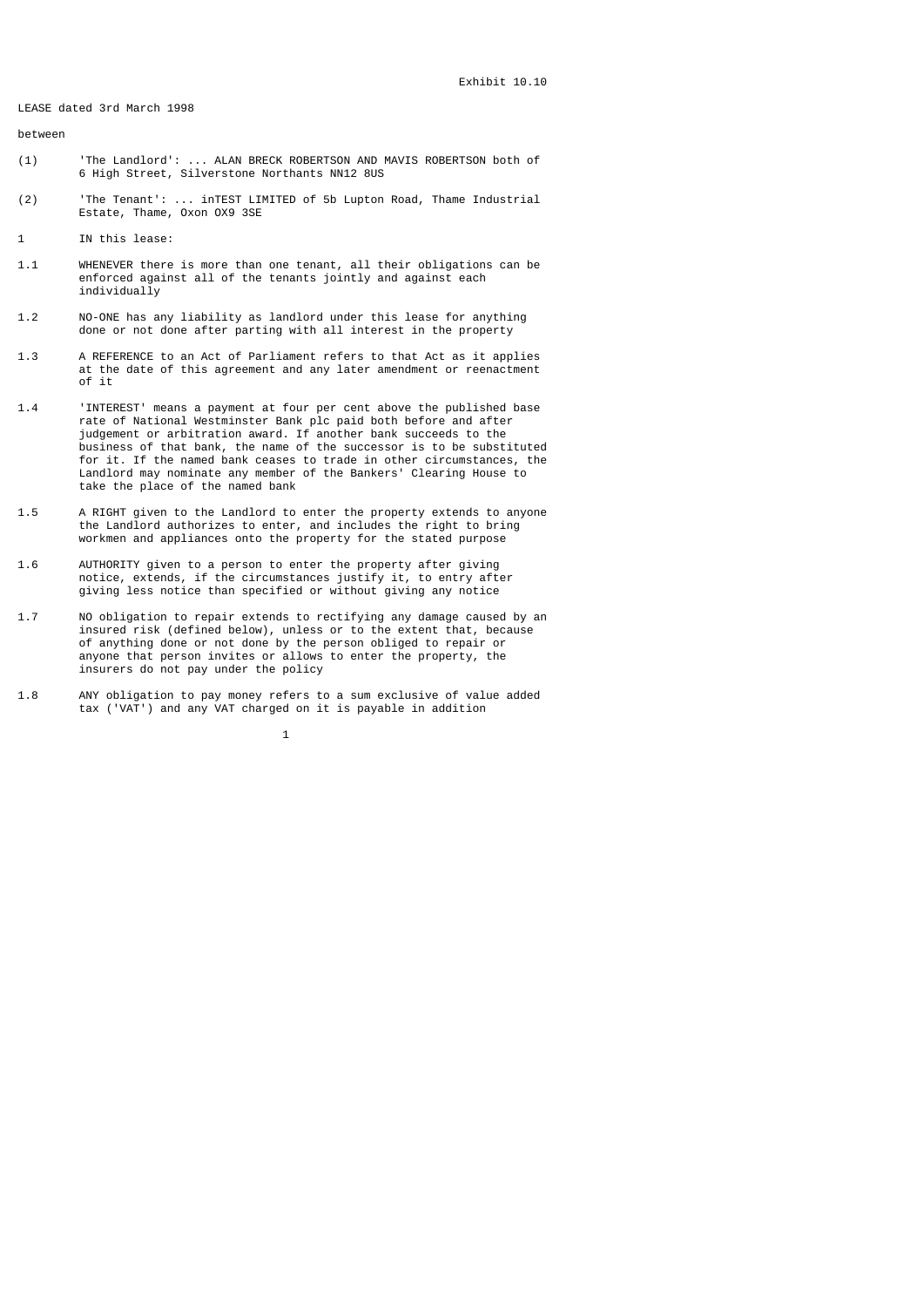- 2 IN exchange for the obligations undertaken by the Tenant
- 2.1 THE Landlord lets the property described below ('the property') to the Tenant with full title guarantee for 8 years starting on 25th December 1997 ('lease period') on the Tenant agreeing to pay (pound)21250 a year or whatever rent is later substituted for it ('basic rent') and as further rent the amount which the Landlord shall from time to time pay by way of premium for keeping the premises insured in accordance with the Landlord's covenant contained in Clause 4.2
- 2.2 'THE property' is the premises known as 5b Lupton Road, Thame Industrial Estate, Thame Oxon OX9 3SE shown edged red on the plan attached hereto
- 3 THE Tenant agrees with the Landlord:
- 3.1 TO pay the basic rent by equal quarterly installments in advance on the usual quarter days (the first and last payments being proportionate sums if appropriate, the first payment being made on the date of this lease)
- 3.2 NOT to reduce any payment of rent by making any deduction from it or by setting any sum off against it
- 3.3 TO pay interest on any rent paid more than 14 days after it falls due
- 3.4 TO pay promptly to the authorities to whom they are due all rates taxes and outgoings relating to the property, including any which are imposed after the date of this lease (even if of a novel nature)
- 3.5 TO keep the property (including any additions after the date of this lease) in good repair
- 3.6 TO allow the Landlord, on giving at least seven days' notice, to enter the property to inspect the state of it
- 3.7 IF the Landlord gives the Tenant notice of any failure to do repairs required by this lease, to start the work within three months, or immediately in case of emergency, and to proceed with it diligently. In default, the Landlord is entitled to enter the property to do it, and the Tenant must pay the cost of it on demand
- 3.8 TO decorate the property when specified below, on each occasion using the type of finish used previously, all painting to be with at least two coats of good quality paint and all wallpaper and wallcoverings to be of good quality:
	- (i) the outside of the property: during every fourth year of the lease period
	- (ii) the inside of the property: during every fourth year of the lease period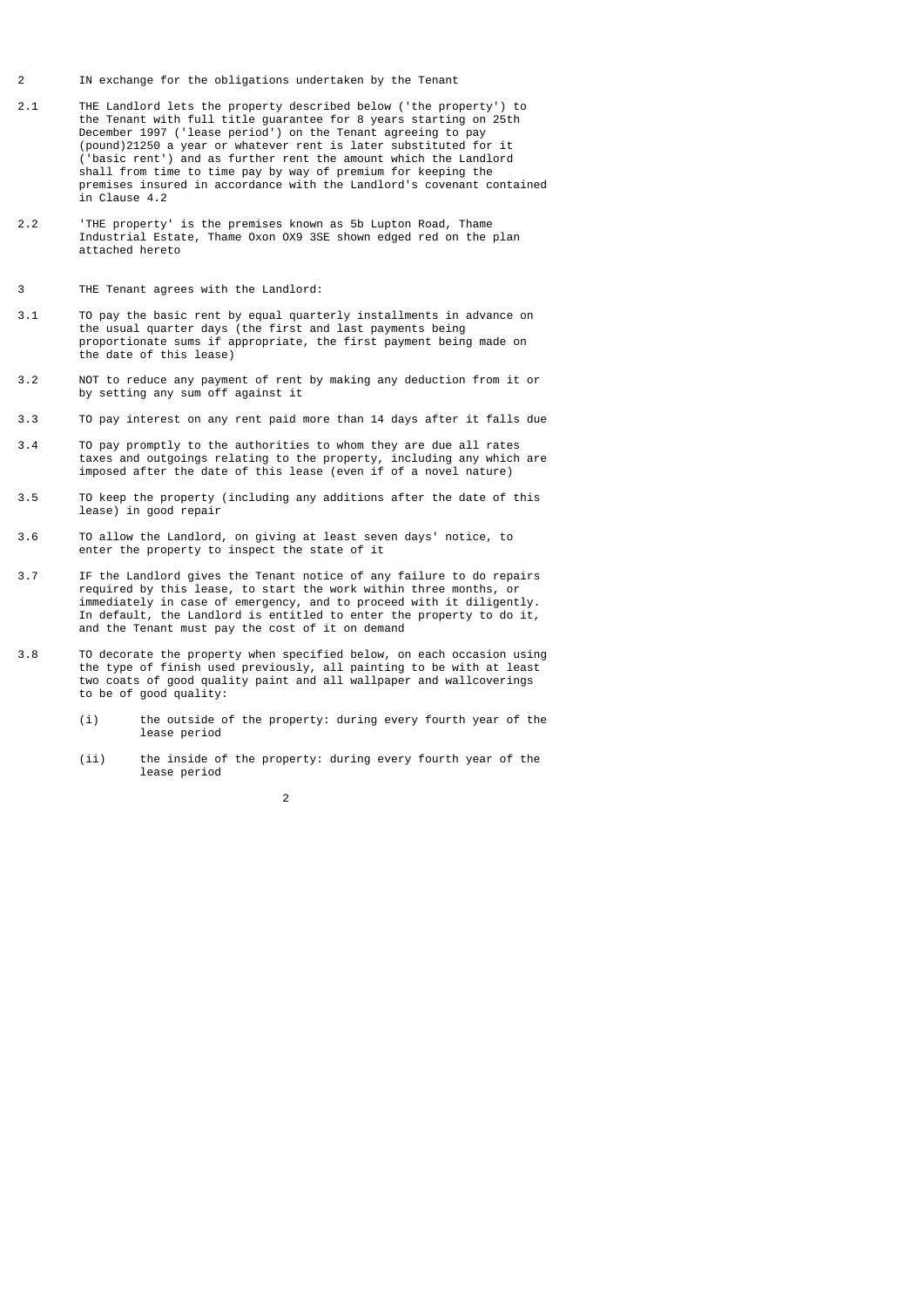- (iii) in addition, the whole of the property: during the last year of the lease period (however it ends). On this occasion the color of any paint and the pattern of any wallpaper or wallcovering must be approved in advance by the Landlord
- 3.9 IF occupiers of the property and occupiers of other property share the benefit of any of the following:

 party walls, party structures, yards, gardens, road, paths, gutters, drains, sewers, pipes, conduits, wires and cables,

 to contribute a fair proportion (fixed by a surveyor nominated by the Landlord) of the cost of their repair, maintenance and cleaning on demand. This obligation does not restrict any other obligation imposed by this lease

- 3.10 TO allow anyone who reasonably needs access in order to inspect, repair or clean neighboring property, or any sewers, drains, pipes, wires or cables serving neighboring property, to enter the property at any reasonable time. The person requiring access must give a least seven days' notice and make good any damage to the property promptly
- 3.11 NOT without the prior consent of the Landlord (such consent not to be unreasonably withheld) to alter or add to the property nor to allow anyone else to do so. This obligation does not restrict any duty to comply with statutory requirements
- 3.12 (a) TO prevent any person from using any part of the property in such a way that he may acquire an indefeasible right to continue that use
	- (b) Not to stop up any window on the property
- 3.13 To insure the plate glass of the property, and to insure against public liability
- 3.14 NOT to act in a way which will or may result in the insurance of the property being void or voidable, or in the premium for it being increased, nor to allow anyone else to do so
- 3.15 NOT to use the property, or any part of it, except as a workshop with offices ancillary thereto ('use allowed'), nor to allow anyone else to do so
- 3.16 NOT to use the property, or any part of it, for any of the following, nor allow anyone else to do so:

 activities which are dangerous, offensive, noxious, noisome, illegal or immoral, or which are or may become a nuisance or annoyance to the Landlord or to the owner or occupier of any neighboring property

 $\sim$  3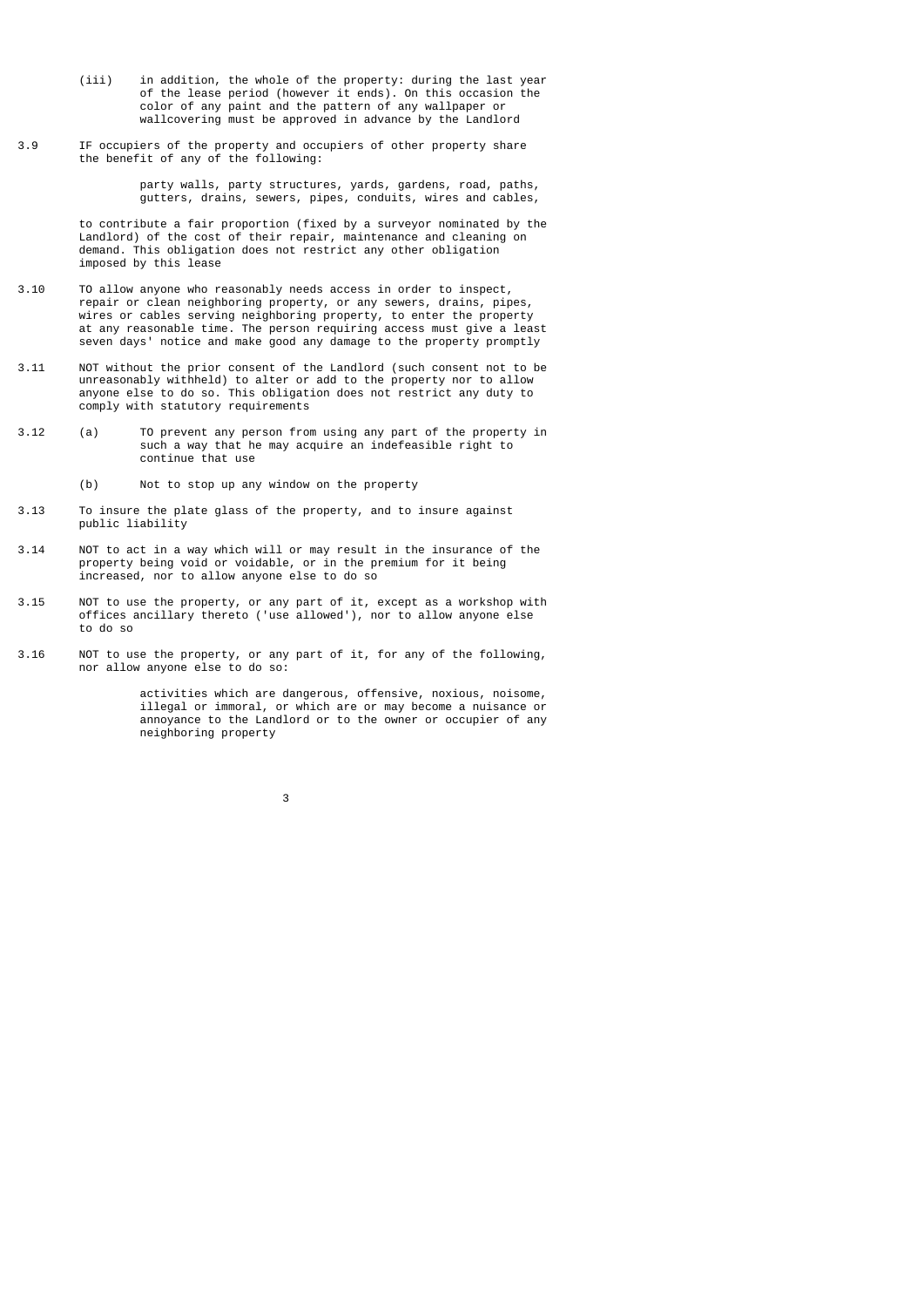- 3.17 NOT to display any notice or advertisement either on the outside of the property or visible from outside it, except a reasonable announcement of the name and business of the occupier which is approved in advance by the Landlord (who is not entitled to withhold approval unreasonably)
- 3.18 (a) IN this clause:
- (i) 'the Planning Acts' means the Town and Country Planning Act 1990 and the Planning (Listed Buildings and Conservation Areas) Act 1990 and the rules, regulations and orders which are either made under one of them or are continued by the Planning (Consequential Provisions) Act 1990, as they apply from time to time
- (ii) 'permission' means permission given under the Planning Acts to carry out development
	- (b) To comply with the Planning Acts as they affect the property
	- (c) Not to carry out any development on the property which requires permission
	- (d) If the Landlord requires, and at the Landlord's expense, to join the Landlord in making representations about any proposed development on the property or neighboring property
	- (e) To allow the Landlord to enter the property to comply with any lawful requirement under the Planning Acts, even if that restricts the enjoyment of the property
- 3.19 (a) TO comply with the terms of any Act of Parliament, regulation, license or registration authorizing or regulating how the property is used
	- (b) To do everything necessary to obtain, continue and renew any license or registration required by law for using the property for the use allowed, including paying all fees
- 3.20 IF any authority acting under an Act of Parliament requires that the property be altered, added to or modified or that any fixtures or equipment be installed or removed:
- (i) to give the Landlord promptly a copy of any modification received to that effect
	- (ii) to do the work required unless the Landlord opts to do it
- 3.21 TO give the Landlord promptly a copy of any notice received concerning the property or any neighboring property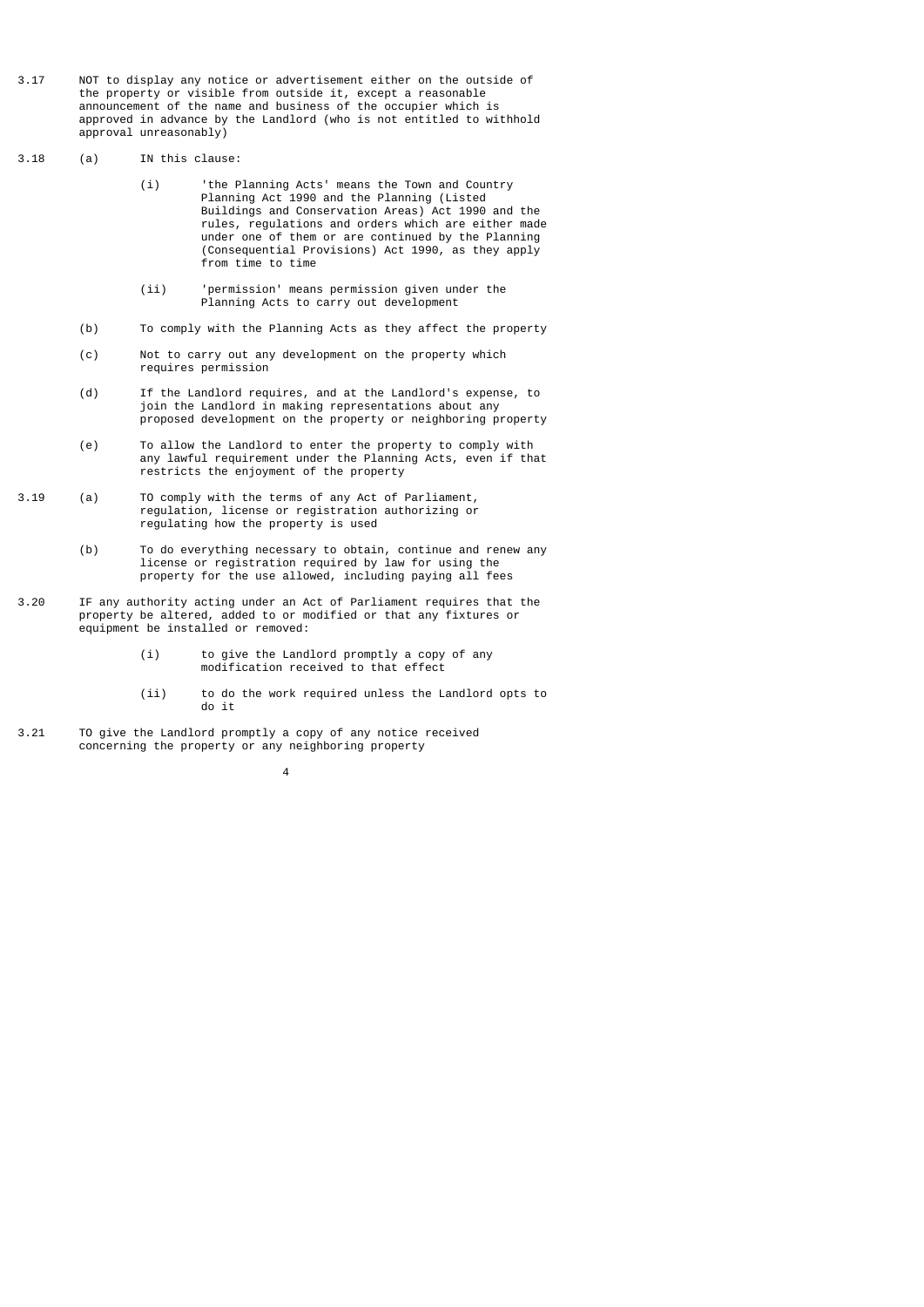- 3.22 (a) IN this clause, 'to deal with' means to assign, sublet, mortgage, charge or part with possession of
- (b) Unless the Landlord previously approves (and the Landlord is not entitled to withhold approval unreasonably), not to deal with the whole property
	- (c) Not to deal with part of the property separately from the rest of it
- 3.23 AS a condition of giving approval to an assignment, the Landlord may require that the Tenant enters into an agreement guaranteeing that the assignee will perform all the tenant's covenants in this lease, and under which the Tenant:
	- (i) is liable as sole or principal debtor and is not released if the Landlord give the assignee extra time to comply with any obligation in this lease or does not insist upon its strict terms and
- (ii) will, if this lease is disclaimed and the Landlord requires, accept a new tenancy of the property for a term expiring at the end of the lease period on the terms of this lease as they apply when it was disclaimed
- 3.24 THE Landlord may withhold approval to a proposed assignment unless a person whom the Landlord, acting reasonably, considered to be of sufficient financial standing, guarantees the assignee's compliance with the terms of this lease
- 3.25 THE Landlord may withhold approval to a proposed assignment unless the property is in the state of repair required by this lease (disregarding minor matters which would normally be rectified by routine maintenance)
- 3.26 WITHIN one month of every change of ownership of this lease, or of every subletting, to give notice of it to the Landlord or the Landlord's solicitors. At the same time, to produce for inspection a copy of any document transferring the ownership or a counterpart of the sublease
- 3.27 TO allow the Landlord and any person with written authority from the Landlord or the Landlord's agent to enter the property to view it as or for a prospective purchaser, tenant or mortgagee
- 3.28 DURING the last six months of the lease period, to allow the Landlord to fix a notice to the outside of the property announcing that it is for sale or to let
- 3.29 WHEN the lease period ends, to return possession of the property to the Landlord, leaving the property in the state in which this lease requires the Tenant to keep it
- 3.30 TO pay the Landlord's reasonable and proper costs incurred as a result of the Tenant applying for the Landlord's consent or approval whether or not it is granted

the contract of the contract of the contract of the contract of the contract of the contract of the contract o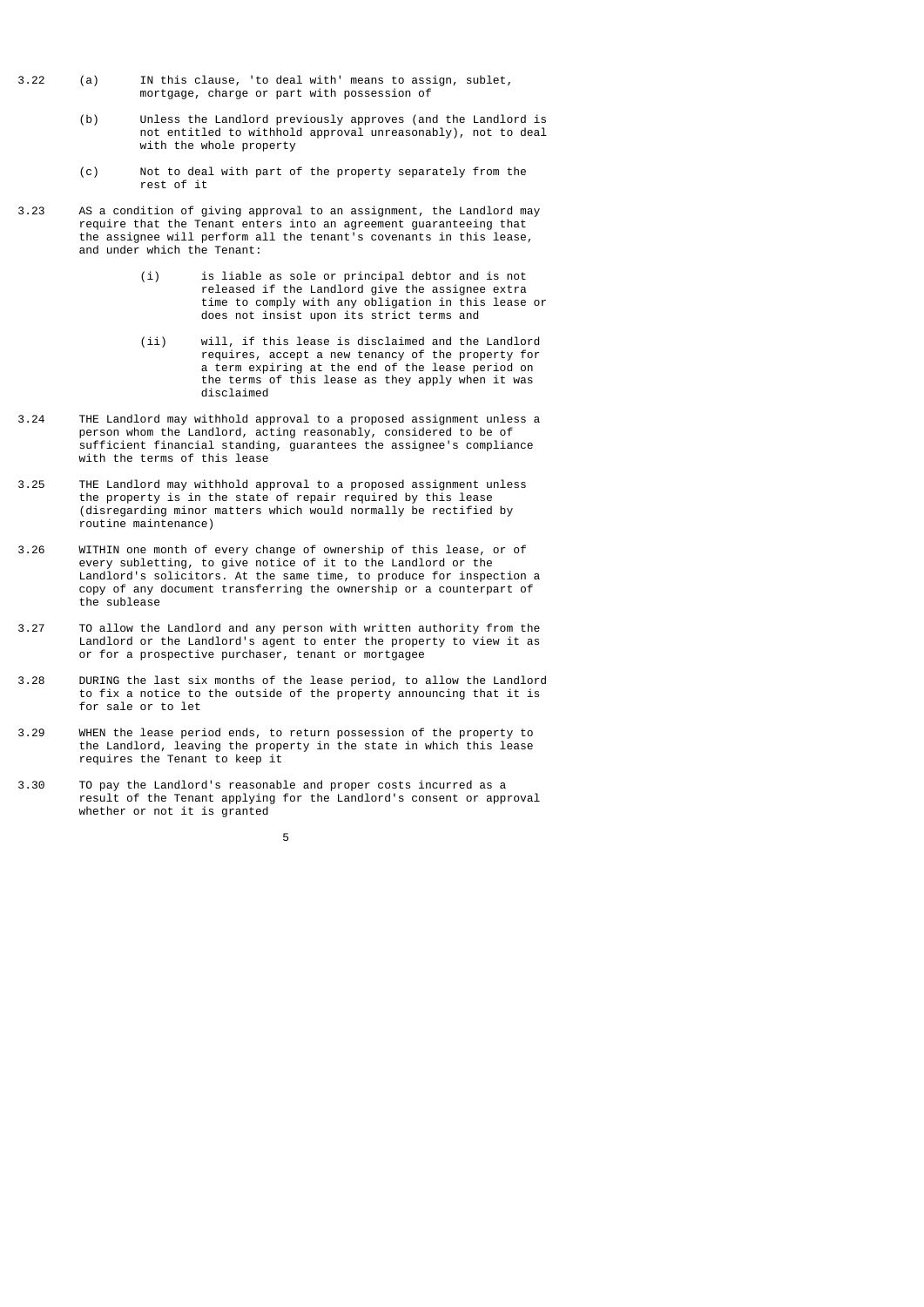- 3.31 TO pay all reasonable and proper expenses (including legal and surveyors' fees) which the Landlord incurs in preparing and serving:
- (i) a notice under section 146 of the Law of Property Act 1925, even if forfeiture is avoided without a court order
- (ii) a schedule of dilapidations recording failure to give up possession of the property in the appropriate state of repair when this lease ends
- 4 THE Landlord agrees with the Tenant:
- 4.1 SO long as the Tenant does not contravene any term of this lease, to allow the Tenant to possess and use the property without interference from the Landlord, anyone who derives title from, or any trustee for, the Landlord
- 4.2 (a) TO insure the property, and all additions to it, under a policy which satisfies the conditions set out below
	- (b) The conditions with which an insurance policy must comply are:
		- (i) the insured persons are the Landlord,
- (ii) cover is provided against the following risks ('insured risks'), so far as that cover is generally available for the type of buildings on the property

 fire, lightning, explosion, earthquake, landslip, subsidence, heave, riot, civil commotion, aircraft, aerial devices, storm, flood, impact by vehicles and damage by malicious persons and vandals

> and other risks which the Landlord from time to time reasonably considers should be covered

- (iii) the sum insured is at least the full rebuilding cost of the property, and any additions to it which should be insured, plus an appropriate percentage for professional fees and two years' loss of rent
- (iv) the policy is issued by a reputable insurance office or at Lloyd's
- 5 THE parties agree:
- 5.1 (a) IF either party so requires, the basic rent is reviewed with effect from the end of 25th December 2001 ('review date')
- $\sim$  6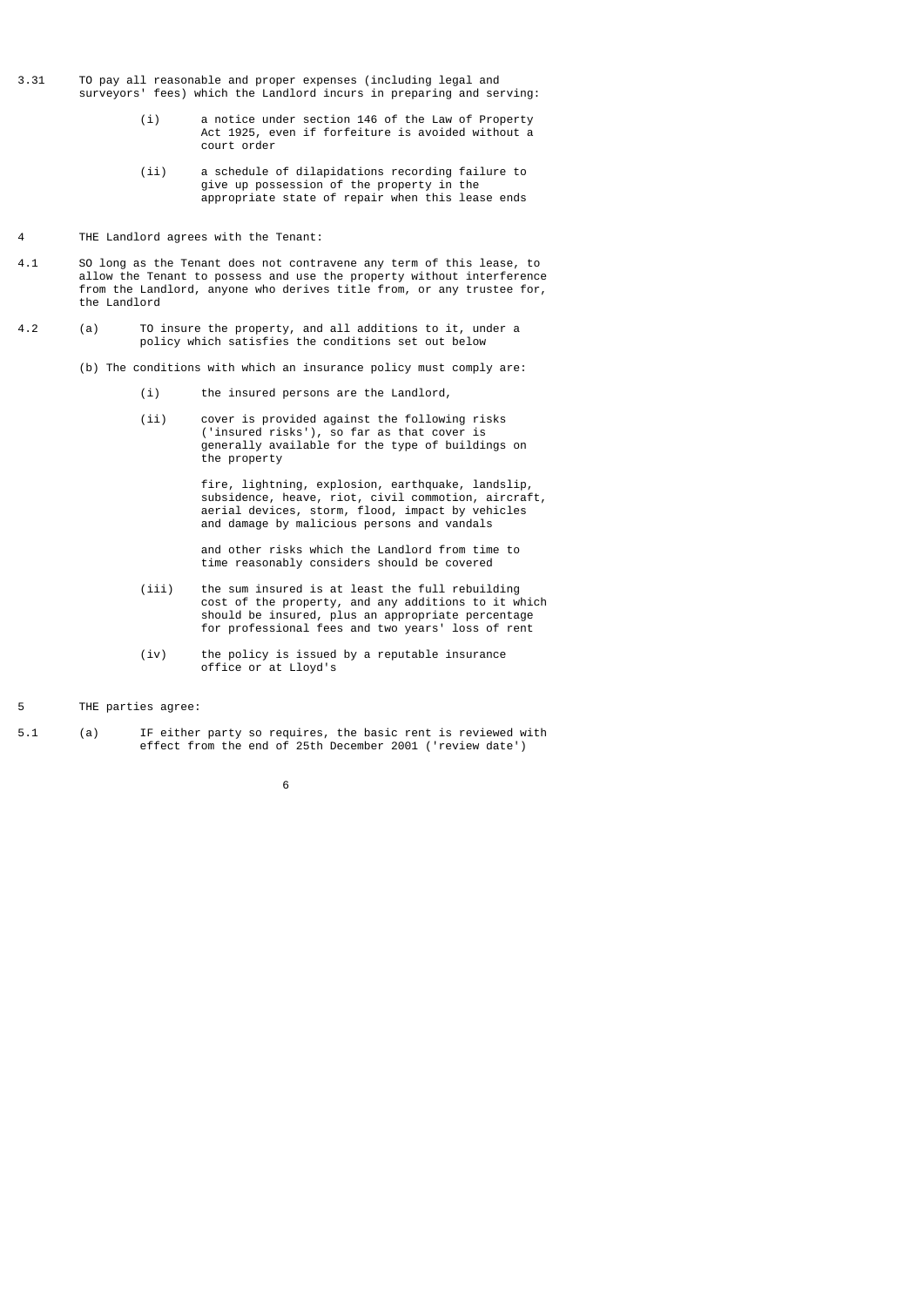- (b) To exercise the option to review the basic rent, one party gives notice ('review notice') to the other no more than six months before the review date
- (c) If the amount of the basic rent payable from the review date ('new basic rent') is not agreed within three months after the review notice was given it may be referred to arbitration
	- (d) The new basic rent is the rent likely to be paid for the property in the open market by a willing tenant to a willing landlord, on the assumptions that:
- (i) the property is let on the review date for a period equal to what then remains of the lease period (but taking into account the likelihood of the Tenant being entitled to a new tenancy of the property when this lease ends)
	- (ii) it is let on the same terms as are in this lease, except the amount of the basic rent and any obligations which are completely performed before the review date
	- (iii) it is vacant and ready and equipped for immediate use for the use allowed
	- (iv) all the terms and conditions of this lease which should have been performed have been duly performed
- (v) all matters which would have been disregarded under the Landlord and Tenant Act 1954 section 34(1)(a) to (c) inclusive had the Tenant been applying for a new lease are disregarded
- (f) Until the new basic rent is agreed or decided, the Tenant must continue to pay the basic rent at the rate applicable immediately before the review date ('former basic rent')

 (g) On the first day for payment of rent after the new basic rent is agreed or decided:

- (i) the Tenant must pay the Landlord any balance of the new basic rent over the former basic rent for the period from the review date until then ('interim period')
- (ii) the Landlord must allow the Tenant as a credit against liability for rent any balance of the former basic rent over the new basic rent for the interim period
- 5.2 THE Landlord is entitled to re-enter the property or any part thereof whenever the Tenant: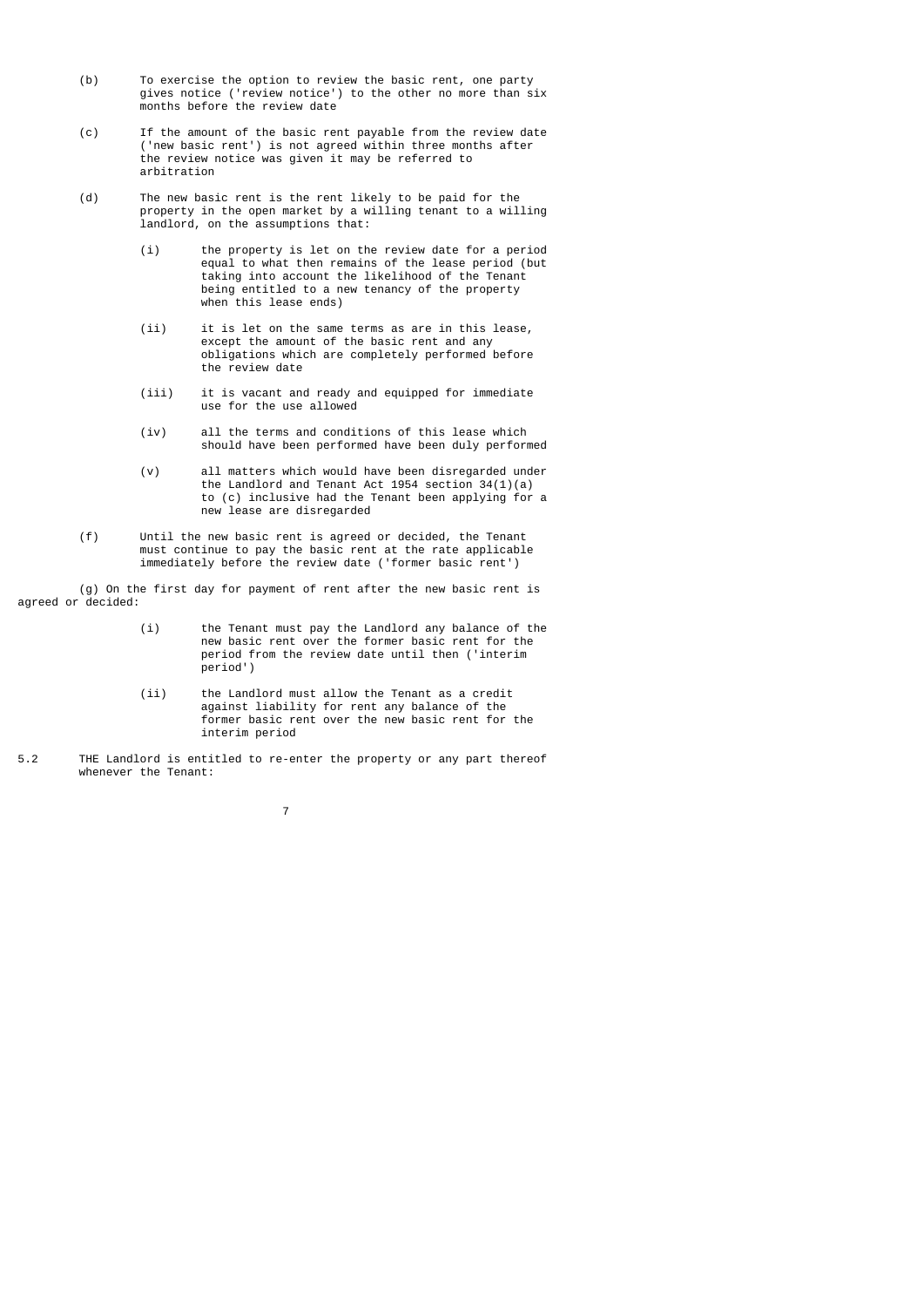- (i) is twenty one days late in paying any rent, even if it was not formally demanded
	- (ii) has not complied with any obligation in this lease
- (iii) when an individual: is, are, or one is, adjudicated bankrupt or an interim receiver is appointed of the property of the Tenant, Tenants or one of them
- (iv) when a company: it or one of them goes into liquidation, unless that is solely for the purpose of amalgamation or reconstruction when solvent, an administrative receiver of it is appointed or an administration order is made in respect of it

 If the Landlord re-enters the property the term shall cease but without prejudice to any rights or remedies of the Landlord in respect of any breach or breaches of the covenants by the Tenant or Guarantor

- 5.3 ANY disputed matter, including any failure to agree on a new basic rent, referred to arbitration under this lease is to be decided by arbitration under Part 1 of the Arbitration Act 1996 by a single arbitrator appointed by the parties to the dispute. If they do not agree on that appointment, the then President of the Royal Institution of Chartered Surveyors may appoint the arbitrator at the request of any party
- 5.4 THE rules as to the service of notices in section 196 of the Law of Property Act 1925 apply to any notice given under this lease

6 THE parties certify that there is no agreement to which this lease give effect

SIGNED on behalf of inTEST LIMITED in the presence of

Director /s/Alyn R. Holt -------------------------

Secretary /s/Brian R. Moore -------------------------

e a construction de la construction de la construction de la construction de la construction de la constructio<br>En 1980, en 1980, en 1980, en 1980, en 1980, en 1980, en 1980, en 1980, en 1980, en 1980, en 1980, en 1980, en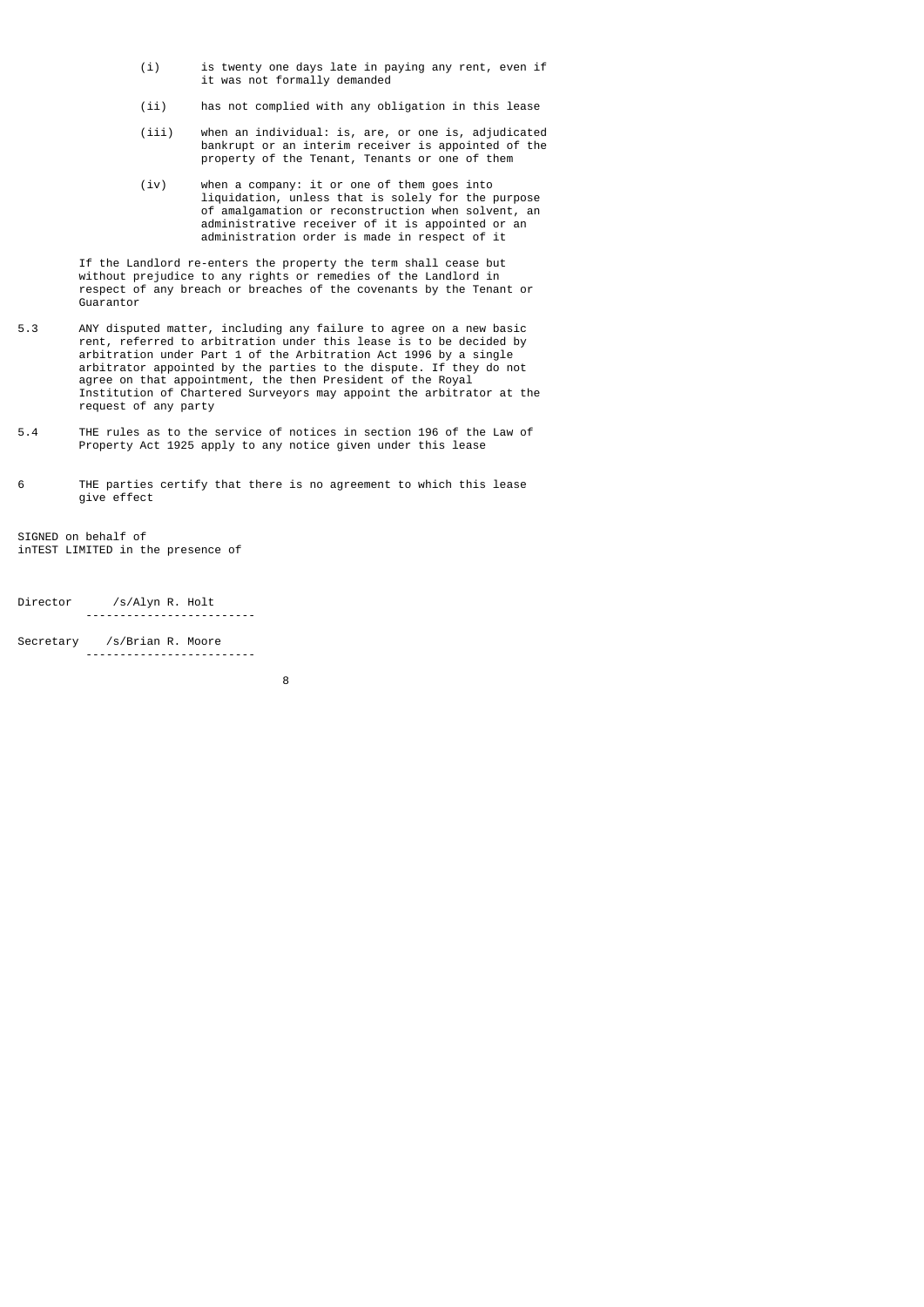Subsidiaries of the Registrant

 Name of Subsidiaries and Names Under Which Subsidiaries Do Business Jurisdiction of Incorporation - ------------------------------------ -----------------------------

inTEST Limited England inTEST Kabushiki Kaisha Japan inTEST PTE, Ltd. Singapore inTEST Investments, Inc. Delaware inTEST IP Corp. Delaware inTEST Licensing Corp. Delaware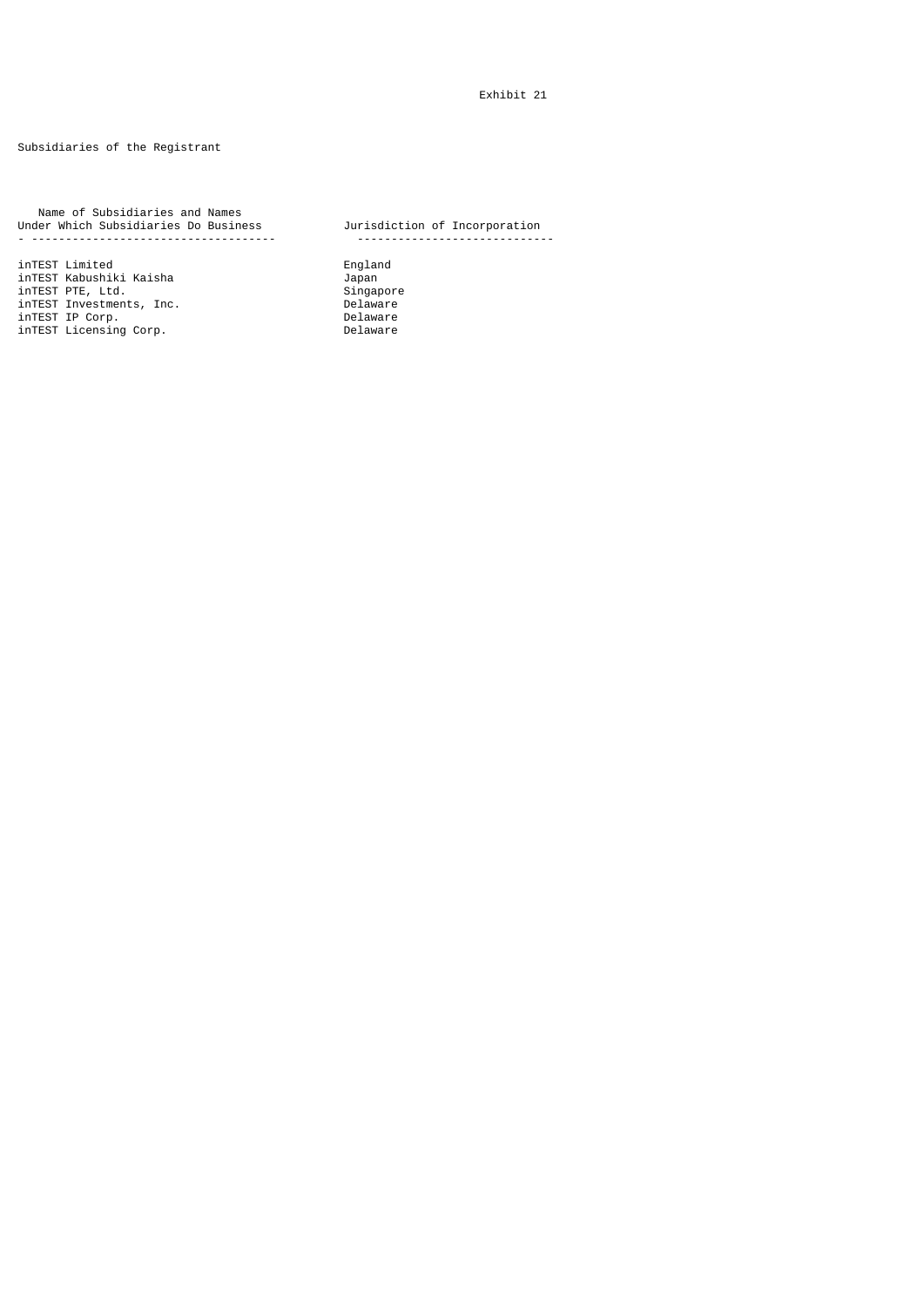Consent of Independent Auditors

The Board of Directors and Stockholders inTEST Corporation:

We consent to incorporation by reference in the registration statement (No. 333-44059) on Form S-8 of inTEST Corporation of our report dated February 27, 1998, relating to the consolidated balance sheets of inTEST Corporation and subsidiaries as of December 31, 1997 and 1996, and the related consolidated statements of earnings, stockholders' equity, and cash flows for each of the years in the three-year period ended December 31, 1997, and related schedule, which report appears in the December 31, 1997 annual report on Form 10-K of inTEST Corporation.

KPMG Peat Marwick LLP

Philadelphia, Pennsylvania March 27, 1998